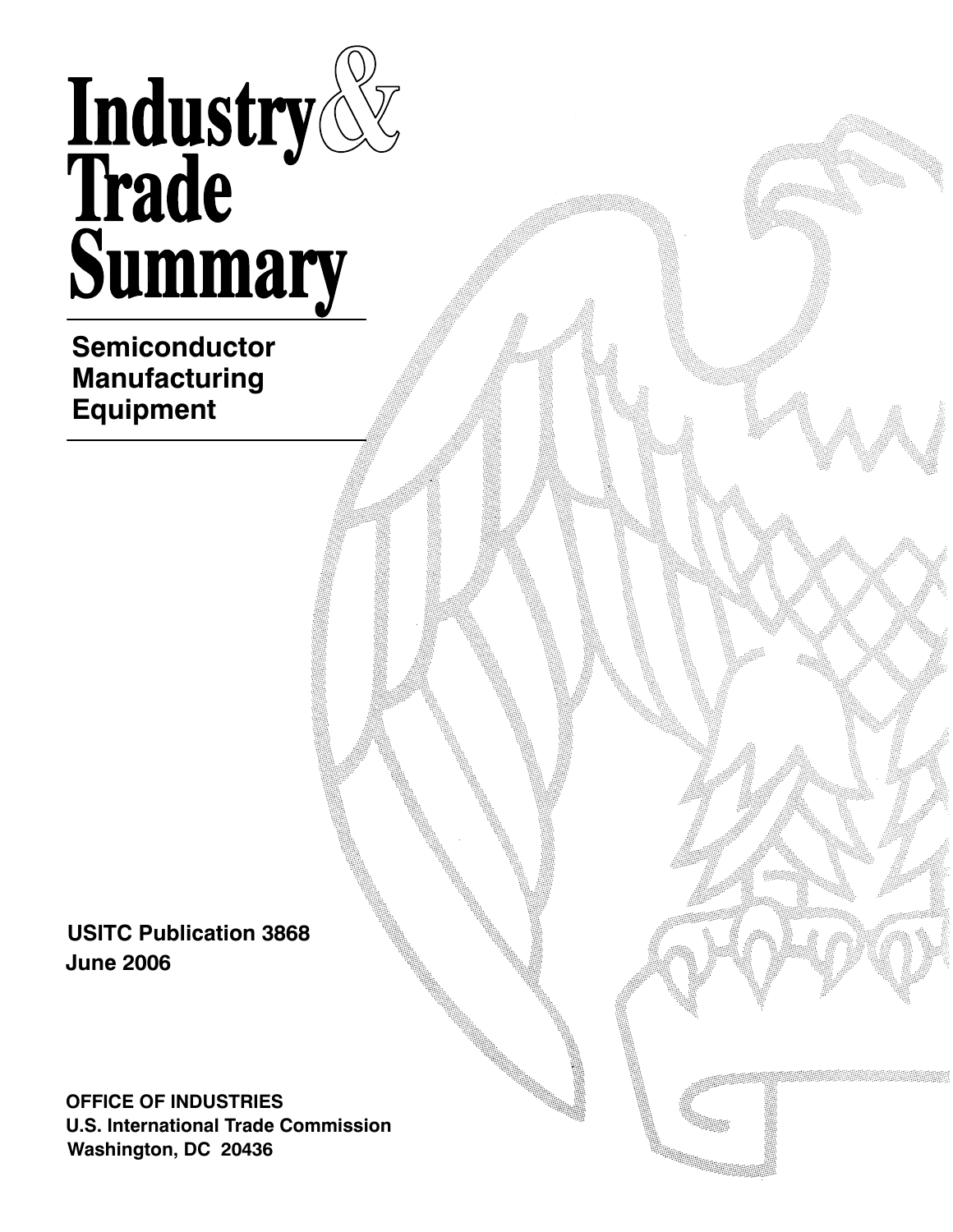#### **UNITED STATES INTERNATIONAL TRADE COMMISSION**

#### **COMMISSIONERS**

**Shara L. Aranoff, Vice Chairman Daniel R. Pearson, Chairman Jennifer A. Hillman Stephen Koplan Deanna Tanner Okun Charlotte R. Lane**

> Robert A. Rogowsky *Director of Operations*

Karen Laney-Cummings *Director of Industries*

*This report was prepared principally by*

Heather Sykes and Falan Yinug

*under the direction of*

Michael Anderson, *Chief, Advanced Technology and Machinery Division* Robert Carr, *Chief, Natural Resources and Metals Division*

**Address all communications to Secretary to the Commission United States International Trade Commission Washington, DC 20436**

*www.usitc.gov*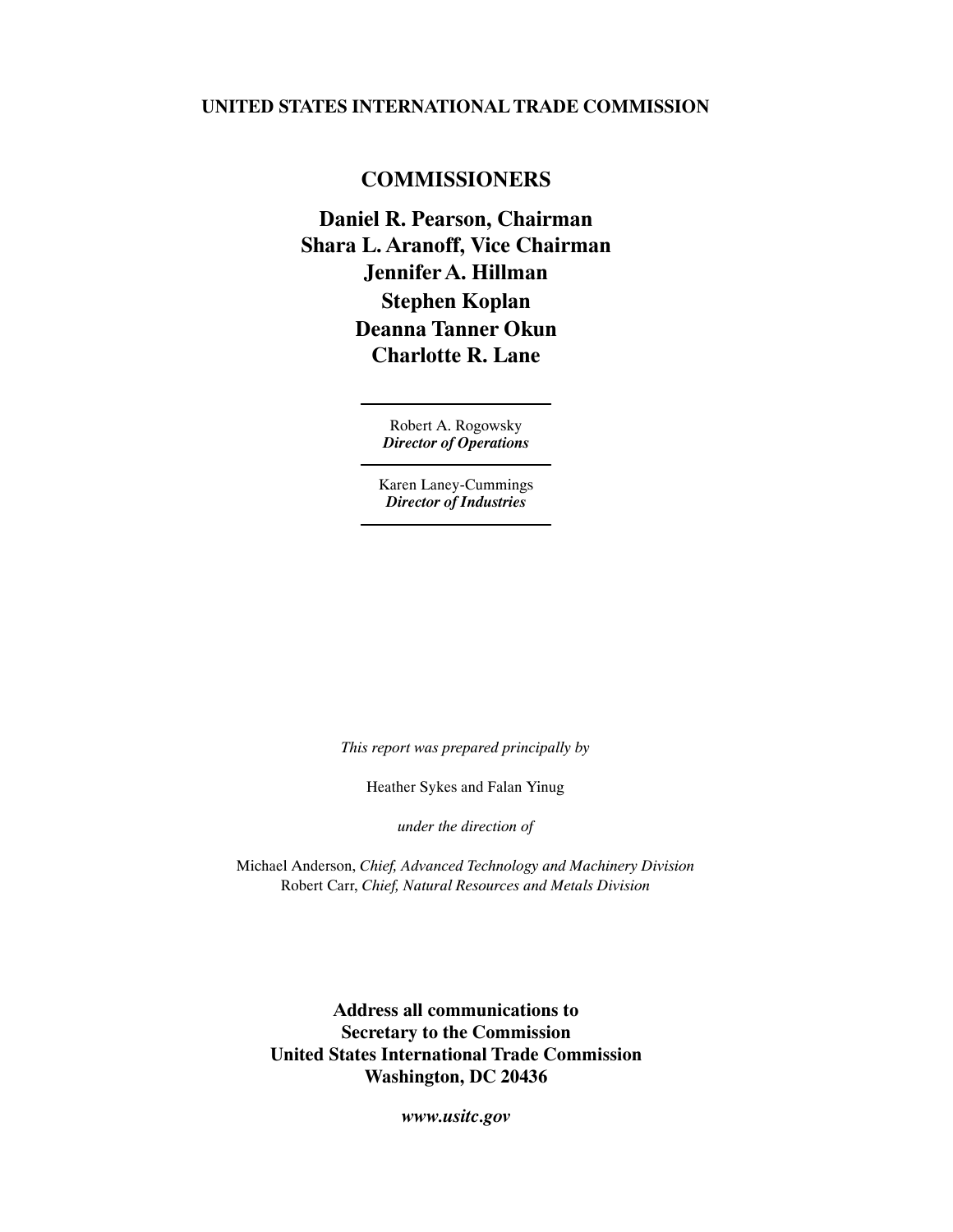# **PREFACE1**

In 1991, the United States International Trade Commission initiated its current *Industry and Trade Summary* series of informational reports on the thousands of products imported into and exported from the United States. Each summary addresses a different commodity/industry area and contains information on product uses, U.S. and foreign producers, and customs treatment. Also included is an analysis of the basic factors affecting trends in consumption, production, and trade of the commodity, as well as those bearing on the competitiveness of U.S. industries in domestic and foreign markets. This report on semiconductor manufacturing equipment covers the period 2001 through 2005.

<sup>&</sup>lt;sup>1</sup> The information and analysis provided in this report are for the purpose of this report only. Nothing in this report should be construed to indicate how the Commission would find in an investigation conducted under statutory authority covering the same or similar subject matter.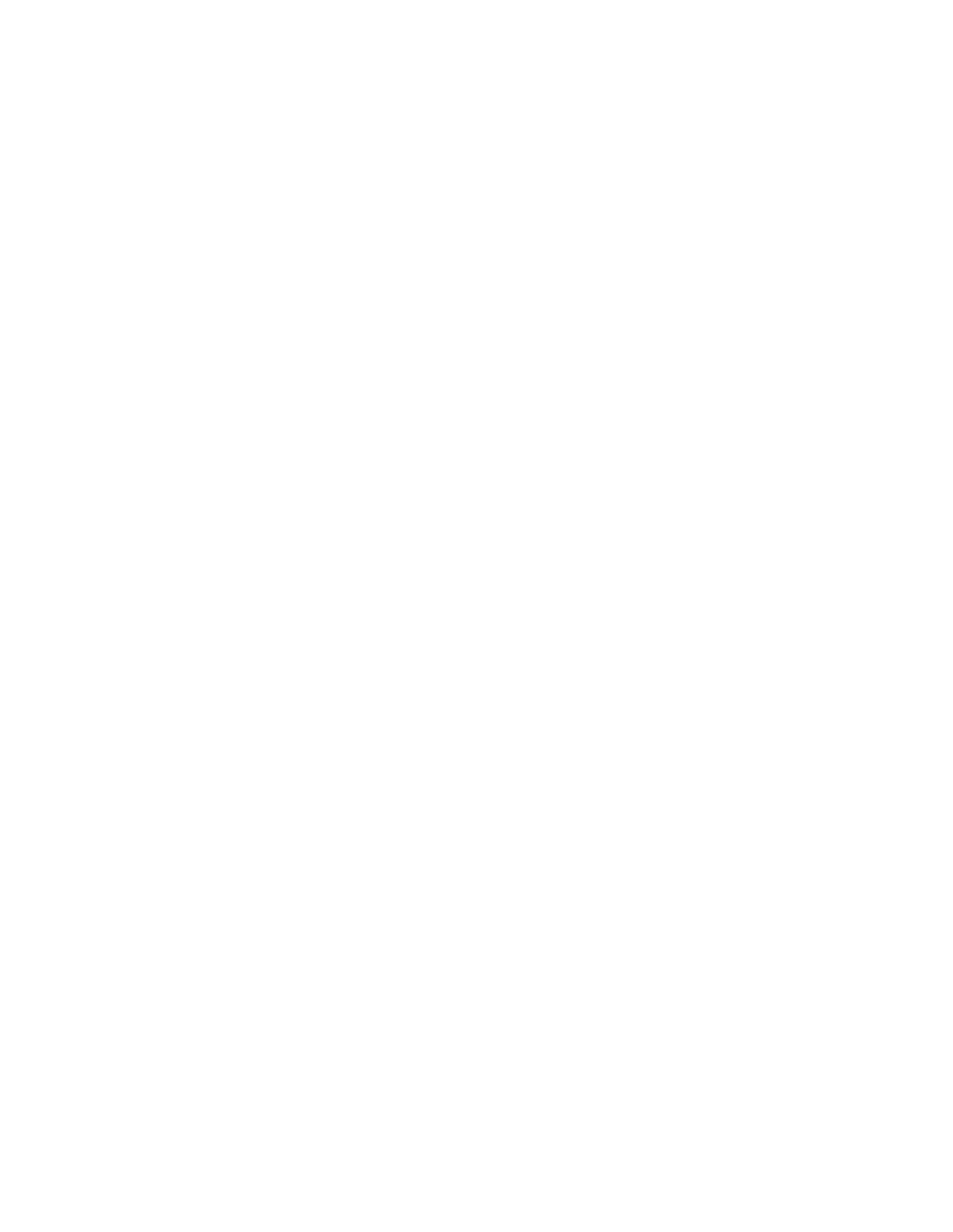# **CONTENTS**

| Introduction <b>contracts</b>                         |  |
|-------------------------------------------------------|--|
|                                                       |  |
|                                                       |  |
| Overview of industry trends and developments          |  |
|                                                       |  |
|                                                       |  |
|                                                       |  |
|                                                       |  |
|                                                       |  |
|                                                       |  |
|                                                       |  |
|                                                       |  |
|                                                       |  |
| Consumer characteristics and factors affecting demand |  |
|                                                       |  |
| U.S. trade                                            |  |
|                                                       |  |
|                                                       |  |
|                                                       |  |
|                                                       |  |
|                                                       |  |
| Nontariff measures                                    |  |
|                                                       |  |
| Foreign industry profiles                             |  |
|                                                       |  |
|                                                       |  |
|                                                       |  |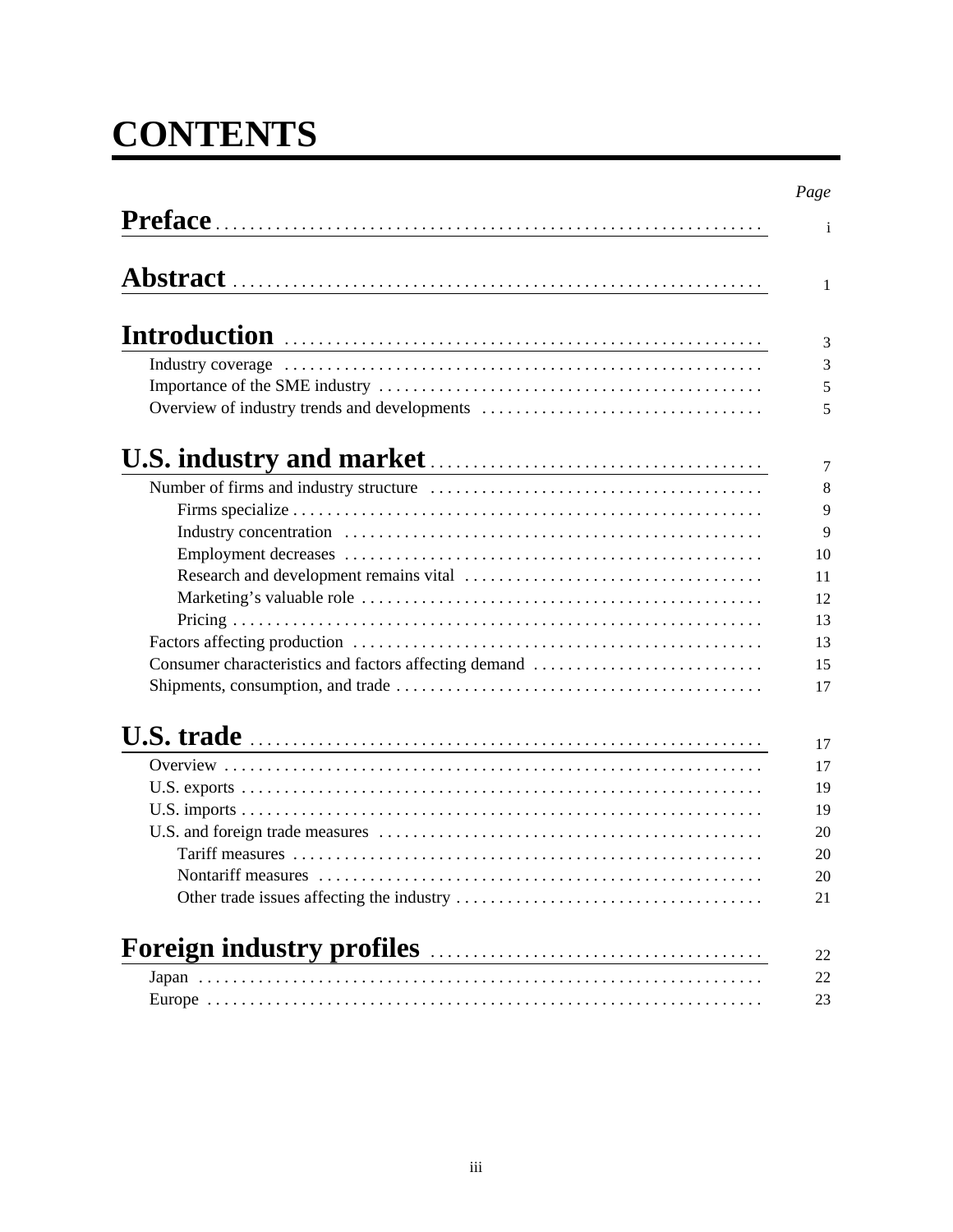# **CONTENTS—***Continued*

#### *Page*

|                  | <b>Appendices</b>                                                                                                                                               |
|------------------|-----------------------------------------------------------------------------------------------------------------------------------------------------------------|
| A.               | Detailed description of the semiconductor manufacturing process                                                                                                 |
| <b>B.</b>        |                                                                                                                                                                 |
| C.               | SME: Harmonized Tariff Schedule subheading, description, U.S. col. 1 rate of                                                                                    |
|                  | duty as of January 1, 2006, U.S. imports, 2005, and U.S. exports, 2005 $\ldots$                                                                                 |
| <b>Tables</b>    |                                                                                                                                                                 |
| 1.               | Payroll and wage rates for production workers in the SME industry, 2000-2004                                                                                    |
| 2.               |                                                                                                                                                                 |
| 3.               | Top 10 semiconductor companies ranked by capital spending, 2005                                                                                                 |
| $\overline{4}$ . | SME: U.S. shipments, U.S. exports of domestic merchandise, U.S. imports for<br>consumption, apparent U.S. consumption, the ratio of imports to consumption, and |
|                  |                                                                                                                                                                 |
| 5.               |                                                                                                                                                                 |
|                  | SME: U.S. exports of domestic merchandise, imports for consumption, and<br>merchandise trade balance, by selected countries, 2001-2005                          |
| 6.               | SME: U.S. exports of domestic merchandise, by principal product groups, 2001-                                                                                   |

## **Figures**

| 1. |                                                  | $\overline{4}$ |
|----|--------------------------------------------------|----------------|
| 2. |                                                  | 5              |
| 3. |                                                  | 6              |
|    |                                                  | 8              |
| 5. |                                                  | 10             |
| 6. |                                                  | 22             |
|    | 7. Total spending on SME by country/region, 2005 | 25             |
|    |                                                  | $A-3$          |
|    |                                                  | $A-3$          |
|    |                                                  | $A-6$          |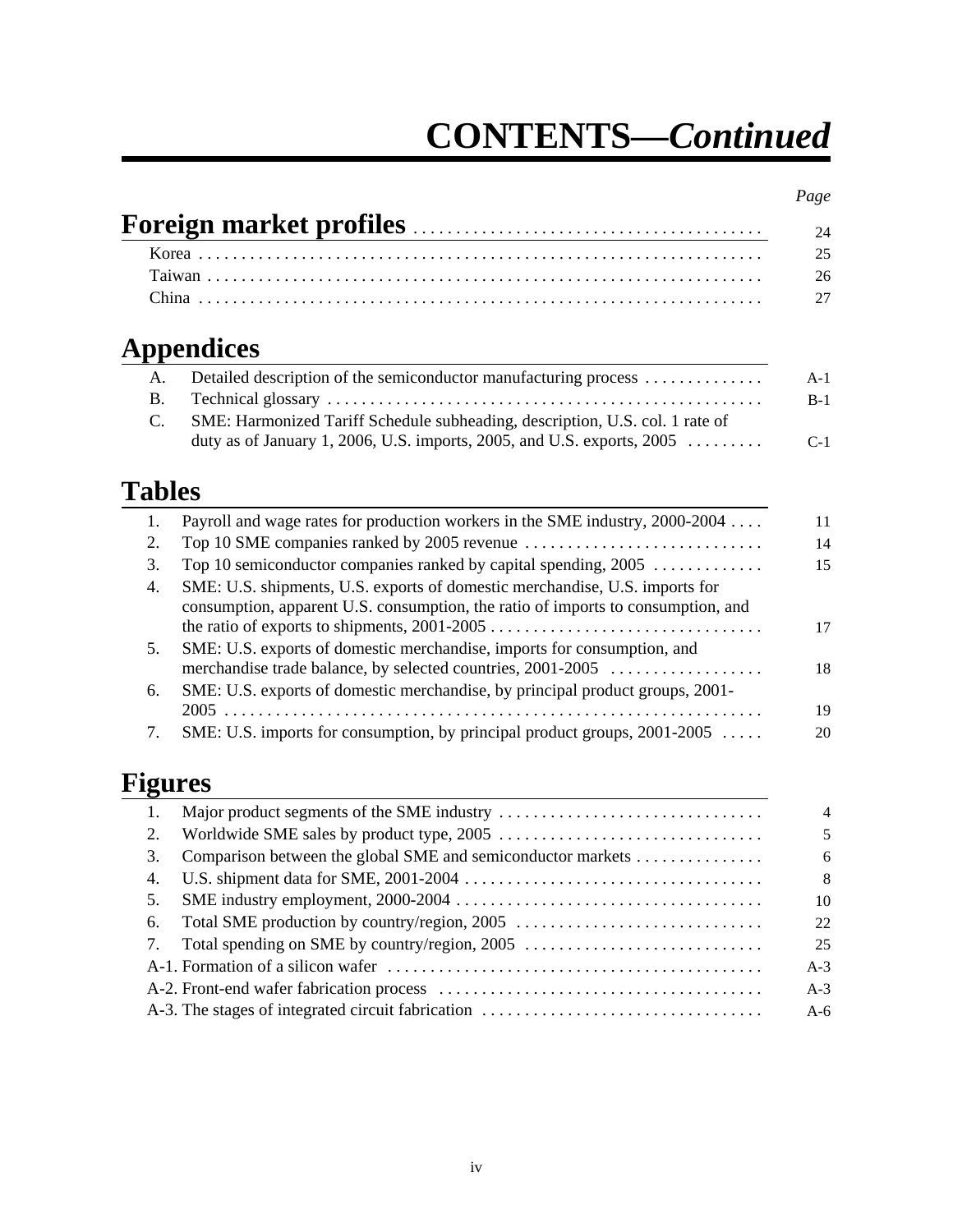# **CONTENTS—***Continued*

## **Boxes** 1. Consumer of SME: the semiconductor industry ............................... 16 2. A new Harmonized Schedule (HS) heading for SME in 2007 ..................... 21

*Page*

3. The growth of the semiconductor foundry industry in Taiwan .................... 27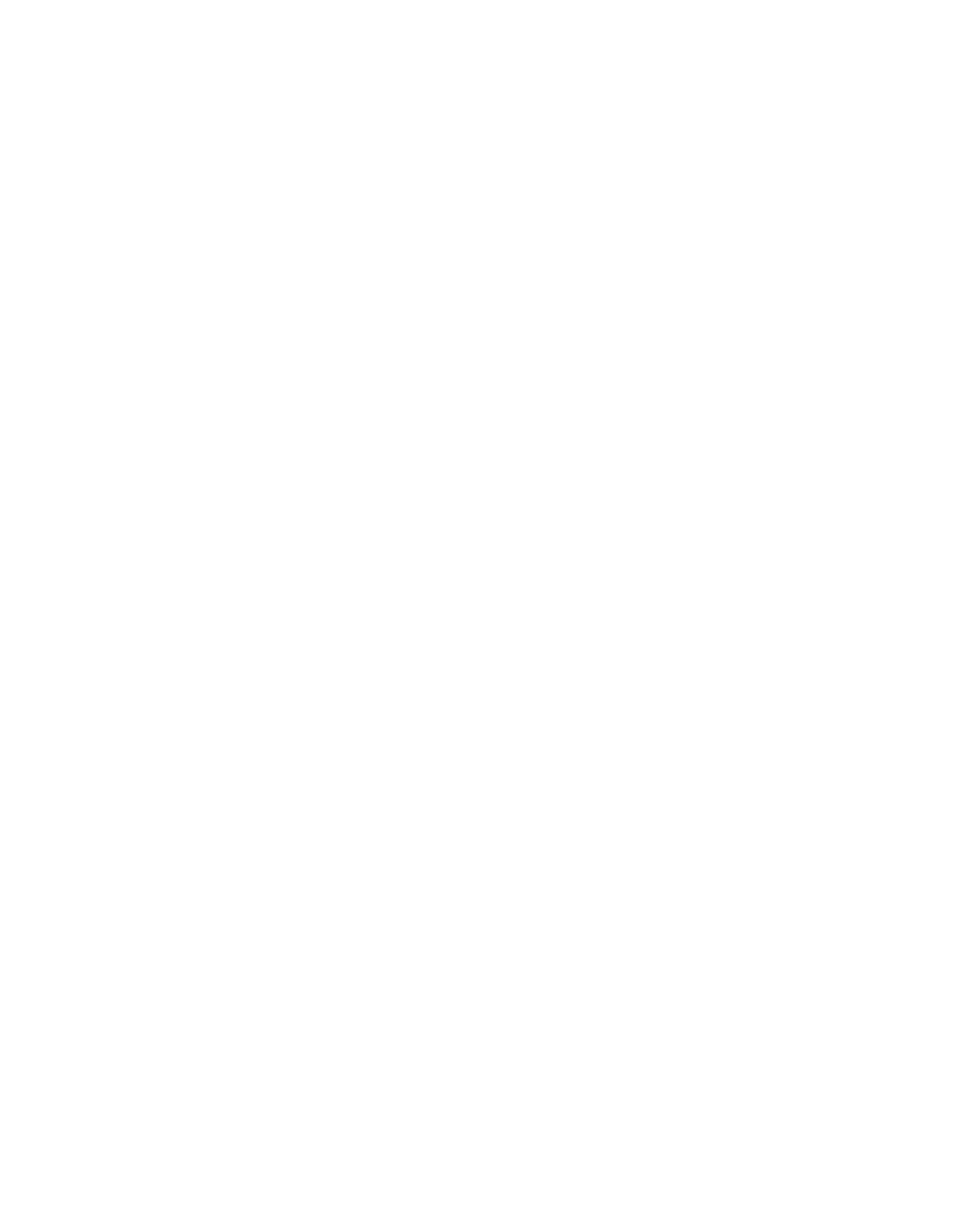# **ABSTRACT**

This report addresses trade and industry conditions for semiconductor manufacturing equipment (SME) for the period 2001 through 2005.

- The U.S. SME industry is strongly competitive in most equipment and is one of the few industries in which the United States has a substantial trade surplus (\$7.1 billion in 2005). U.S. manufacturers share worldwide production and technological leadership with European and Japanese companies.
- The SME industry is dominated by the major top-tier firms. In 2004, the top 10 worldwide SME companies accounted for almost 58 percent of total industry sales. SME firms within the United States are widely dispersed, although the majority are in California. From 2001 through 2005, the industry witnessed concentration, specialization, and a rapid decrease in employment. Research and development and marketing are extremely important to the industry.
- The U.S. trade surplus in SME grew from \$4.1 billion in 2001 to \$7.1 billion in 2005. The largest gains were made in bilateral trade with Taiwan, Korea, China, and Singapore. Most countries involved in SME trade are signatories to the Information Technology Agreement, which eliminated tariffs for SME.
- Semiconductor producers are the main consumers of SME. They need SME to outfit newly constructed semiconductor fabrication facilities as well as to replace and upgrade existing equipment. Taiwan, Korea, and Japan were the largest markets for U.S. SME in 2005. Asia has grown as the major market for SME due in part to the increase in new fabrication facility construction from 2001 through 2005.
- Three major long-term trends are driving equipment sales: (1) transition to larger silicon wafer sizes (from 200 mm diameter wafers to 300 mm diameter wafers), allowing more surface area on which to build chips, (2) the use of 0.09 and smaller-micron lithography to improve the functionality of chips while reducing their size, and (3) the use of copper for interconnects instead of aluminum because of its higher conductivity. These changes lead to improved chip performance and manufacturing efficiency, spur equipment investment by semiconductor companies, and, in turn, drive the SME industry.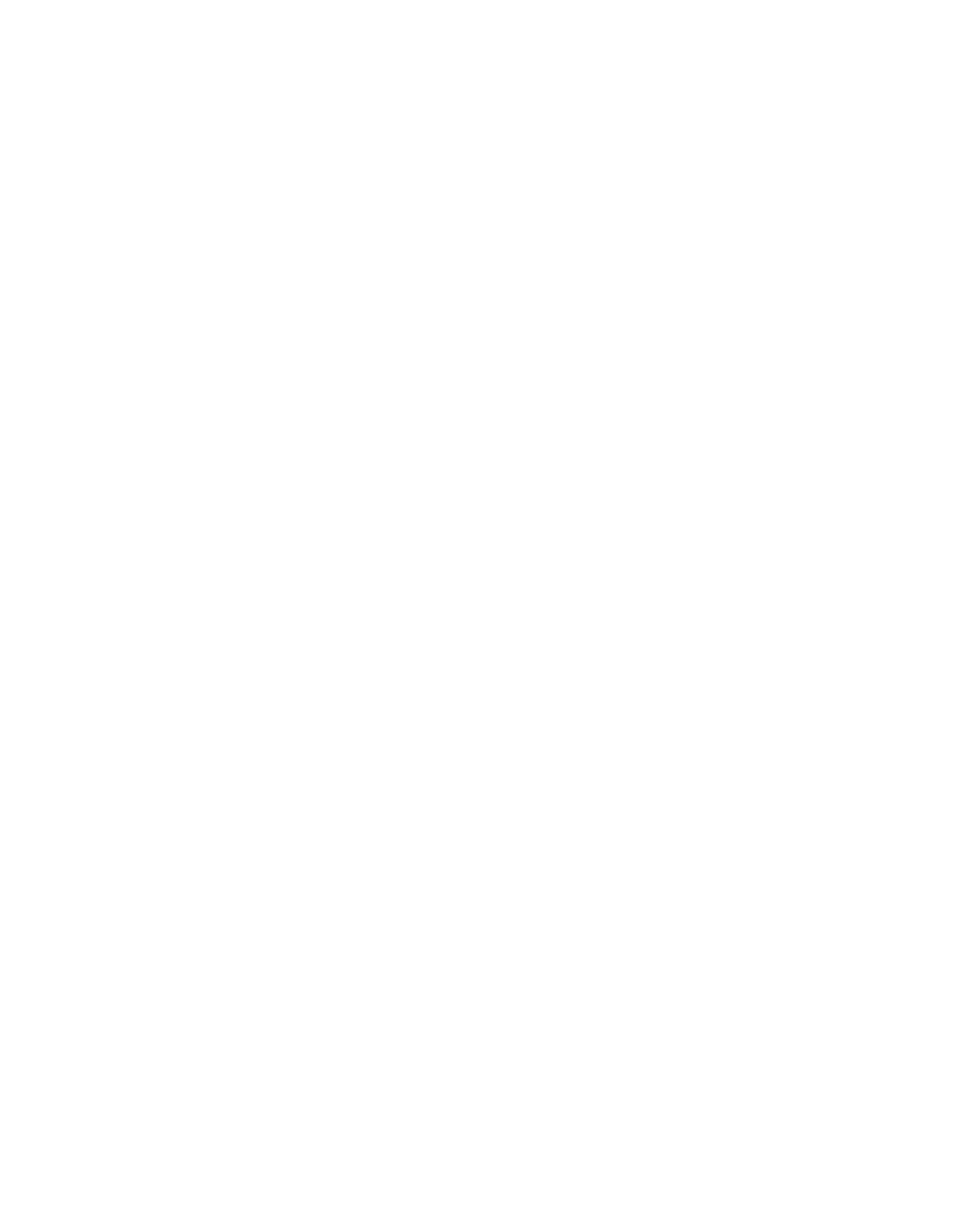# **INTRODUCTION**

Semiconductor manufacturing equipment (SME) is used in perhaps the most complex and advanced manufacturing process in the world, the production of semiconductor devices.<sup>1</sup> Semiconductors, such as microprocessors and memory devices, are used in a wide variety of manufactured products, including personal computers, telecommunications equipment, and many common consumer electronics goods. Chip-containing products have proliferated in the past decade and have been a major contributor to increased productivity in virtually every sector of the U.S. economy.<sup>2</sup> SME has been a critical contributor to this technological revolution.

SME refers to all equipment used to produce semiconductor devices. The technology used in this equipment is constantly being improved because of consumer demand for higher performing semiconductors. Rapid advances in chip technology can render existing chips and the SME used to make them obsolete in just a few years, and an aggressive research and development (R&D) program is essential to maintaining competitiveness in the SME industry. The U.S. SME industry is one of the few U.S. industries that consistently maintains a substantial trade surplus, because U.S. firms are strongly competitive in R&D and the production of most types of equipment. The majority of all SME is used for manufacturing semiconductor devices; few other end uses exist.<sup>3</sup>

The SME industry is globally oriented, with a high degree of foreign investment and close interrelationship between domestic and foreign SME producers. The health of the SME industry is tied to the semiconductor industry<sup>4</sup> and follows its global fortunes. This summary covers the SME industry for the period 2001–2005. It describes the SME production processes, profiles the U.S. and foreign industries and markets, and provides U.S. trade and tariff information for the industry.

## **Industry Coverage**

The SME industry consists of two broad categories: front-end and back-end equipment (figure 1). Front-end SME is used to make the silicon wafers and create the semiconductor chips on the wafers. This category includes wafer manufacturing equipment and wafer

<sup>&</sup>lt;sup>1</sup> Semiconductor devices are commonly referred to by many other names including semiconductors, integrated circuits, ICs, microchips, and chips. This report uses these terms interchangeably.

<sup>&</sup>lt;sup>2</sup> Dale W. Jorgenson, Mun S. Ho, and Kevin J. Stiroh, "Potential Growth of the U.S. Economy: Will the Productivity Resurgence Continue?" *Business Economics*, January 2006, vol. 41 issue 1,  $7-16.$ 

<sup>&</sup>lt;sup>3</sup> In the past few years, some SME companies have diversified into the flat panel display equipment market, as the technology for making flat panel displays is similar for making semiconductors. See Colin McArdle and Nelson Wang, "Semiconductor Equipment," *Standard & Poor's Industry Surveys*, November 17, 2005, 4. Sources of information available to Commission staff on the semiconductor manufacturing equipment industry are limited. Therefore, Commission staff has relied on a limited number of sources, including the Standard & Poor's Industry Survey, for parts of this report.

 <sup>4</sup> For more information on the semiconductor industry, please refer to Box 1.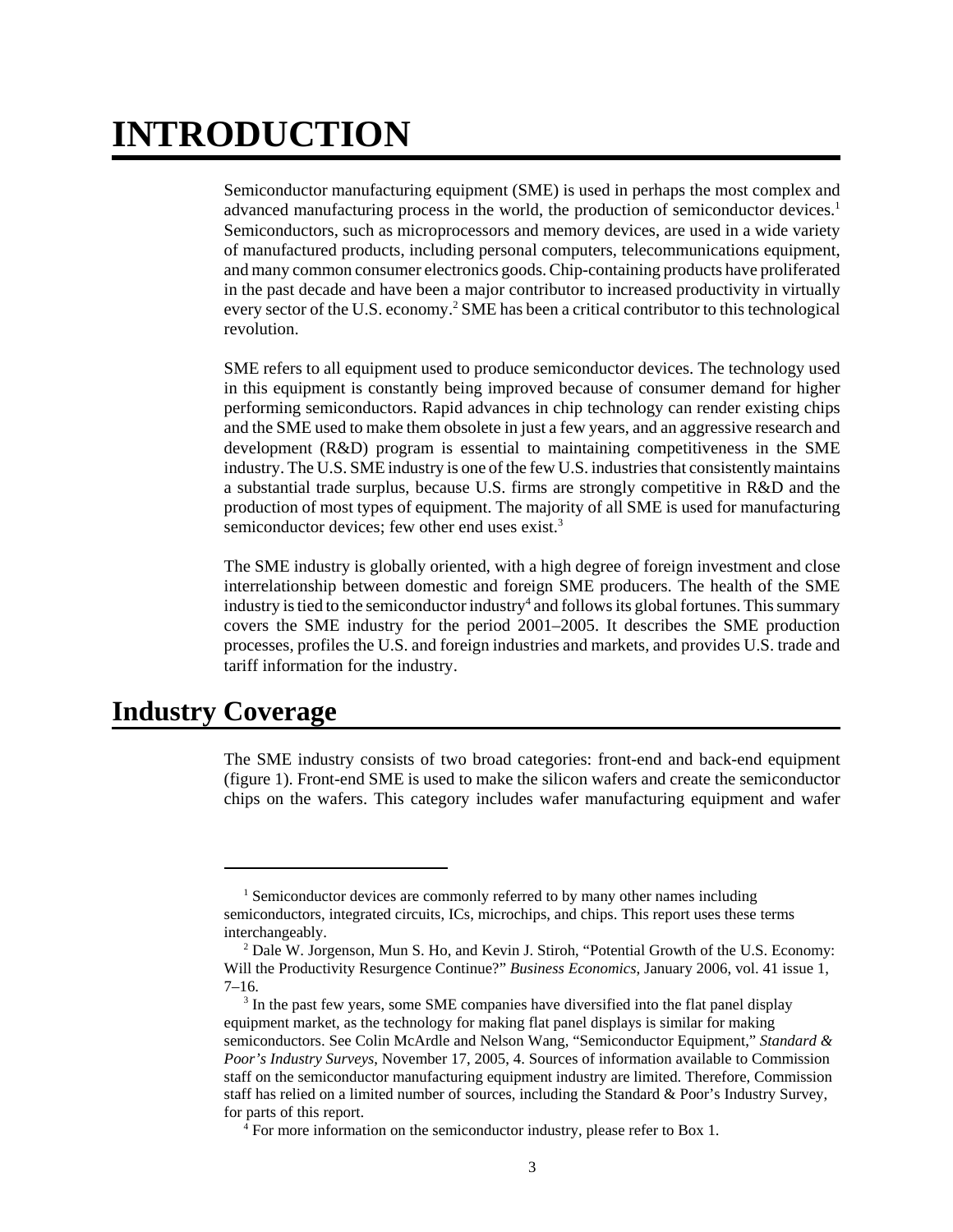processing equipment.<sup>5</sup> Back-end equipment is used to assemble, package, and test<sup>6</sup> semiconductors. This equipment is used primarily in the latter part of the production process.

#### **Figure 1:** Major product segments of the semiconductor manufacturing equipment industry

Front-end equipment

Silicon wafer manufacturing equipment

This equipment is used to produce pure silicon by growing cylindrical silicon crystals and cutting these crystals into wafers. Prior to silicon growing, the silicon is mined, converted into a gas through a chemical reaction, and then reacted with hydrogen to form a semiconductor-grade silicon crystal. This equipment includes lasers, saws, and grinding and polishing equipment that produce the finished silicon wafers.

Wafer processing equipment

This equipment is used to make the electronic circuit pathways by placing conductive and nonconductive materials on the silicon wafer. The placement is achieved by bombarding the wafer with elements or by adding layers of material. This equipment also includes machines that make masks that act as production templates during wafer processing.

Back-end equipment

Testing equipment (note: also used in the front-end process)

Testing equipment is used at many points during the manufacturing of semiconductor devices, although it is concentrated in the back-end process during packaging. Types of equipment include microscopes, machine vision systems, probe machines, and scales.

#### Assembly and packaging equipment

This equipment is used to place the semiconductor devices into packages for shipping or placement in electronic equipment. The backside of the wafer is prepared, and the individual chips on the wafer are separated before the die is attached to a package. The chips are attached to the package via gold wiring, which is then set up and trimmed using assembly equipment. Finally, the chip is encapsulated in plastic.

Source: U.S. International Trade Commission, *Global Competitiveness of U.S. Advanced-Technology Manufacturing Industries: Semiconductor Manufacturing and Testing Equipment*, USITC publication 2434, September 1991, 1–2; and Peter Van Zant, *Microchip Fabrication: A Practical Guide to Semiconductor Processing*, 4<sup>th</sup> edition, (New York: McGraw-Hill, 2000).

> Front-end equipment is much more expensive, because it adds more value to the final semiconductor product than back-end equipment. Similarly, front-end SME is generally more profitable than back-end SME.

> Because of higher profitability and rapidly changing customer requirements, most SME producers' sales are concentrated in front-end products (figure 2). This report analyzes global producers, markets and trade trends for both front-end and back-end equipment.

<sup>&</sup>lt;sup>5</sup> See technical glossary in appendix B for definitions.

 <sup>6</sup> Various forms of wafer and chip testing take place throughout the semiconductor manufacturing process, in addition to the final testing at the end of the process.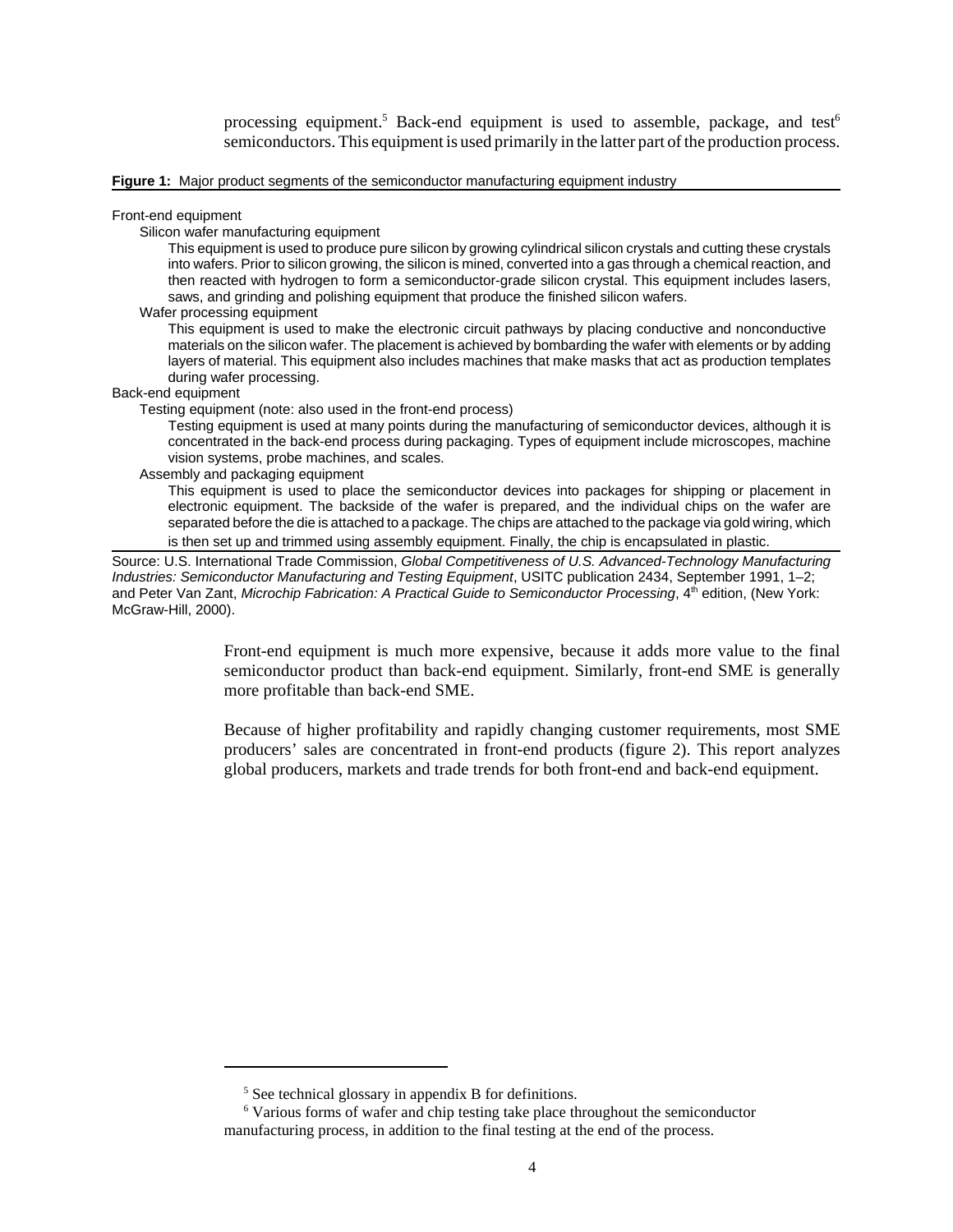

**Figure 2:** Worldwide semiconductor manufacturing equipment sales by product type, 2005 *(percentage)*

Source: Semiconductor Equipment and Materials International (SEMI).

Note: Percentages based on 2005 SME total market of \$32.9 billion.

## **Importance of the SME Industry**

Demand for SME is directly linked to demand for semiconductors, which, in turn, is linked to the strength of the global economy.<sup>7</sup> The competitiveness of individual SME firms is linked to their ability to design and manufacture products capable of producing the latest generation of semiconductors at the lowest cost. This generally requires a high commitment to R&D expenditures; 20 percent of annual sales is not uncommon. The U.S. SME industry is globally competitive and is considered to be the world leader. SME production for U.S. headquartered companies is concentrated in the United States, which has consistently run a trade surplus in SME in recent years.

## **Overview of Industry Trends and Developments**

The SME industry has historically been characterized by severe market volatility, and the period 2001 through 2005 was no exception. Following a record-setting year in 2000 with \$47.7 billion in global equipment sales, the global SME industry witnessed a 41 percent decrease in sales to \$28 billion in 2001, followed by a 30 percent drop to \$19.7 billion in 2002. Following the 4–5 year boom-bust cycle that has historically characterized the industry,8 sales increased by 13 percent to \$22.2 billion in 2003 and by 67 percent to \$37.1 billion in 2004. Sales leveled off in 2005 with an 11 percent decrease to \$32.9 billion.<sup>9</sup>

 <sup>7</sup> Bill McClean, Brian Matas, and Trevor Yancey, *The McClean Report: A Complete Analysis and Forecast of the Integrated Circuit Industry,* edited by Richard D. Skinner, 2006 (Arizona, IC Insights, Inc., 2006), 2–5.

<sup>&</sup>lt;sup>8</sup> The SME industry generally follows the fortunes of the semiconductor industry, which has historically followed a 4–5 year boom-bust cycle. For more information, see: McClean, Matas, and Yancey, 2–23 through 2–26.

<sup>&</sup>lt;sup>9</sup> USITC staff, email communication with Semiconductor Equipment and Materials International (SEMI), February 7, 2006; and McArdle and Wang, 8.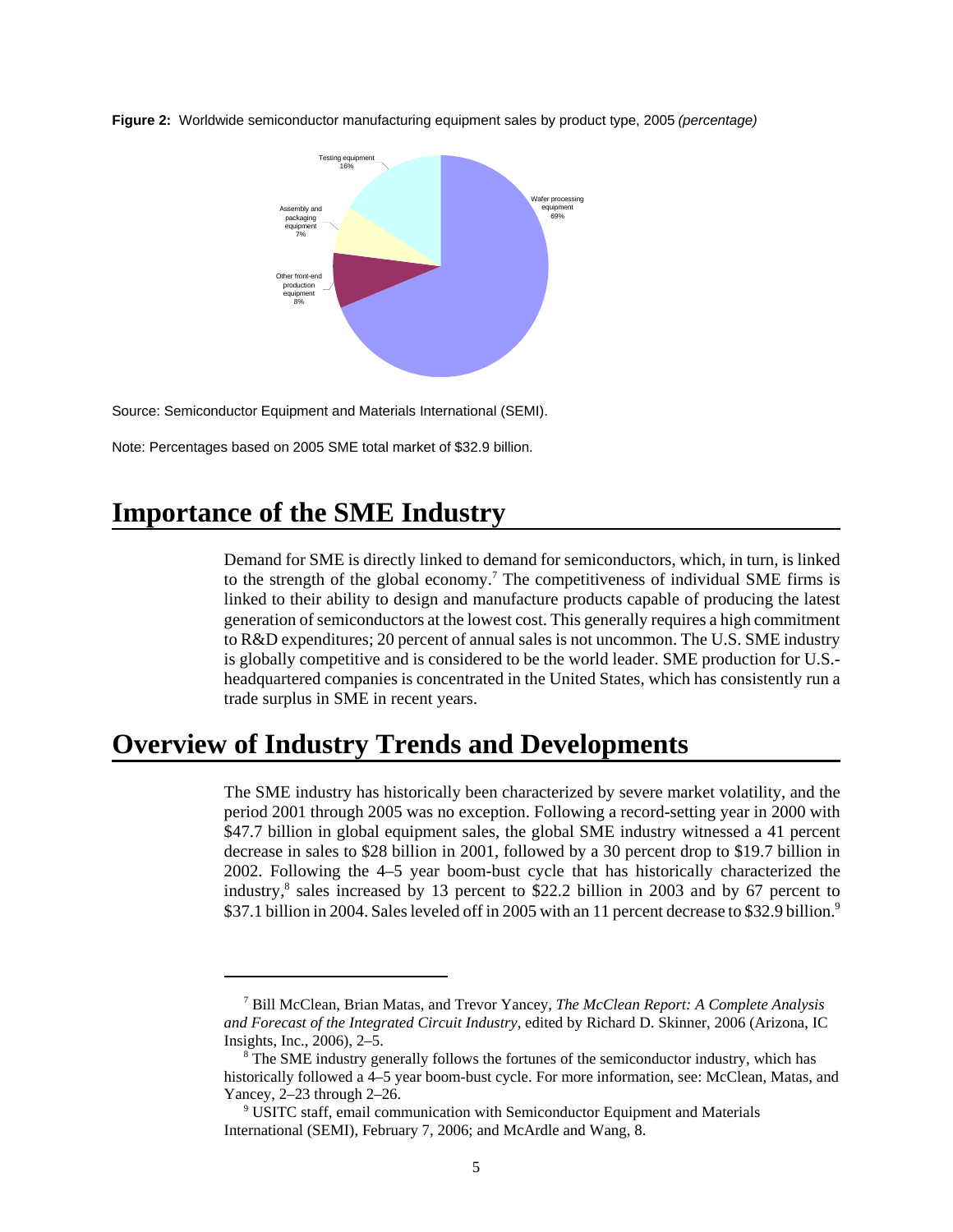Several key characteristics of the SME industry are responsible for this recurring volatility, the most important being the direct link between demand for SME and demand for semiconductors. An adage notes, "When the economy gets a chill, electronics catches a cold, semiconductors come down with pneumonia, and the equipment industry dies."<sup>10</sup> This relationship underscores specific factors that are responsible for SME industry volatility—rapid growth cycles, sharp price fluctuations, rapid technological innovation, and frequent capacity imbalances. These factors have a strong effect on the ability of companies to compete effectively. It is not surprising that from the last cyclical peak in 2000 to 2005, the SME industry experienced a pattern of cyclical volatility similar to that in the semiconductor industry (figure 3).

**Figure 3:** Comparison between the global semiconductor manufacturing equipment and semiconductor markets



Source: SEMI, World Semiconductor Trade Statistics (WSTS), and IC Insights.

 <sup>10</sup> G. Dan Hutcheson, "Economics of Semiconductor Manufacturing," *Handbook of Semiconductor Manufacturing Technology*, edited by Y. Nishi & R. Doering, (New York: Marcel Dekker, 2000), 1125–1126.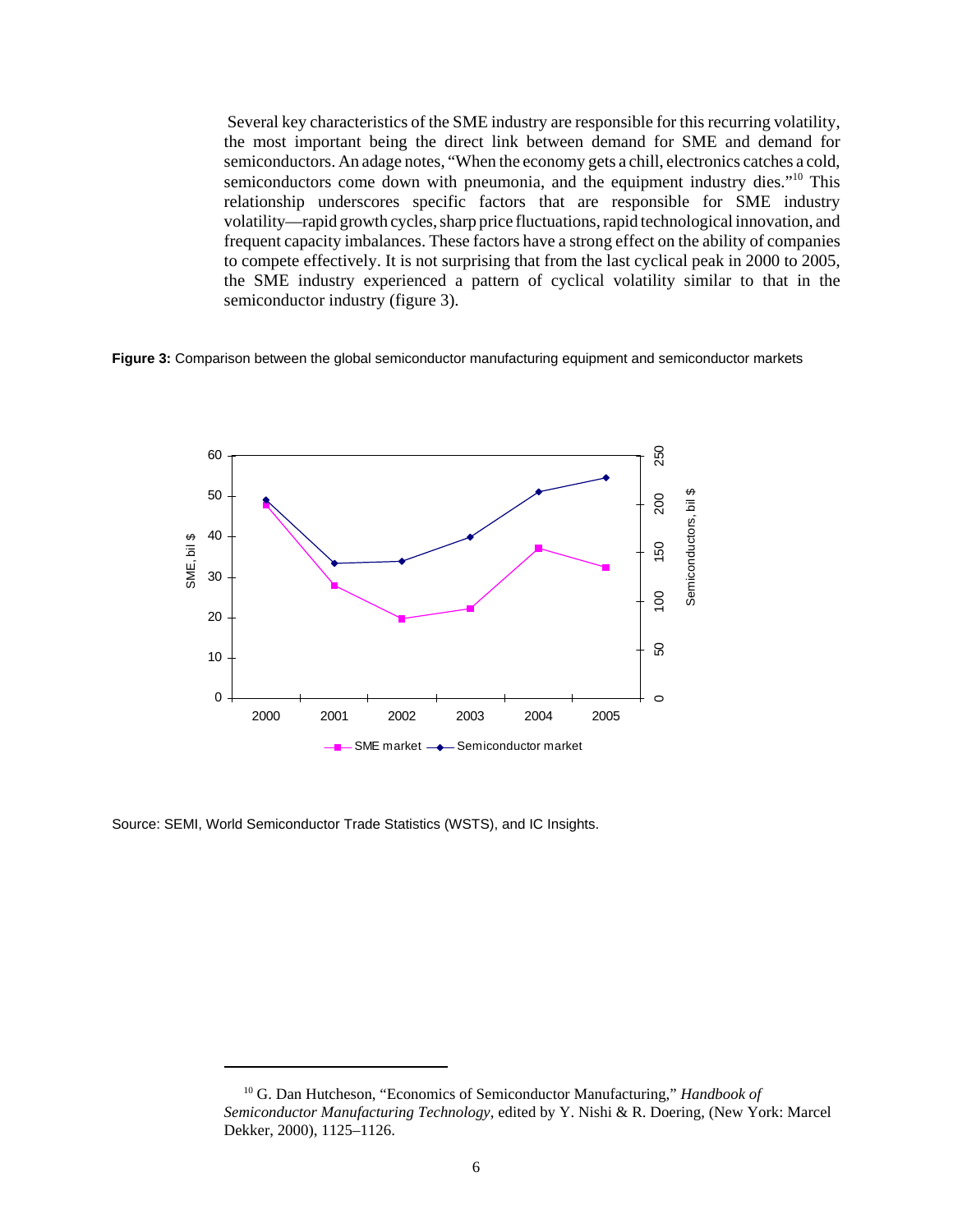The increase in SME demand that began in 2003 is driven by three major long-term trends in the semiconductor industry: (1) the movement to larger silicon wafer sizes (from 200 mm diameter wafers to 300 mm diameter wafers), allowing more surface area on which to build chips, (2) the use of 0.09 micron and smaller process technology to improve chip performance while reducing chip size, and (3) the use of copper for interconnects instead of aluminum because of its higher conductivity.<sup>11</sup> These changes improve chip performance and manufacturing efficiency. More importantly for the SME industry, these changes have spurred equipment investment by semiconductor companies looking to replace old equipment and equip newly-constructed semiconductor fabrication facilities (fabs). As a result, demand for SME has accelerated and equipment sales increased by 48 percent from 2003 through 2005.

While the United States, Europe, $12$  and Japan were the largest producers of SME throughout 2001–2005, the SME market shifted to Asia. During the period, many semiconductor manufacturers either opened or expanded semiconductor manufacturing facilities in Asia or outsourced to Asian facilities in order to be close to their largest customers (electronic equipment manufacturers) and to reduce transportation and production costs.

# **U.S. INDUSTRY13 AND MARKET**

In the early 1960's, U.S. companies created the SME industry as an outgrowth of domestic demand for tools to build semiconductors and dominated the industry in its early years. In the early 1980s, Japanese and European companies gained market share in several equipment and materials technologies.14 Over the last decade, however, U.S. companies have regained market share and re-emerged as a global technological leader through R&D investments in cutting-edge SME technology. U.S. producers' SME shipments in 2004 totaled an estimated \$13.4 billion (figure 4).<sup>15</sup>

 $11$  McArdle and Wang, 3–4.

 $12$  Europe in all cases refers to the EU-15.

<sup>&</sup>lt;sup>13</sup> The NAICS code for this industry is 333295.

 $14$  For more information on the history of the semiconductor equipment industry, see VLSI Research's *History of the Equipment Industry*, found at *https://www.chiphistory.org/.* 

<sup>&</sup>lt;sup>15</sup> U.S. Department of Commerce, Bureau of the Census, "Annual Survey of Manufacturers," 2004, 22, found at *http://www.census.gov/prod/2005pubs/am0431gs1.pdf*, retrieved January 23, 2006.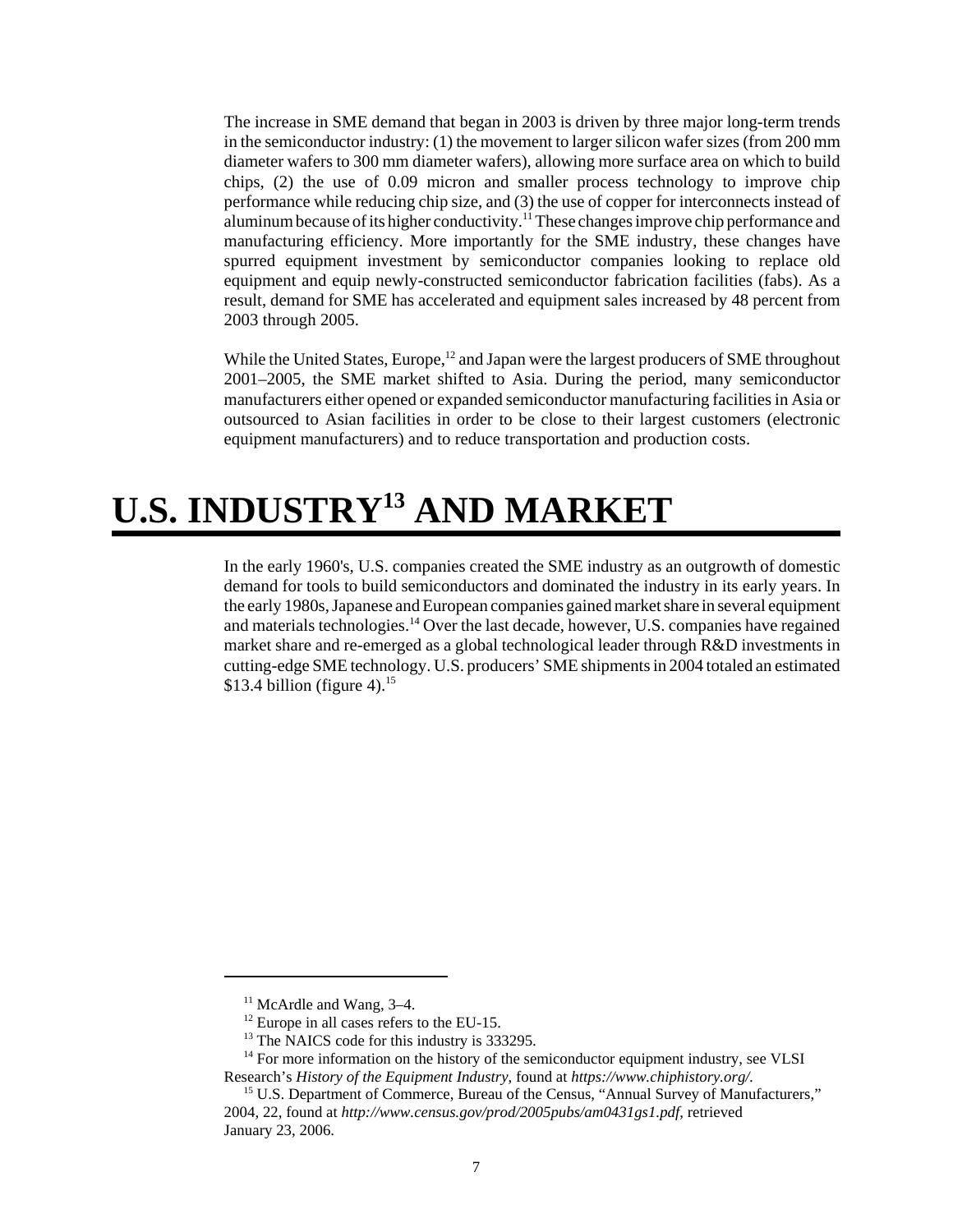**Figure 4:** U.S. shipment data for semiconductor manufacturing equipment, 2001–2004 (billion dollars)



Source: Compiled by USITC staff from official statistics of the U.S. Department of Commerce.

U.S. companies share worldwide leadership in the SME industry with Japanese companies. In 2005, North American producers (i.e. predominantly U.S. producers) had an estimated 45 percent share of the world market, while Japan held an estimated 41 percent share.<sup>16</sup> Although recent U.S. SME exports have predominately been to Europe and Japan, exports have increased to Korea, Taiwan, and other parts of Asia in light of increasing production of semiconductors in those countries.

## **Number of Firms and Industry Structure**

The U.S. SME industry is highly competitive. The North American SME industry consists of more than 62 companies, the vast majority headquartered in the United States. Most companies focus on products used in just one or two of the processes involved in making an integrated circuit (IC). U.S. companies are globally oriented and sell in all major SME markets. Photolithography equipment is the only segment of front-end SME equipment in which U.S. manufacturers do not hold a competitive advantage. Firms in Japan, the principal U.S. rival in SME production, and Europe currently dominate world markets for photolithography.17

The U.S. SME industry is a major part of the \$32.9 billion worldwide SME industry.18 The number of worldwide SME producers is difficult to ascertain, as many firms are small, niche equipment manufacturers. Semiconductor Equipment and Materials International (SEMI), the industry association for SME, has 161 producers in its Worldwide Semiconductor

<sup>&</sup>lt;sup>16</sup> USITC staff, email communication with SEMI, February 7, 2006.

<sup>&</sup>lt;sup>17</sup> Japanese firms Canon Inc. and Nikon Corp. have excelled in the photolithography segment mostly because of their ability to transfer knowledge gained from R&D in their camera operations to their SME operations.

<sup>&</sup>lt;sup>18</sup> USITC staff, email communication with SEMI, February 7, 2006.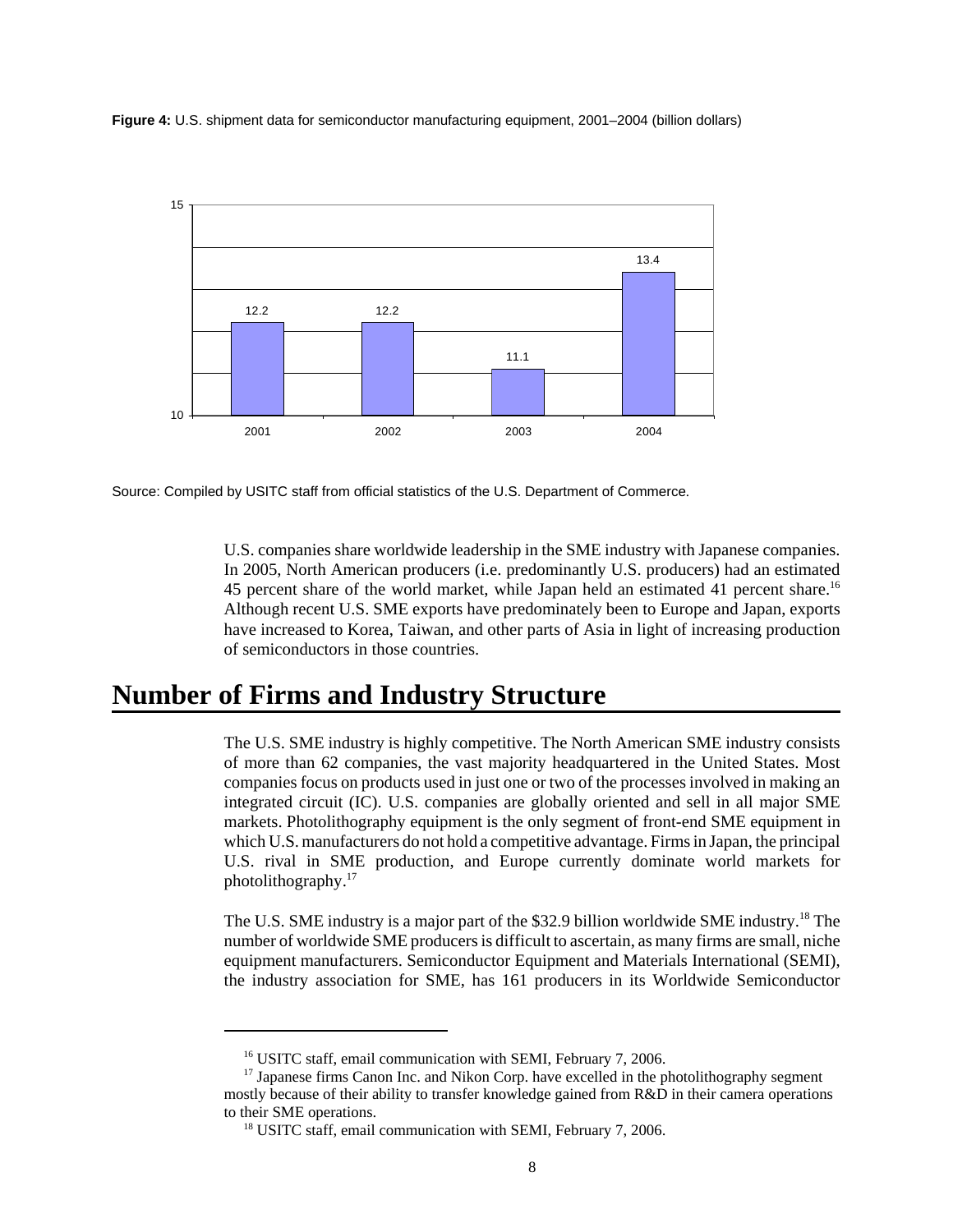Equipment Market Statistics (WWSEMS) program.19 Overall, however, the industry is relatively concentrated and dominated by the top-tier firms. For example, the top ten global SME producers accounted for almost 58 percent of worldwide SME sales in 2004.<sup>20</sup> The largest global producer of SME, Applied Materials, Inc., is a U.S.-based company, headquartered in Santa Clara, CA. SME firms exist throughout the United States, although the majority are in California.

#### *Firms Specialize*

The SME industry is highly specialized. Today, semiconductor companies rarely make their own tools as was common in the 1950s and 1960s, when the semiconductor industry was in its infancy.21 The SME industry grew in response to the void left when semiconductor companies began to focus on designing and building chips. In the front-end segment, specialization is so common that, with the notable exception of the top two industry leaders, Applied Materials, Inc. and Tokyo Electron Limited, the majority of SME companies involved in front-end tool manufacturing concentrate on making tools for only one or two of the four basic wafer processing operations: layering, patterning, doping, and heat treatments.

The need for companies to stay competitive in a highly cyclical industry has driven SME segment specialization. The peaks and valleys in equipment demand inherent in the SME industry make survival during downturns challenging, especially for smaller firms that have limited manufacturing capabilities. In order to become more responsive, firms focus their resources and knowhow on a target market segment hoping to concentrate R&D and marketing within that segment to secure greater market share.

#### *Industry Concentration*

A parallel trend to segment specialization has been industry concentration, especially around equipment for certain processes. There are high technological and capital barriers to entry in the SME industry. Without a high level of technological sophistication, which often takes years to develop, new entrants find it challenging to establish a foothold in the industry. The result has been that the production of certain tools is dominated by a handful of firms that specialize in only making that one tool. For example, for several years three firms have dominated the wafer patterning process known as photolithography: a Dutch firm, ASML Holding (40 percent market share during the first half of 2004), and two Japanese firms, Canon Inc. and Nikon Corp. (30 percent market share each).<sup>22</sup> Tools for ion implantation, one of two main processes in doping operations,<sup>23</sup> are manufactured principally by three U.S. companies, Varian Semiconductor Equipment Associates Inc., Axcelis Technologies Inc., and Applied Materials, Inc., which maintained a combined 75 percent market share in the first half of  $2004.<sup>24</sup>$ 

 $19$  Ibid.

 $20$  McArdle and Wang, 8.

<sup>&</sup>lt;sup>21</sup> USITC staff, email communication with SEMI, February 7, 2006.

 <sup>22</sup> McArdle and Wang, 20.

<sup>&</sup>lt;sup>23</sup> The process of producing semiconductors using SME is explained in detail in appendix A.

 $24$  McArdle and Wang, 20.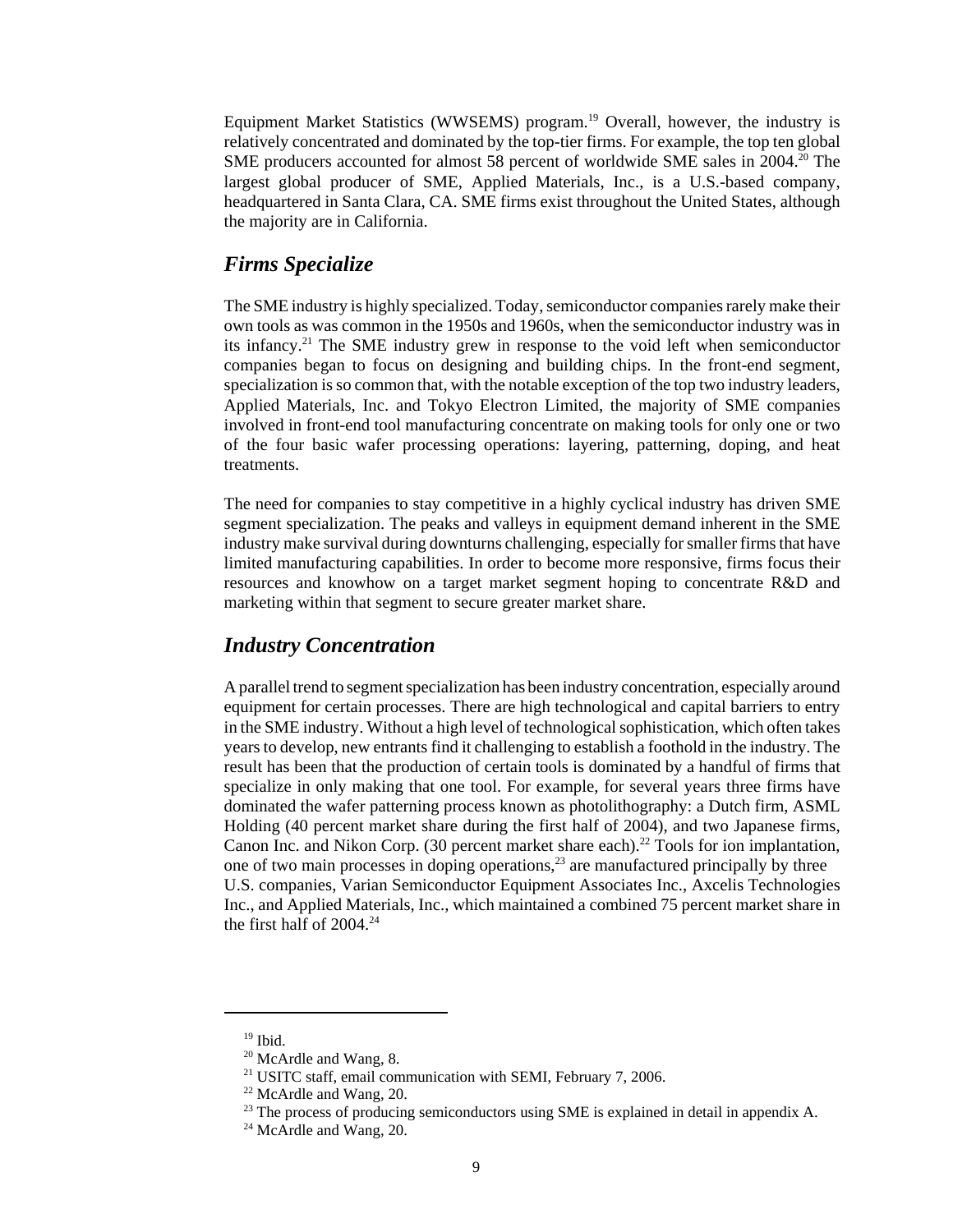#### *Employment Decreases*

Employment in the U.S. SME industry fell each year during the period  $2000-2004$ ,<sup>25</sup> from 50,430 employees in 2000 to 27,212 employees in 2004, a decrease of 46 percent (figure 5).

6 0 ,0 0 0 5 0 ,0 0 0 of Employees # of Employees 4 0 ,0 0 0 3 0 ,0 0 0 2 0 ,0 0 0 1 0 ,0 0 0 0

2000 2001 2002 2003 2004

All employees  $-\blacksquare$  P roduction workers

Figure 5: Semiconductor manufacturing equipment industry employment, 2000–2004<sup>1</sup>

Source: U.S. Department of Commerce,

<sup>1</sup> 2005 employment data is not yet available.

The rapid reduction in employment during the period began as a response to the severe industry downturn in 2001, was exacerbated by several factors (increased productivity, outsourcing of manufacturing and noncore business activity, mergers and acquisitions), and continued as a means to address firms' high cost structures. SME companies' immediate response to the 2001 downturn was to rapidly scale back the number of employees. For example, total employment in the industry decreased by 31 percent in just 1 year, from 50,469 in 2001 to 34,998 in 2002. The decrease was most severe for SME production workers, whose employment rate decreased by 41 percent from 24,709 in 2001 to 14,564 in 2002 (table 1). $^{26}$ 

<sup>&</sup>lt;sup>25</sup> U.S. Department of Commerce, Bureau of the Census, "Annual Survey of Manufacturers 2004," 32. Figures for 2000 and 2001 are from "Annual Survey of Manufacturers 2000," 28, found at *http://www.census.gov/prod/2002pubs/m00as-1.pdf*, retrieved January 23, 2006.  $^{26}$  Ibid.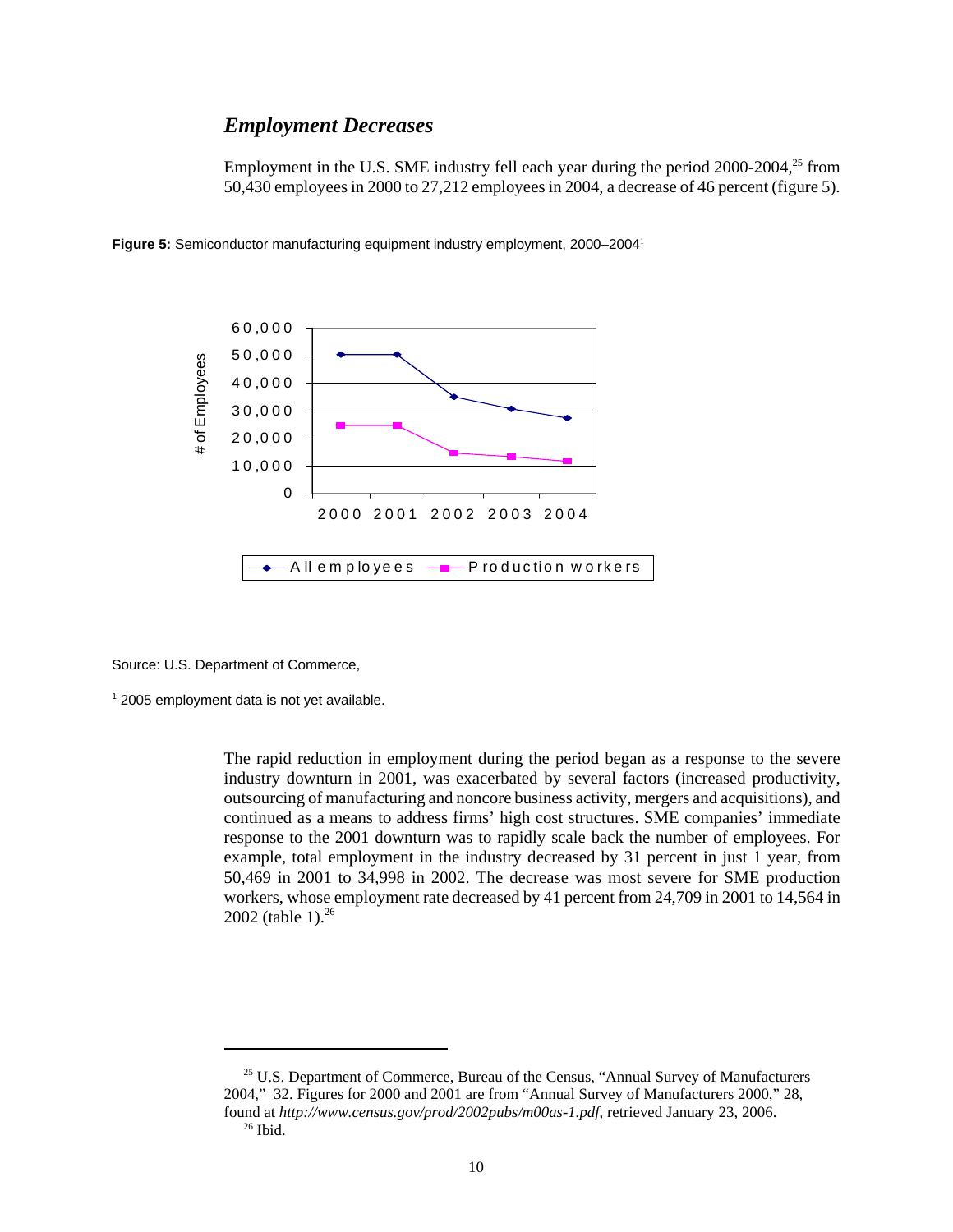| 2000, 2007 |                      |                                             |                                                       |                                                        |                                                    |
|------------|----------------------|---------------------------------------------|-------------------------------------------------------|--------------------------------------------------------|----------------------------------------------------|
| Year       | <b>Total Payroll</b> | Total<br>Number of<br>Production<br>Workers | Total Hours<br>Production<br><b>Workers</b><br>Worked | <b>Total Wages</b><br>Paid to<br>Production<br>Workers | Average<br>Hourly Wage of<br>Production<br>Workers |
|            | (Million dollars)    |                                             | (Million)                                             | (Million dollars)                                      | (Dollars)                                          |
| 2000       | 2,959.86             | 24,813                                      | 49.13                                                 | 1,102.94                                               | 22.45                                              |
| 2001       | 2,784.33             | 24,709                                      | 49.36                                                 | 969.88                                                 | 19.65                                              |
| 2002       | 2,137.50             | 14,564                                      | 28.76                                                 | 583.61                                                 | 20.29                                              |
| 2003       | 2,025.51             | 13,344                                      | 25.73                                                 | 556.30                                                 | 21.62                                              |
| 2004       | 1.961.81             | 11,648                                      | 23.82                                                 | 474.76                                                 | 19.93                                              |

**Table 1:** Payroll and wage rates for production workers in the semiconductor manufacturing equipment industry, 2000-2004**<sup>1</sup>**

Source: Compiled by USITC staff from official U.S. Department of Commerce statistics.

<sup>1</sup> 2005 employment data not yet available.

Recent increases in factory automation have also led to declining employment while also improving SME productivity. The recent move to 300-mm diameter wafer fabrication, in particular, has spurred automation because the larger size and weight of the wafer makes manual handling difficult. For example, 300-mm diameter wafers are transported in a cassette that fits 25 wafers. When fully loaded, the cassette weighs an estimated 90 pounds.<sup>27</sup>

Two segments of the SME labor force for which competition is intense and for which employment levels have remained stable or grown are highly skilled technical workers in R&D and customer support functions.<sup>28</sup> SME companies differentiate themselves by how well and rapidly they create advanced machinery and how well they support and maintain their customers' current tools.

#### *Research and Development Remains Vital*

SME companies must be able to continuously develop the equipment needed to meet changing customer needs at competitive prices and in a timely manner. To meet customer needs for chip-making equipment, SME firms devote significant portions of their human and financial resources to R&D. Unlike counterparts abroad, the U.S. government does not provide programs specifically designed to assist the SME industry with R&D. It is not uncommon for SME firms to spend an average of 20 percent of their sales annually on R&D. For example, the world's leading SME company, Applied Materials, Inc., reports that it spent 16 percent of its annual net sales on research, development and engineering from FY2001 to FY2005,<sup>29</sup> or about \$1 billion per year.

Even during severe downturns, SME companies will often continue to invest highly in R&D. Many industry leaders reportedly increase R&D investment during downturns as a way to gain market share from financially weaker companies that cannot match such high levels of

 $27$  McArdle and Wang, 15.

<sup>&</sup>lt;sup>28</sup> Lam Research Corp., submission to the United States Securities and Exchange Commission, Form 10-K, 2005: Annual Report Pursuant to Section 13 or 15(d) of the Securities and Exchange Act of 1934, Commission file number 0-12933, 5.

 $29$  Applied Materials, Inc., submission to the United States Securities and Exchange Commission, Form 10-K, 2005: Annual Report Pursuant to Section 13 or 15(d) of the Securities and Exchange Act of 1934, for the fiscal year ended October 30, 2005, Commission file number 0- 6920, 15.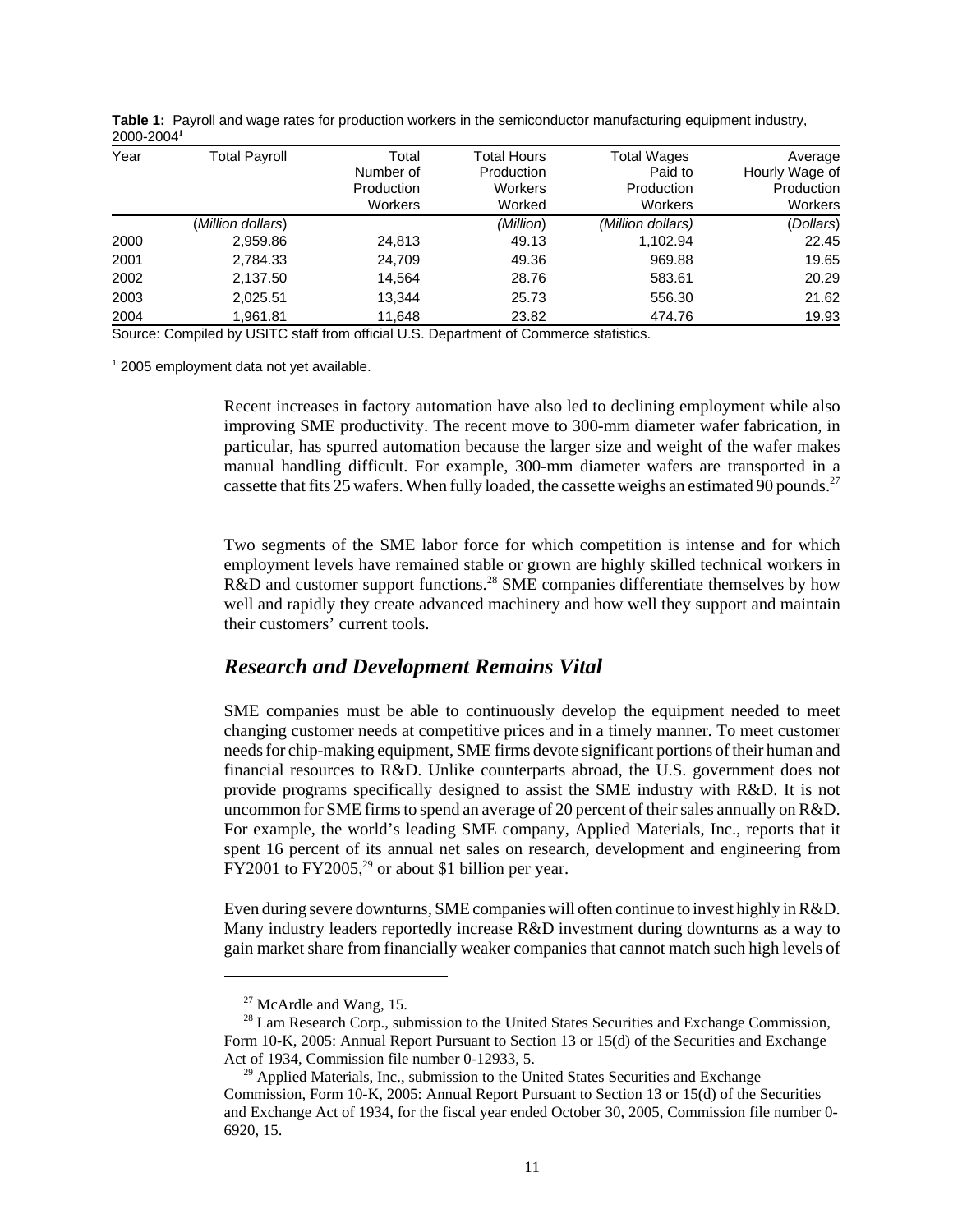R&D spending during downturns.<sup>30</sup> This investment can exacerbate significant financial losses for SME firms during downturns.

High levels of investment in R&D do not ensure company profitability, however. On average, it takes several years for a new machine to become profitable. Typically, a new product will start to generate sales in the third or fourth year after development, and it is only around the sixth year that sales of a new machine may start to turn a profit.<sup>31</sup>

Besides developing their own technology through investment in R&D, SME companies often increase their level of technology through the purchase of other companies that have developed certain technologies. For example, from April 2003 to June 2005, Applied Materials, Inc. spent approximately \$146 million to acquire the full or partial assets of five smaller SME firms.<sup>32</sup>

In general, SME firms protect their technology assets through obtaining and enforcing their intellectual property rights. Intellectual property (IP) in the SME industry typically consists of patents but can also include trademarks, trade secrets, and copyrights. As SME are generally large, complicated machines, they are much more difficult to copy than products such as CDs or watches. Most IP infringement in the SME industry is reportedly undertaken by other major industry players. For example, in 2002, Nikon Corp. accused ASML Holding of infringing on its photolithography equipment patents (see page 21 for more information).

#### *Marketing's Valuable Role*

Marketing is a major activity for U.S. SME companies. For example, Applied Materials, Inc. reports that it devoted 10 percent of its net sales to marketing, selling, general, and administrative expenses during FY2005.<sup>33</sup> Marketing of SME takes place through several channels of distribution and through both push and pull strategies<sup>34</sup> between SME producers and their customers, semiconductor manufacturers. Larger SME firms tend to market directly to semiconductor manufacturers, while smaller producers often hire representative firms. Also, due to the international nature of the SME business, most firms have sales and support offices in major equipment markets worldwide.<sup>35</sup>

SME companies focus marketing efforts on building long-term, close relationships with their customers. It is common to have SME engineers working directly in semiconductor manufacturing facilities to assist the chip makers with using and maintaining their equipment. Because tools are very sophisticated and often built to customer specifications, repeat business is common in the industry. In addition, because chip makers have to update their equipment with the latest technology, there is a built-in replacement cycle that may provide regular orders once a business relationship has been established. This tendency for chip makers to buy again from an initial SME supplier means that the total amount of

 $30$  McArdle and Wang, 25.

 $31$  Ibid., 22.

<sup>&</sup>lt;sup>32</sup> Applied Materials, Inc., 22.

 <sup>33</sup> Ibid., 21.

 $34$  A push strategy creates demand for a product through selling, or pushing it, to customers. A pull strategy relies on advertising and promotions to create enough consumer demand for a product that the consumers begin requesting it.

<sup>&</sup>lt;sup>35</sup> For example, approximately 80 percent of Applied Material's net sales in FY2005 was outside of the United States. Applied Materials, Inc., 8.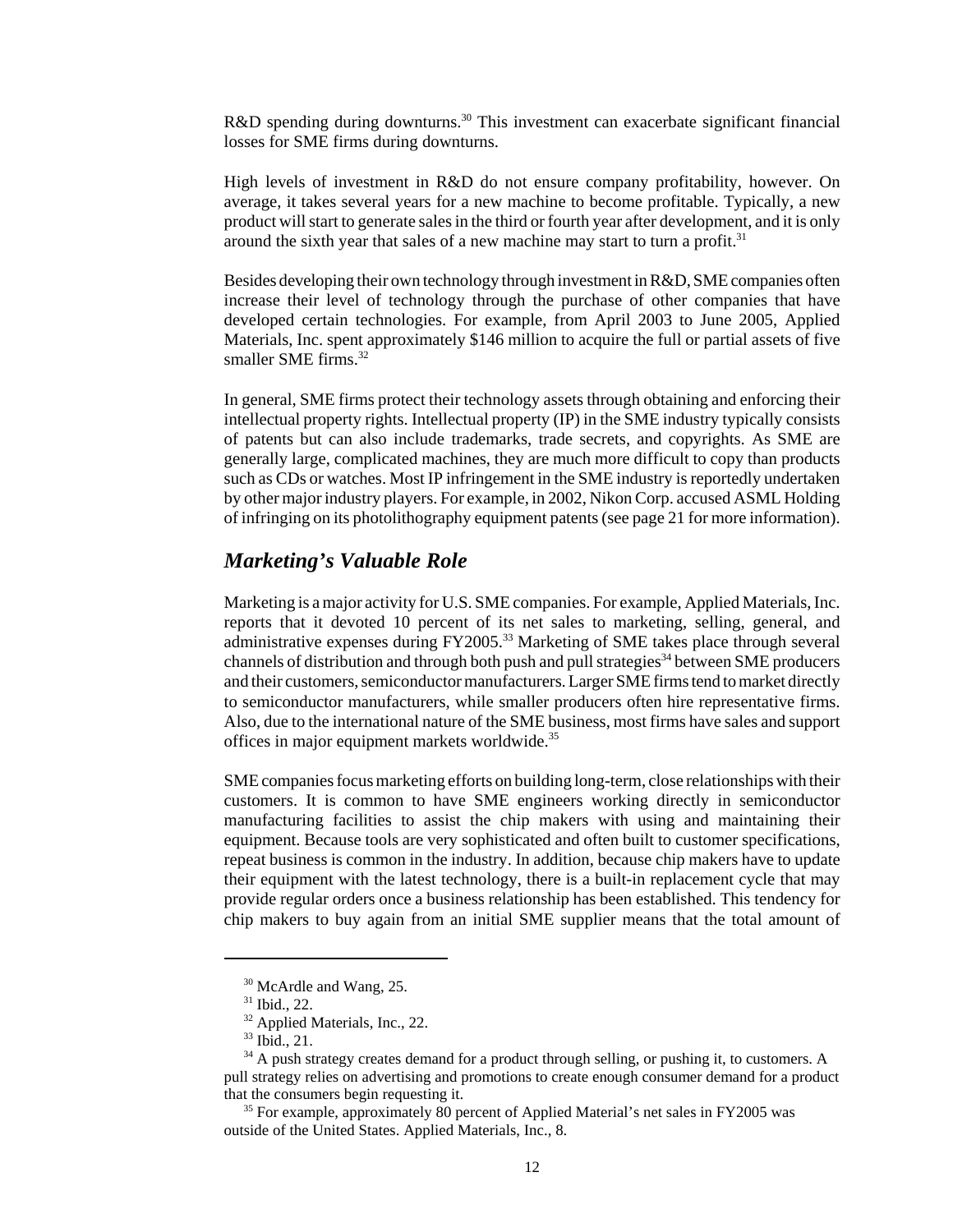software and machinery in service at a customer site—or the so-called "installed base"—is an important gauge of an SME firm's acceptance in the marketplace and measure of its level of industry prestige.36

#### *Pricing*

SME is very expensive. Construction of a state-of-the-art semiconductor fab costs between \$3 and \$4 billion, with equipment accounting for the majority of this cost.<sup>37</sup> Equipment prices vary widely, depending on the machine's function. In general, tools used in front-end wafer fabrication and testing are relatively costly, because of the high level of sophistication of the operations they perform. For example, one of the most complicated front-end fabrication processes is photolithography. According to ASML Holding, which is currently the world's leading producer of photolithography equipment, the average selling price of a new lithography system was roughly \$15.2 million in the fourth quarter of 2005.38 At the other end of the pricing spectrum are machines used in back-end assembly and packaging functions. For example, a wire-bonding machine costs around \$100,000, and a molder, which works in the packaging process by melting black carbon around the bare semiconductor die, costs about \$30,000.39

## **Factors Affecting Production**

The SME industry has become increasingly global in recent years. Leading firms in the United States, Japan, and Europe earn less than one-half of their revenues through sales in their home markets. The top global SME companies are shown in table 2.

<sup>&</sup>lt;sup>36</sup> McArdle and Wang, 21.

 <sup>37</sup> Ibid., 10.

 <sup>38</sup> Peter Clarke, "Dropping Prices Signal Spending Restart, Says ASML," *EE Times*, January 18, 2006, found at *http://www.eetimes.com/news/semi/showArticle.jhtml; jsessionid=LWM2GG1GGQ23QQSNDBCCKH0CJUMEKJVN?articleID=177101313&printable= true*, retrieved February 1, 2006.

<sup>&</sup>lt;sup>39</sup> Industry representative, interview with USITC staff, January 13, 2005.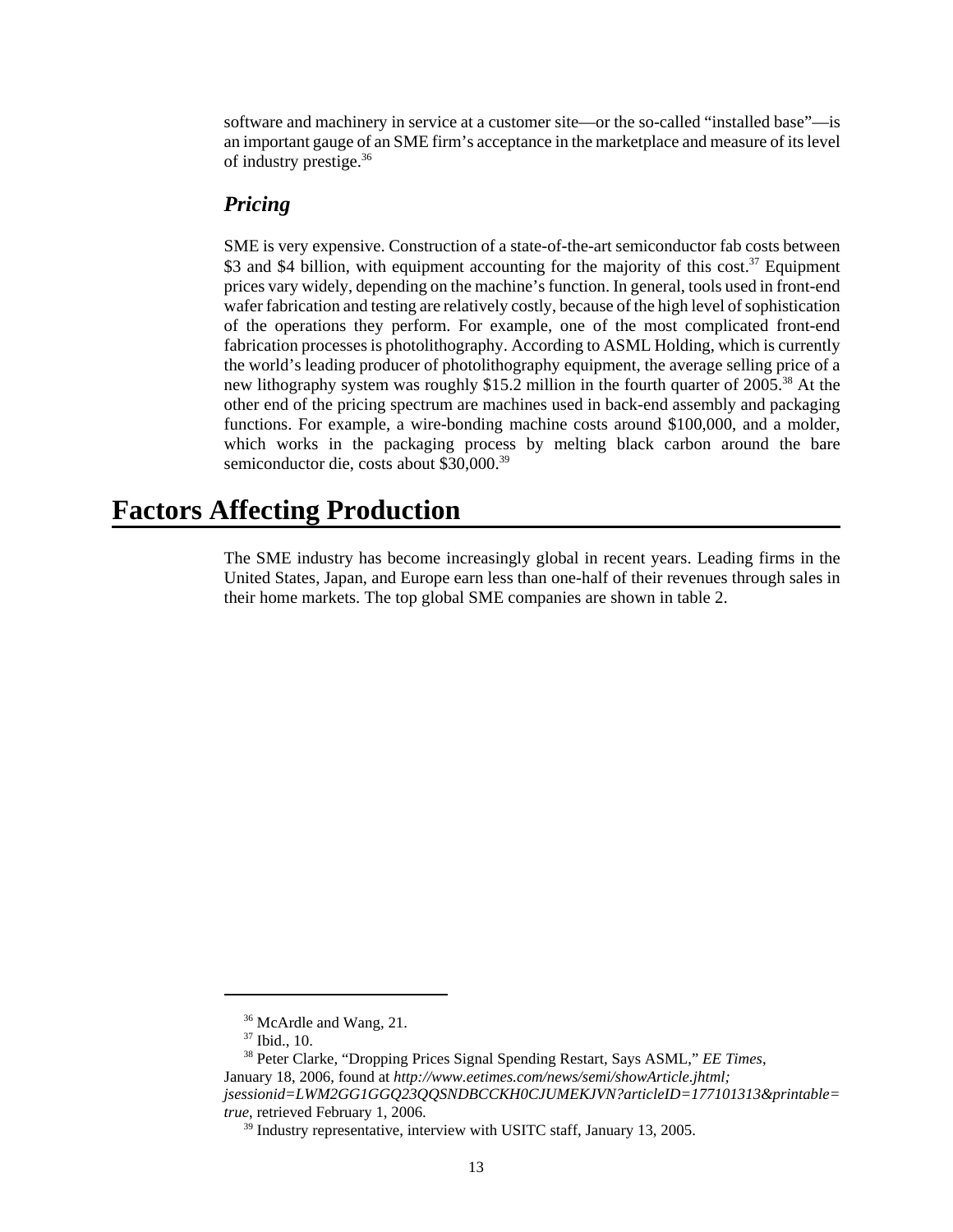| Table 2: Top 10 semiconductor manufacturing equipment companies, ranked by 2005 revenue |  |  |  |
|-----------------------------------------------------------------------------------------|--|--|--|
|-----------------------------------------------------------------------------------------|--|--|--|

| Company                         | <b>Headquarters</b>  | Revenue in \$ millions |
|---------------------------------|----------------------|------------------------|
| Applied Materials, Inc.         | <b>United States</b> | 6,234                  |
| <b>Tokyo Electron Limited</b>   | Japan                | 4,455                  |
| ASML Holding                    | Europe               | 3,160                  |
| KLA-Tencor Corp.                | <b>United States</b> | 2,005                  |
| Advantest Corp.                 | Japan                | 1,960                  |
| Nikon Corp.                     | Japan                | 1,566                  |
| Lam Research Corp.              | <b>United States</b> | 1,382                  |
| Novellus Systems, Inc.          | <b>United States</b> | 1,302                  |
| Hitachi High-Technologies Corp. | Japan                | 1,277                  |
| Canon Inc.                      | Japan                | 1,247                  |

Source: VLSI Research.

Long-term trends, including further industry concentration in a trend toward overall production efficiency, have accelerated since the last downturn. Smaller manufacturers are likely to consolidate during industry downturns in order to survive. Also, it is frequently easier to obtain technology and customers through acquisition than through internal product development. Further, consolidation can offer economies of scale and scope, leading to greater efficiency.

With the move toward consolidation and high startup costs, it is unlikely that new companies will be entering the SME business. Both startup costs and high R&D costs are difficult barriers to overcome. Semiconductor companies, the main customer for SME producers, are loyal and tend to stay with the same company for replacement equipment and parts. Companies must have the ability to send customer service personnel to the client site to assist with installation and upkeep of equipment; a local office near the customer is sometimes preferred.

Suppliers are also important to the SME industry. As SME is built-to-order, suppliers must be able to send equipment subsets and/or equipment parts to the SME company in a timely fashion. This ensures that the necessary SME is shipped to the customer in as timely a manner as possible. Suppliers to the semiconductor equipment industry tend to be smaller manufacturers throughout the world. Most large U.S. SME firms outsource the manufacturing of major parts for the machines that they produce. Such activities consist mainly of assembling and testing components, subassemblies, and modules for finished products. Because the number of subassembly suppliers for certain key parts can be very small, it is not uncommon for a few suppliers to provide the same part to a number of SME firms that make the same end product. Such dependence on a limited number of key suppliers is a major risk that many SME firms try to mitigate by outsourcing to a variety of suppliers, where possible.<sup>40</sup> For example, the photolithography equipment business is dominated by three SME firms—ASML Holding, Canon Inc., and Nikon Corp.—all of whom are dependent on two companies that manufacture laser light sources for DUV

 <sup>40</sup> Applied Materials, Inc., Lam Research Corp., Novellus Systems, Inc., and KLA-Tencor Corp., submissions to the United States Securities and Exchange Commission, Form 10-K, 2005: Annual Report Pursuant to Section 13 or 15(d) of the Securities and Exchange Act of 1934, Commission files 0-6920, 0-12933, 000-17157, and 0-9992.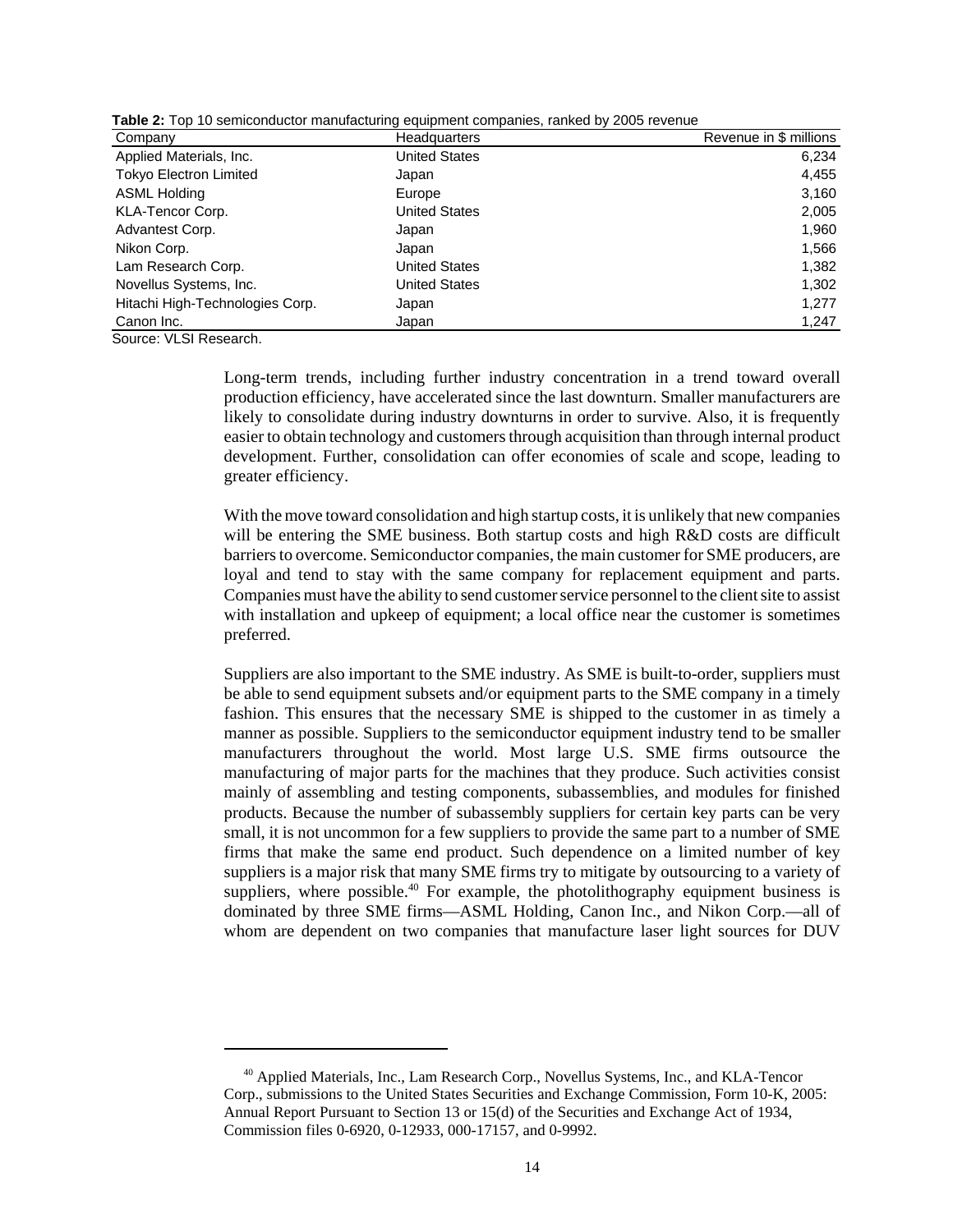photolithography applications - the U.S. firm Cymer, Inc. and the Japanese firm Gigaphoton.<sup>41</sup>

Outsourcing of major subassemblies to smaller more specialized firms is economically beneficial to both groups. For the SME firm, outsourcing parts manufacturing reduces costs for research, development, and manufacturing, while for the subassembly manufacturer, specialization increases product efficiency and allows its engineers to increase product functionality.42

## **Consumer Characteristics and Factors Affecting Demand**

Semiconductor producers are the main consumers of SME (Box 1). They need SME to outfit newly constructed semiconductor fabs as well as to replace and upgrade existing equipment in their current fabs. The top 25 semiconductor companies in terms of capital spending in 2005 (top 10 of these are shown in table 3), accounted for 86 percent of total semiconductor capital spending in that year, up from 75 percent in 2002.<sup>43</sup> By location of headquarters, North American companies<sup>44</sup> are the largest spenders (\$13.7 billion in 2005), followed by companies from Japan, Korea, and Taiwan.

**Table 3:** Top 10 semiconductor companies, ranked by capital spending, 2005

| Company                       | <b>Headquarters</b>  | Spending in \$ millions |
|-------------------------------|----------------------|-------------------------|
| Samsung Electronics Co., Ltd. | South Korea          | 6,160                   |
| Intel Corp.                   | <b>United States</b> | 5,900                   |
| TSMC, Ltd.                    | Taiwan               | 2,600                   |
| Hynix Semiconductor Inc.      | South Korea          | 2,000                   |
| Toshiba Semiconductor Co.     | Japan                | 1.950                   |
| Sony                          | Japan                | 1,525                   |
| Advanced Micro Devices, Inc.  | <b>United States</b> | 1,500                   |
| Micron Technology, Inc.       | <b>United States</b> | 1,500                   |
| Infineon Technologies AG      | Europe               | 1,500                   |
| STMicroelectronics N.V.       | Europe               | 1,500                   |

Source: The McClean Report 2006 Edition, 4–6.

Note: Spending on semiconductor manufacturing equipment is a major element of capital spending for semiconductor manufacturers.

<sup>&</sup>lt;sup>41</sup> Cymer, Inc., submission to the United States Securities and Exchange Commission, Form 10-Q: Quarterly Report Pursuant to Section 13 or 15(d) of the Securities and Exchange Act of 1934, for the quarterly period ended September 30, 2005, Commission file number 0-21321, 37.

<sup>&</sup>lt;sup>42</sup> McArdle and Wang, 10.

 <sup>43</sup> McClean, Matas, and Yancey, 4-5 through 4-11.

<sup>&</sup>lt;sup>44</sup> Company headquarters does not necessarily indicate country of production.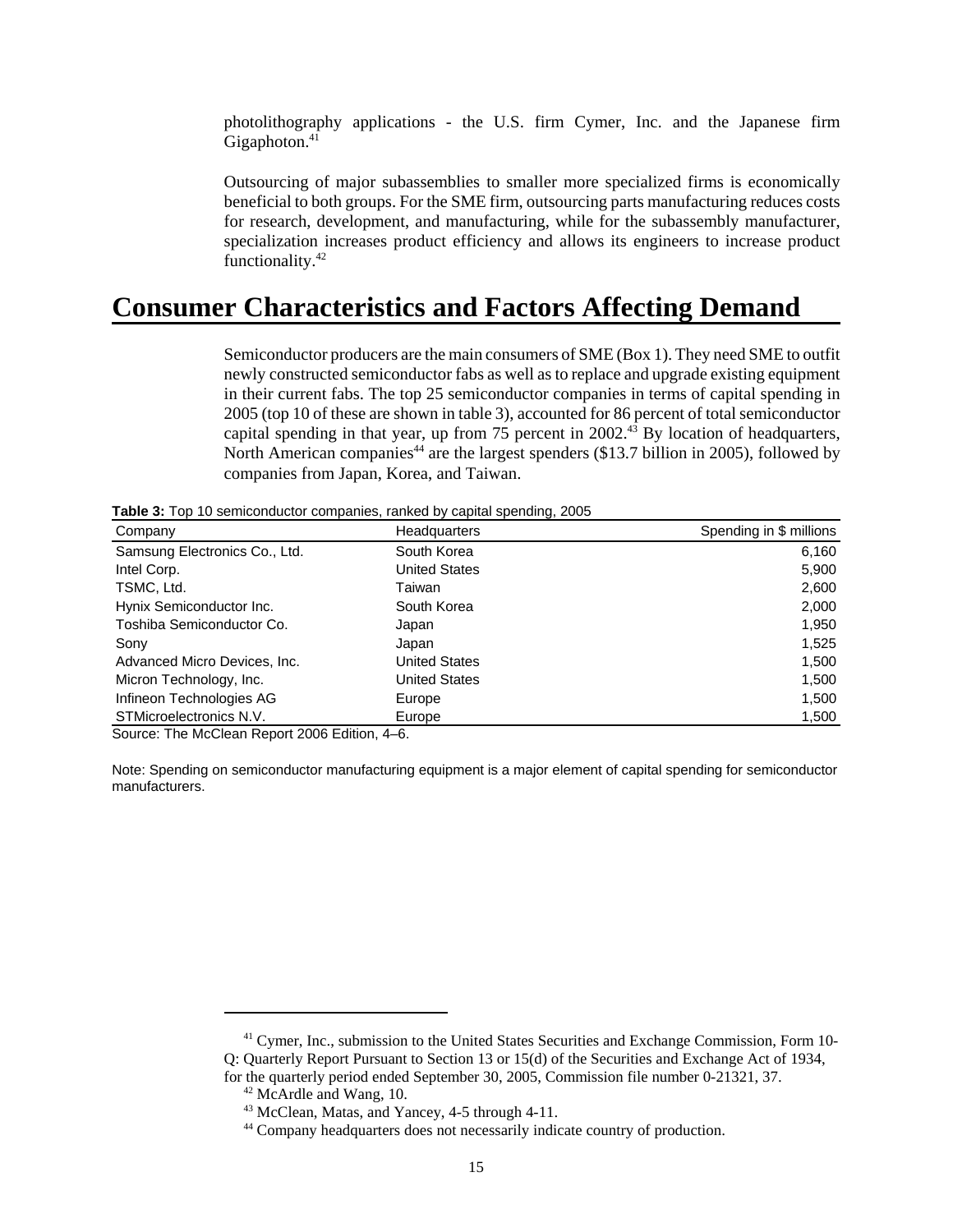#### **Box 1:** Consumer of semiconductor manufacturing equipment: the semiconductor industry

 $\overline{\phantom{a}}$ 

The semiconductor industry was a \$227 billion industry in 2005. The most common type of semiconductor device produced is the integrated circuit (IC), which accounts for roughly 85 percent of semiconductor production today. Another type of semiconductor known as discrete devices accounts for the rest. North American sales (for which the United States is the major market) accounted for about 18 percent (\$40 billion) of the global market in 2005. U.S. based semiconductor manufacturers are largely global companies with fabrication facilities located both domestically and abroad. Seventy-seven percent of manufacturing capacity of the U.S. industry is located in the United States with a domestic workforce of over 225,000. Because of the constant pressure to innovate and stay on the cutting edge of technology, semiconductor companies reinvest a high percentage of revenue in research and development. It is not uncommon for a semiconductor firm to reinvest half of its gross profit in the form of research and development. Also, because the industry is highly capital intensive, companies spend significant sums on capital equipment from the SME industry. Currently, a state-of-the-art semiconductor fabrication facility costs approximately \$3–4 billion to build, the vast majority of the cost going to the machinery inside the facility to fabricate the semiconductors. Major players in the semiconductor industry include Intel Corp., Samsung Electronics Co., Ltd., Texas Instruments Inc., Renesas Technology Corp., Toshiba Semiconductor Co., STMicroelectronics N.V., TSMC, Ltd., NEC Electronics Corp., and Freescale Semiconductor, Inc.

Sources: Semiconductor Industry Association, SIA Issue Backgrounders, "State and Local Government Policies to Keep Manufacturing in U.S.," found at *http://www.sia-online.org/backgrounders\_government.cfm*, retrieved January 20, 2006; Semiconductor Industry Association, SIA Issue Backgrounders: "Free and Fair Trade," found at *http://www.sia-online.org/backgrounders\_trade.cfm*, retrieved January 20, 2006; Bill McClean, Brian Matas, and Trevor Yancey, *The McClean Report: A Complete Analysis and Forecast of the Integrated Circuit Industry*, Richard D. Skinner, 2006 Edition (Arizona, IC Insights, Inc., 2006); Amrit Tewary and Elayne Sheridan, "Semiconductors," Standard & Poor's Industry Surveys, September 1, 2005; and USITC staff telephone interview with Doug Andrey of the Semiconductor Industry Association, June 26, 2002.

> As noted, semiconductor manufacturing facilities exist throughout the world. As the growth of semiconductor wafer processing by foreign chip manufacturers has significantly outpaced that of U.S. semiconductor production, much of the U.S. SME industry's customer base is overseas, concentrated in Asia. The SME industry's customers look for quality of technology and product, timeliness of product introductions, customer support, breadth of product line, and price in making purchasing decisions.<sup>45</sup> Established customer relationships are also significant considerations. SME companies must try to differentiate themselves in most, if not all, of these areas in order to survive.

> As previously mentioned, the SME industry is cyclical. SME demand is driven by demand for semiconductors, which in turn tends to rise and fall together with the economy as a whole. Consumer products are responsible for much of the current growth in semiconductor sales. One-half of all semiconductors sold in 2004 were used in consumer products, and this share is expected to grow to two-thirds by 2010.<sup>46</sup> Specific products contributing to this rise in demand include consumer electronics, mobile phones, and automobiles.

 <sup>45</sup> Applied Materials, Inc., Lam Research Corp., and Novellus Systems, Inc.

<sup>&</sup>lt;sup>46</sup> McArdle and Wang, 12.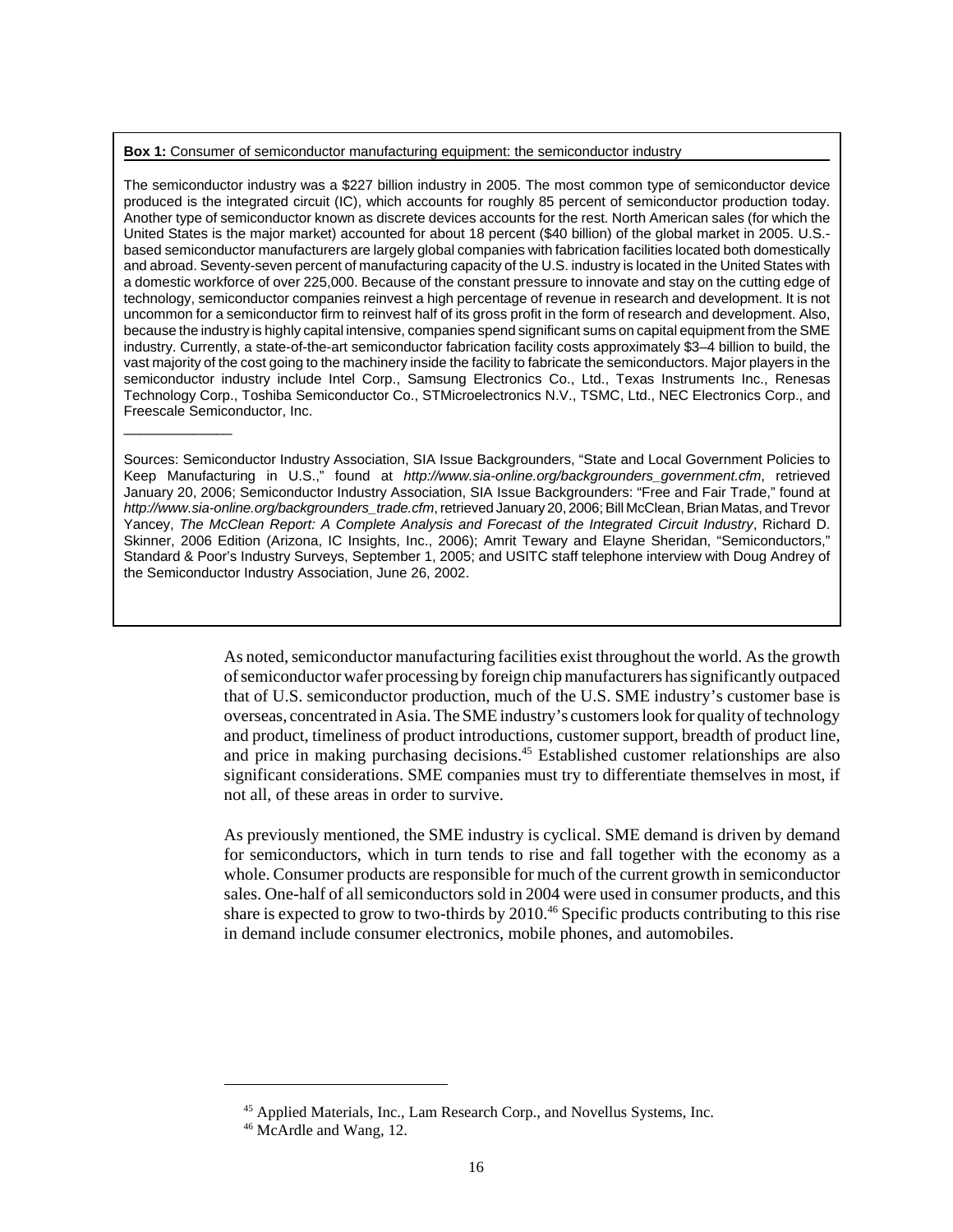## **Shipments, Consumption, and Trade**

Apparent U.S. consumption of SME decreased by 45 percent from 2001 through 2005 (table 4), as offshore production of semiconductors increased. The ratio of imports to consumption rose sharply at the end of the period, reflecting, in part, increased U.S. demand for expensive photolithography equipment that is not produced in the United States. The large increase in the ratio of exports to shipments reflects the shift of semiconductor production to foreign (mostly Asian) countries.

**Table 4:** Semiconductor manufacturing equipment: U.S. shipments, U.S. exports of domestic merchandise, U.S. imports for consumption, apparent U.S. consumption, the ratio of imports to consumption, and the ratio of exports to shipments, 2001–2005

| Year | U.S.<br>shipments exports | U.S.   | U.S.                   | Apparent<br>U.S.<br>imports consumption | Ratio of<br>imports to<br>consumption | Ratio of<br>exports to<br>shipments |
|------|---------------------------|--------|------------------------|-----------------------------------------|---------------------------------------|-------------------------------------|
|      |                           |        | <b>Million Dollars</b> |                                         | Percent                               |                                     |
| 2001 | 12,200                    | 8.044  | 3,947                  | 8,103                                   | 49                                    | 66                                  |
| 2002 | 12,200                    | 6.972  | 3,304                  | 8,532                                   | 39                                    | 57                                  |
| 2003 | 11.100                    | 7.242  | 2,750                  | 6,608                                   | 42                                    | 65                                  |
| 2004 | 13,400                    | 12.790 | 3,586                  | 4,196                                   | 85                                    | 95                                  |
| 2005 | 11,580                    | 10.971 | 3,857                  | 4,466                                   | 86                                    | 95                                  |

Source: Compiled from official statistics of the U.S. Department of Commerce. Shipment data for 2005 are estimated by Commission staff, using industry input.

> Most SME is produced to order and shipped when ready. Because SME is sophisticated and often made to customer specifications, production time is lengthy; the typical time to fill an order is 5 to 6 months. Even during industry downturns, the turnaround may be still be up to 3 months.<sup>47</sup> Because this machinery is very expensive to produce and tends to be custommade for a certain semiconductor production facility, inventories are low.

# **U.S. TRADE**

## **Overview**

The United States maintained a positive trade balance in SME throughout the period 2001–2005 (table 5). The trade surplus has grown from \$4.1 billion in 2001 to \$7.1 billion in 2005, a 73 percent increase. The trade surplus fluctuated throughout the 5-year period, from a low of \$3.7 billion in 2002 to a high of \$9.2 billion in 2004. The largest gains were with Korea, Taiwan, China, and Singapore, and the combined 2005 U.S. surplus with the four countries was \$5.4 billion.

 <sup>47</sup> Ibid., 21.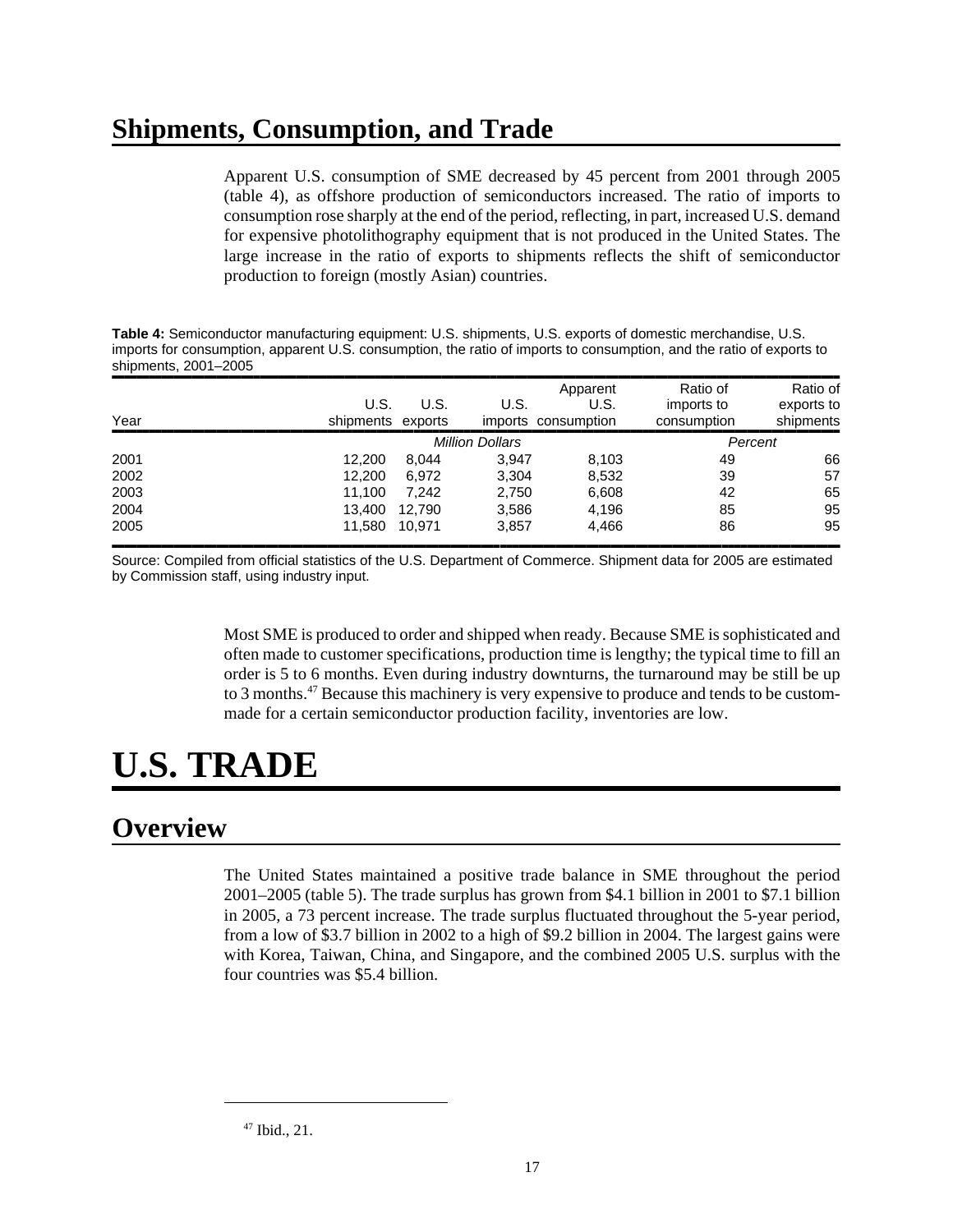| Item                                                                                                                                                                   | 2001                                                                               | 2002                                                                                | 2003                                                                                                | 2004                                                                                            | 2005                                                                                                                 |
|------------------------------------------------------------------------------------------------------------------------------------------------------------------------|------------------------------------------------------------------------------------|-------------------------------------------------------------------------------------|-----------------------------------------------------------------------------------------------------|-------------------------------------------------------------------------------------------------|----------------------------------------------------------------------------------------------------------------------|
| U.S. exports of domestic merchandise:<br>Taiwan<br>Korea<br>Japan<br>Singapore<br>Chiña<br>Germany<br>Canada<br>Malaysia<br>United Kingdom<br>Netherlands<br>All Other | 1,359<br>807<br>1,440<br>527<br>338<br>823<br>373<br>328<br>316<br>95<br>1,639     | 1,660<br>602<br>1,166<br>583<br>551<br>440<br>354<br>252<br>129<br>64<br>1,173      | 1,177<br>928<br>1,293<br>560<br>529<br>420<br>350<br>228<br>141<br>77<br>1,538                      | 2,979<br>1,618<br>2,020<br>1,476<br>1,261<br>544<br>325<br>362<br>208<br>185<br>1,809           | 2,206<br>1,999<br>1,922<br>764<br>662<br>658<br>$\overline{3}\overline{3}\overline{8}$<br>298<br>174<br>154<br>1,794 |
| Total                                                                                                                                                                  | 8,044                                                                              | 6,972                                                                               | 7,242                                                                                               | 12,790                                                                                          | 10,971                                                                                                               |
| U.S. imports for consumption:<br>Japan<br>Netherlands<br>Germany<br>United Kingdom<br>Singapore<br>Korea<br>Malaysia<br>Canada<br>Taiwan<br>China<br>All Other         | 2,406<br>472<br>348<br>226<br>$\frac{29}{12}$<br>41<br>25<br>4<br>378              | 1,750<br>665<br>258<br>170<br>16<br>$\frac{20}{15}$<br>$\frac{32}{23}$<br>8<br>347  | 1,292<br>665<br>193<br>$1\bar{3}\bar{3}$<br>28<br>$\bar{3}\check{8}$<br>34<br>32<br>17<br>25<br>291 | 1,811<br>636<br>284<br>147<br>84<br>48<br>77<br>50<br>$\overline{37}$<br>$\overline{31}$<br>382 | 1,972<br>761<br>291<br>165<br>851<br>64<br>46<br>46<br>39<br>34<br>354                                               |
| Total                                                                                                                                                                  | 3,947                                                                              | 3,304                                                                               | 2,750                                                                                               | 3,586                                                                                           | 3,857                                                                                                                |
| U.S. merchandise trade balance:<br>Taiwan<br>Korea<br>Singapore<br>Chiňa<br>Germany<br>Canada<br>Malaysia<br>United Kingdom<br>Japan<br>Netherlands<br>All Other       | 1,335<br>795<br>497<br>334<br>475<br>332<br>321<br>90<br>$-966$<br>$-376$<br>1,261 | 1,636<br>581<br>567<br>543<br>182<br>322<br>236<br>$-41$<br>$-584$<br>$-601$<br>826 | 1,159<br>890<br>531<br>504<br>227<br>318<br>194<br>$^{8}_{(2)}$<br>-587<br>1,247                    | 2,943<br>1,571<br>1,392<br>1,231<br>260<br>276<br>286<br>61<br>209<br>$-451$<br>1,427           | 2,167<br>1,938<br>679<br>628<br>367<br>$\frac{292}{2}$<br>249<br>$\frac{1}{2}$ -50<br>$-607$<br>1,440                |
| Total                                                                                                                                                                  | 4,096                                                                              | 3,668                                                                               | 4,492                                                                                               | 9,204                                                                                           | 7,113                                                                                                                |

**Table 5:** Semiconductor manufacturing equipment: U.S. exports of domestic merchandise, imports for consumption, and merchandise trade balance, by selected countries, 2001–2005 *(Million dollars)* 

Source: Compiled from official statistics of the U.S. Department of Commerce.

Note: Because of rounding, figures may not add to totals shown.

<sup>1</sup> Import values are based on customs value; export values are based on f.a.s. value, U.S. port of export.<br><sup>2</sup> Less than \$500,000.

The Netherlands is the only country with which the United States maintains a sizeable trade deficit (\$607 million in 2005). This deficit is reportedly due to U.S. imports of expensive photolithography equipment from Dutch producer, ASML Holding, as well as the fact that the Netherlands is not a leading market for U.S. SME exports.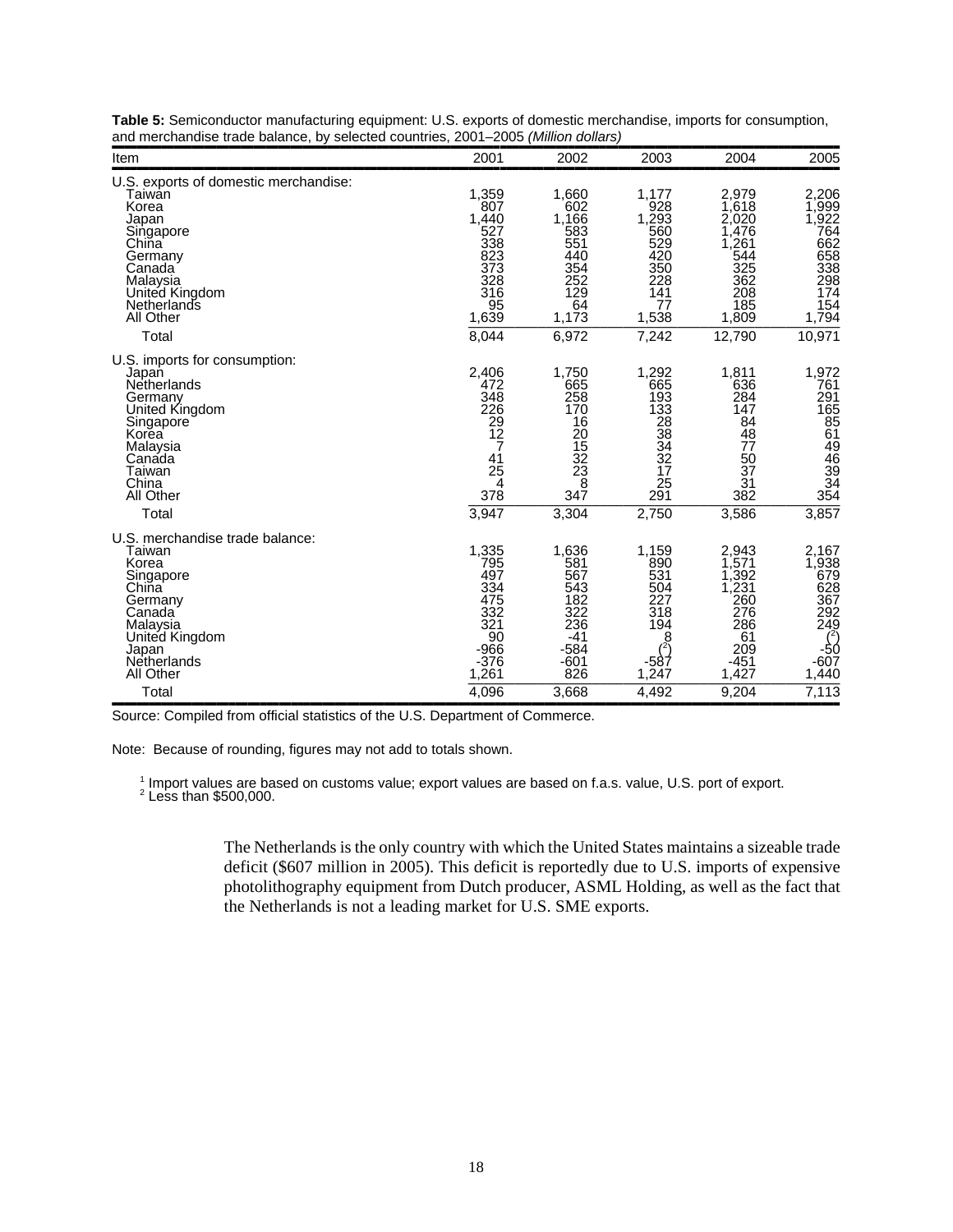## **U.S. Exports**

U.S. exports of SME rose irregularly during the period 2001–2005 (table 6). The United States exported close to \$11.0 billion of SME in 2005, 36 percent more than in 2001 but less than the 2004 level. Exports of wafer production machinery accounted for about 67 percent of SME exports, with test machinery and assembly and packaging equipment exports making up an estimated 29 percent and 4 percent, respectively.

**Table 6:** Semiconductor manufacturing equipment: U.S. exports of domestic merchandise, by principal product groups,  $2001 - 2005$ <sup>1</sup>

| Product group                          | 2001      | 2002      | 2003      | 2004       | 2005       | Percent change,<br>2005 from 2001 |
|----------------------------------------|-----------|-----------|-----------|------------|------------|-----------------------------------|
| Assembly and packaging                 |           |           |           |            |            |                                   |
| machinery                              | 322,372   | 271.710   | 284,772   | 327.210    | 388,139    | 20                                |
| Test machinery<br>Wafer production and | 2,303,959 | 2,033,093 | 2,229,338 | 3,859,576  | 3,203,333  | 39                                |
| fabrication machinery                  | 5.417.340 | 4.667.678 | 4.727.616 | 8.602.799  | 7.379.044  | 36                                |
| Total                                  | 8,043,672 | 6.972.481 | 7,241,726 | 12.789.584 | 10.970.516 | 36                                |

**Source: Compiled from official statistics of the U.S. Department of Commerce.** 

Note: Because of rounding, figures may not add to totals shown.

<sup>1</sup> Export values are based on f.a.s. value, U.S. port of export.

The leading markets for U.S. exports of SME in 2001 were Taiwan and Japan, which together accounted for 35 percent of total U.S. SME exports. These markets increased their share of U.S. exports throughout the 5-year period. The Korean market surpassed that of Japan in 2005; together, these three Asian markets received 56 percent of U.S. exports in 2005. Much of the increase in exports to Taiwan was due to the expansion of the foundry industry.<sup>48</sup>

## **U.S. Imports**

From 2001 through 2005, U.S. imports of SME fluctuated largely in response to an economic downturn and subsequent decreased U.S. demand following the September 11, 2001 terrorist attacks (table 7). By 2005, however, demand had rebounded and import levels approximated those of 2001. U.S. imports largely consist of photolithography equipment of which there is no U.S. production.

Imports of front-end wafer production and fabrication machinery accounted for 74 percent of all U.S. imports of SME in 2005; this percentage remained unchanged from 2001. Wafer production and fabrication machinery and test machinery imports fluctuated during the period; these groups were 3 percent and 2 percent lower in 2005 than in 2001, respectively.

<sup>48</sup> Semiconductor foundries are semiconductor companies that specialize in only the fabrication of chips, as opposed to semiconductor design. Foundries provide services to "fabless" semiconductor companies that only design chips, and to integrated device manufacturers (IDMs) that outsource some chip production to foundries, especially during business upturns when IDMs may not have sufficient capacity to meet demand. The foundry model was pioneered in Taiwan in the late 1980s and has since become very popular in the global semiconductor industry.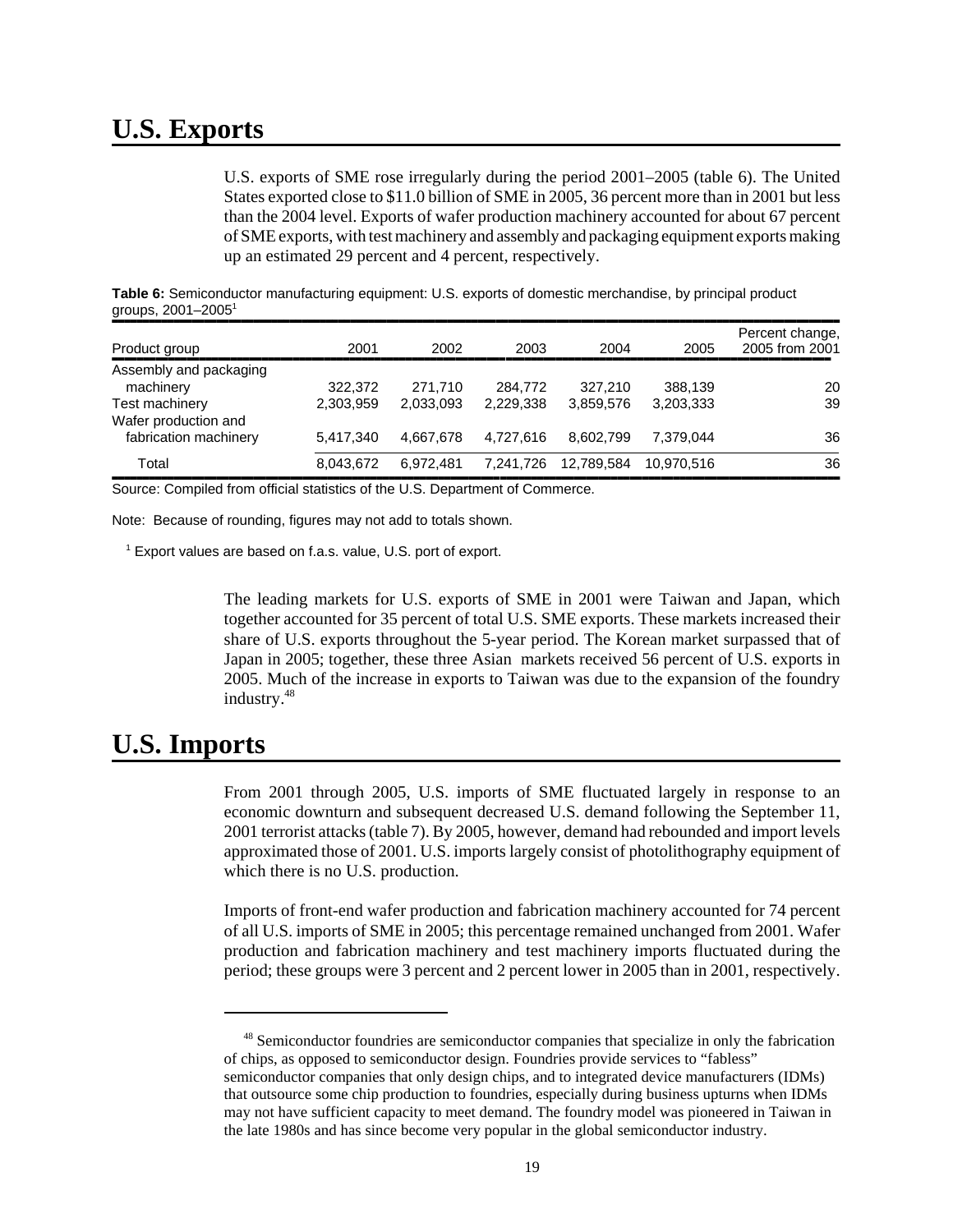| Product group                          | 2001      | 2002      | 2003      | 2004      | 2005      | Percent change,<br>2005 from 2001 |
|----------------------------------------|-----------|-----------|-----------|-----------|-----------|-----------------------------------|
| Assembly and packaging<br>machinery    | 78,680    | 55.438    | 56.746    | 62.404    | 78,782    | $(^{2})$                          |
| Test machinery<br>Wafer production and | 961.438   | 750.836   | 685.474   | 1.119.264 | 943.395   | $-2$                              |
| fabrication machinery                  | 2.907.329 | 2.498.029 | 2.007.372 | 2.404.299 | 2,835,213 | -3                                |
| Total                                  | 3.947.446 | 3.304.303 | 2.749.593 | 3.585.967 | 3,857,390 | -2                                |

**Table 7:** Semiconductor manufacturing equipment: U.S. imports for consumption, by principal product groups, 2001–20051

Source: Compiled from official statistics of the U.S. Department of Commerce.

Note: Because of rounding, figures may not add to totals shown.

<sup>1</sup> Import values are based on customs value.

 $2$  Less than 0.5 percent.

Japan was the largest supplier of SME to the U.S. market throughout the period 2001–2005. Although U.S. imports from Japan fluctuated, the country accounted for 51 percent of total U.S. imports of such machinery in 2005, a decrease from a 61 percent share of imports in 2001. Other principal suppliers of SME to the U.S. market were the Netherlands, Germany, the United Kingdom, and Israel. The Netherlands' share of U.S. SME imports increased during this period, while the German, British, and Israeli market shares decreased.

## **U.S. and Foreign Trade Measures**

#### *Tariff Measures*

All SME imports enter the United States free of duty. Duties on SME were eliminated by the Information Technology Agreement (ITA), which entered into force in July 1997. All developed country signatories were obligated to reduce their tariffs to zero by January 2000. There are currently 63 signatories to the ITA, including all major SME-producing and importing countries.

SME imports enter under various tariff subheadings in chapters 84, 85 and 90 of the Harmonized Schedule (HS) (appendix C). There has been an international initiative to classify some of this equipment under one HS heading (Box 2); this is expected to take effect in January 2007.

#### *Nontariff Measures*

The Commission is unaware of any nontariff barriers (NTBs) affecting the SME industry. No NTBs were reported by the Office of the United States Trade Representative in its 2006 National Trade Estimate Report on Foreign Trade Barriers.<sup>49</sup> However, government-funded R&D programs have been set up in many countries for SME manufacturers (see Foreign Industry Profiles section).

 <sup>49</sup> Office of the United States Trade Representative, *2006 National Trade Estimate Report on Foreign Trade Barriers.*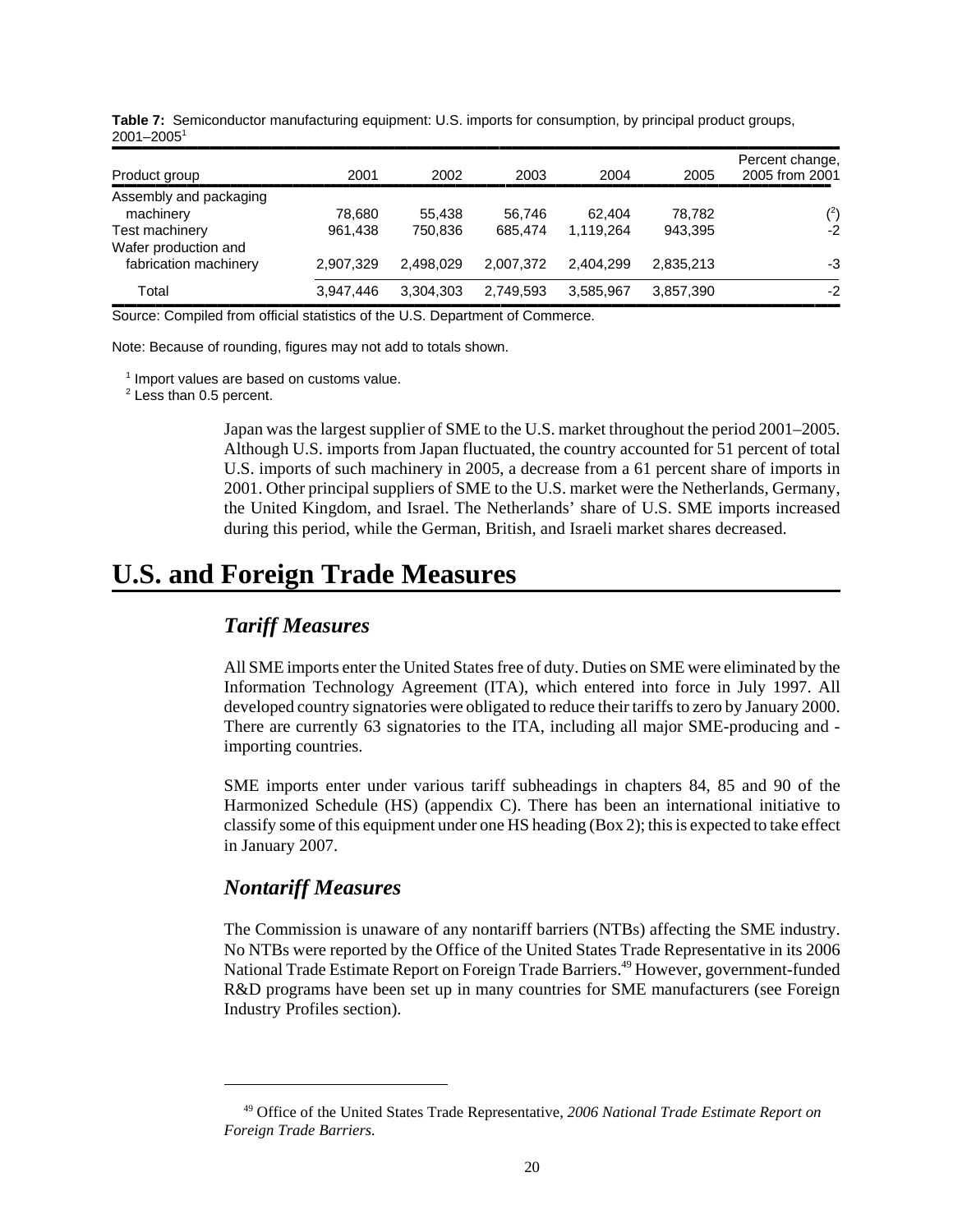**Box 2:** A new Harmonized Schedule (HS) heading for semiconductor manufacturing equipment in 2007

Since the advent of the HS in 1989, semiconductor manufacturing equipment has been classified under many different categories in three separate chapters: 84, 85, and 90. However, beginning in January 2007, all front-end SME will be classified under one HS heading: 8486. Back-end equipment will remain scattered throughout chapter 90.

This reorganization of the HS was originally proposed to the World Customs Organization in the second HS review cycle by the government of Japan, with limited success. It was reintroduced in the third HS review cycle.

The new heading and subheadings will appear as listed below:

| 8486    | Machines and apparatus of a kind used solely or principally for the manufacture of semiconductor<br>boules or wafers, semiconductor devices, electronic integrated circuits or flat panel displays;<br>machines and apparatus specified in Note $9(C)^1$ of this chapter; parts and accessories |
|---------|-------------------------------------------------------------------------------------------------------------------------------------------------------------------------------------------------------------------------------------------------------------------------------------------------|
| 8486.10 | Machines and apparatus for the manufacture of boules or wafers                                                                                                                                                                                                                                  |
| 8486.20 | Machines and apparatus for the manufacture of semiconductor devices or of electronic integrated<br>circuits                                                                                                                                                                                     |
| 8486.30 | Machines and apparatus for the manufacture of flat panel displays                                                                                                                                                                                                                               |
| 8486.40 | Machines and apparatus specified in Note $9 (C)^1$ to this chapter                                                                                                                                                                                                                              |
| 8486.90 | Parts and accessories                                                                                                                                                                                                                                                                           |
|         |                                                                                                                                                                                                                                                                                                 |

1 Note 9 (C) states that heading 8486 also includes machines and apparatus solely or principally of a kind used for (i) the manufacture or repair of masks and reticles; (ii) assembling semiconductor devices or electronic integrated circuits; and (iii) lifting, handling, loading or unloading of boules, wafers, semiconductor devices, electronic integrated circuits and flat panel displays.

#### *Other Trade Issues Affecting the Industry*

The Commission identified only one trade-related investigation conducted with respect to SME imports during the period 2001–2005, an investigation conducted by the Commission under section 337 of the Tariff Act of  $1930$ <sup>50</sup> This investigation was instituted by the Commission in January 2002 on the basis of a complaint filed by Nikon Corp. of Japan, et al. Nikon Corp. alleged that ASML Holding of the Netherlands, et al. had violated section 337 in the importation and sale in the United States of certain microlithographic machines and components thereof by reason of infringement of certain claims of seven U.S. patents.<sup>51</sup> In March 2003, the Commission found no violation of section 337 and terminated the investigation.<sup>52</sup> Nikon Corp. appealed the Commission's determination to the U.S. Court of Appeals for the Federal Circuit. The parties subsequently settled, and the appeal has been dismissed. There were no orders in place under the U.S. countervailing duty and antidumping laws with respect to imports of SME at the time this summary was written.<sup>53</sup>

 <sup>50 19</sup> U.S.C. 1337.

 <sup>51</sup> USITC, *Microlithographic Machines and Components Thereof*, investigation No. 337-TA-468.

 $52$  Commission notice issued on March 18, 2003.

<sup>53</sup> Such orders are issued by the U.S. Department of Commerce. Commerce will issue such an order if it finds that imported merchandise is subsidized and/or sold in the United States at less than fair value (dumped), and the U.S. International Trade Commission determines that an industry in the United States is materially injured or threaten with material injury by reason of such imports of such merchandise. The U.S. countervailing duty and antidumping duty laws are found at 19 U.S.C. 1671, et seq.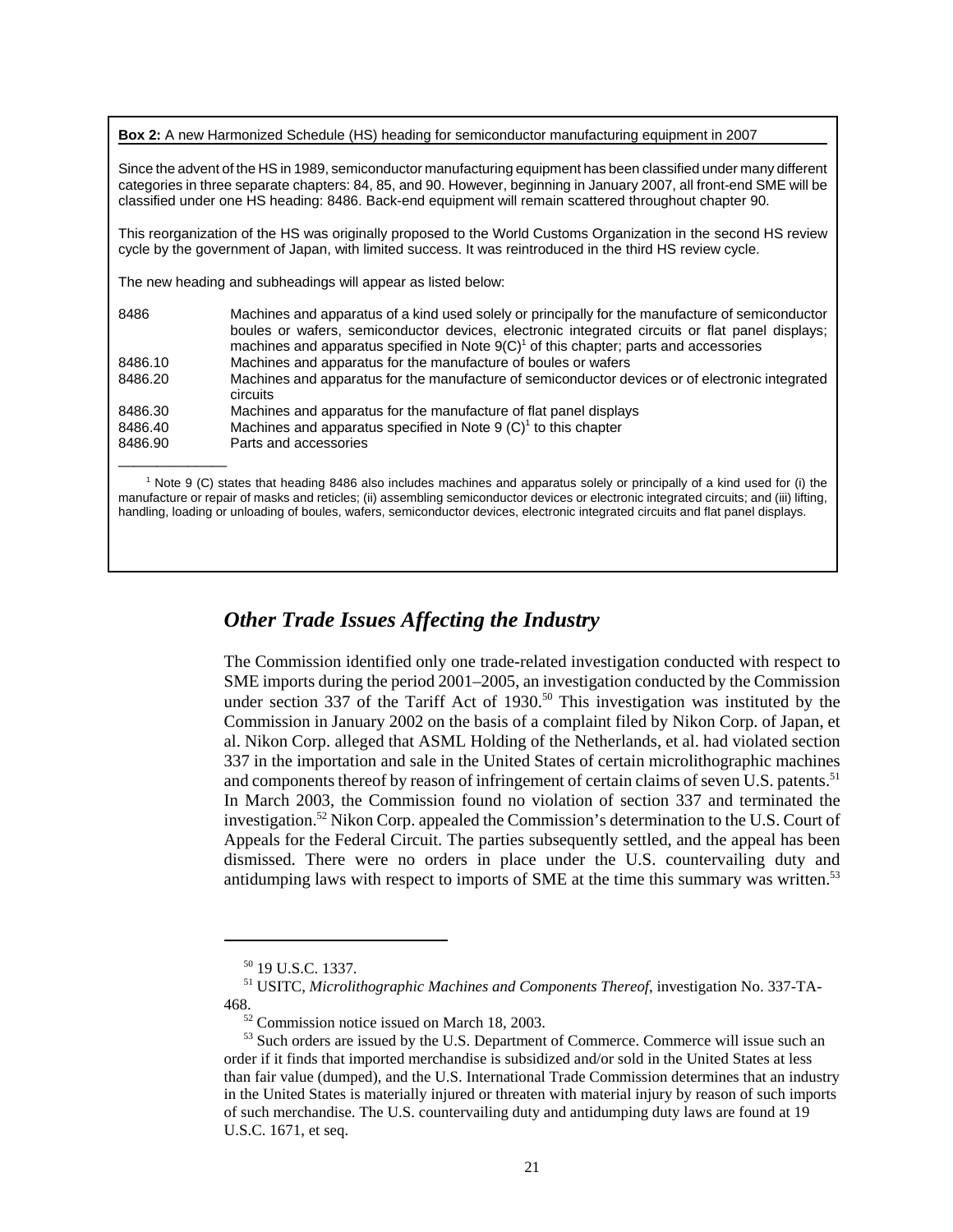# **FOREIGN INDUSTRY PROFILES**

U.S. SME producers share global leadership with Japanese and European producers. In 2005, North American SME manufacturers (predominantly U.S. producers) had an estimated 45 percent share of global production, while Japan held an estimated 41 percent share.<sup>54</sup> European manufacturers accounted for an estimated 13 percent of production (figure 6).

**Figure 6:** Total semiconductor manufacturing equipment production by country/region, 2005, percentage



Source: SEMI.

Note: Percentages based on 2005 semiconductor manufacturing equipment total market of \$32.9 billion.

## **Japan**

The Japanese SME industry shares global leadership with the United States. Japan accounted for 41 percent of world SME production in 2005, shared among 71 producers.<sup>55</sup> In the early 1980s, Japanese SME manufacturers seized manufacturing technology leadership with major capital commitments, increasing manufacturing yield and factory efficiency. Japanese producers of SME remain competitive in SME production.

Although the United States appeared to be turning around its long-term SME trade deficit with Japan during 2001–2004, the U.S. SME trade balance with Japan registered a deficit of \$50 million in 2005. Overall, from 2001 through 2005, imports from Japan decreased by 18 percent, to about \$2.0 billion. On the other hand, U.S. exports to Japan increased by

 <sup>54</sup> USITC staff, email communication with SEMI, February 7, 2006.

 $55$  Ibid.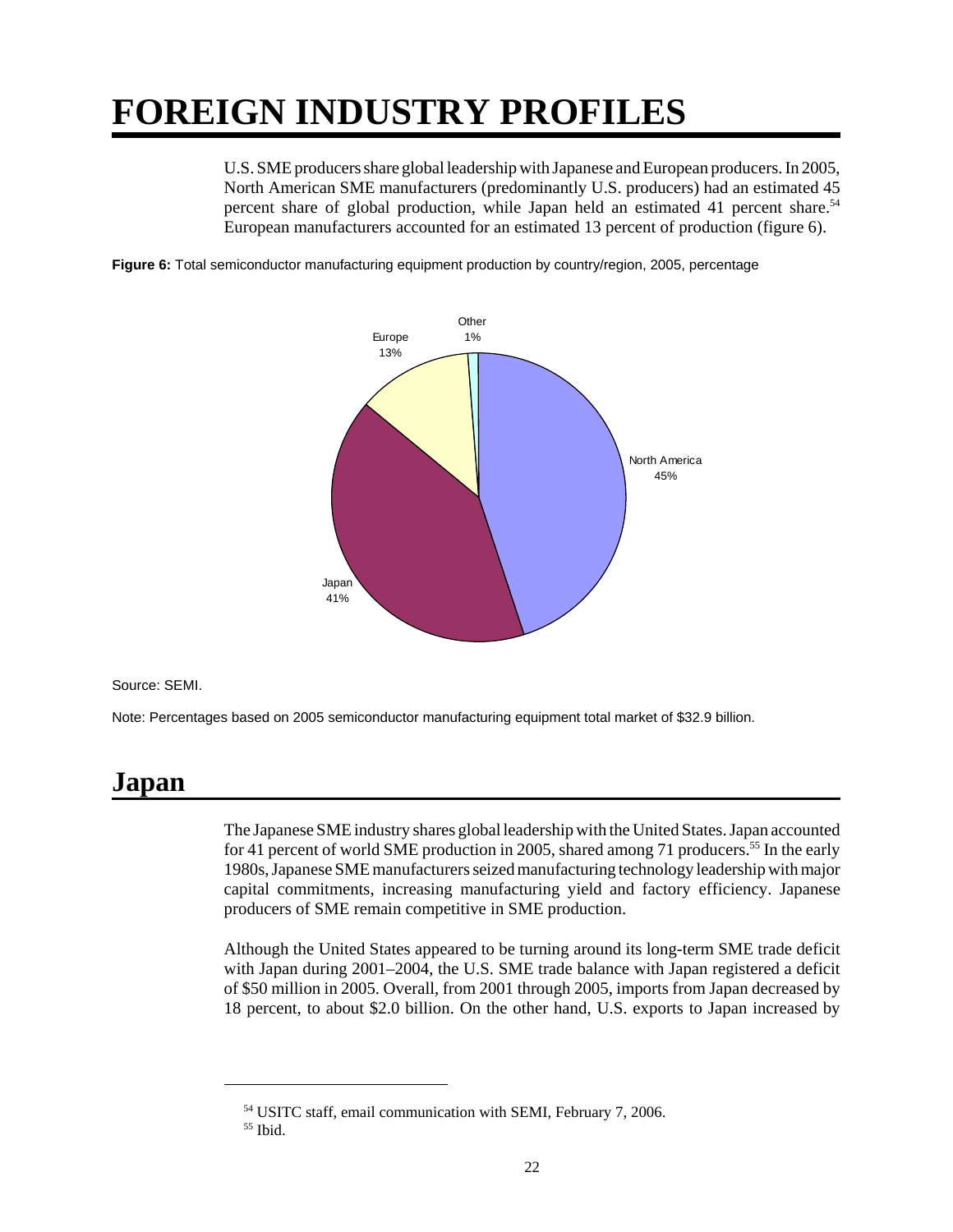33 percent due, in part, to increased demand for semiconductors in Japan resulting from strong consumer electronics sales.<sup>56</sup>

SME production was originally developed in Japan to support that country's semiconductor production facilities. Approximately 21 percent of global semiconductor manufacturing is in Japan,  $57$  and semiconductor producers in Japan are generally much larger than their counterparts in the United States. Japanese SME companies are leading global producers of steppers, a type of photolithography equipment. Japan exports this expensive photolithography equipment while importing many other types of equipment for the country's large semiconductor industry**.**

According to SEMI, the Japanese government is supporting its industry through programs ranging from direct subsidies for specific 300-mm diameter equipment development activities to new tax benefits for high-technology sectors. All of these programs are part of a national effort to promote Japanese semiconductor manufacturing, which the Semiconductor Industry Research Institute of Japan (SIRIJ) coordinates. SIRIJ's members include the country's top 10 manufacturers of electronics. SIRIJ manages four main research projects, including research for the development and promotion of semiconductor technology (ATLAS), research on the social contribution of the semiconductor industry (BASIS), research on international cooperation within the semiconductor industry (C-Project), and research for the revitalization of the semiconductor industry (D-Project).<sup>58</sup>

## **Europe**

Specializing in front-end equipment, the European SME industry is a mature industry. As previously noted, Europe accounts for more than 10 percent of global SME production, shared among 18 EU producers.<sup>59</sup> The largest EU producer countries are the Netherlands, Germany, France, and the United Kingdom. The largest EU producer, ASML Holding, is the global leader in the production of photolithography equipment.

In 2005, the United States had a \$335 million trade surplus in SME with Europe, as \$1.7 billion worth of SME was exported to Europe in exchange for \$1.3 billion worth of imported equipment. Exports of SME to Europe fell about 15 percent during 2001-2005, while imports from Europe increased 12 percent.

Several European research initiatives exist that seek to assist the European SME industry. MEDEA+ (EUREKA 2365) is the latest European program for advanced cooperative R&D in microelectronics. Launched in January 2001, MEDEA+ aims to ensure Europe's global technological and industrial competitiveness in this sector.<sup>60</sup> The 8-year MEDEA+ program, which will be completed in 2008, channels both private and public funding into R&D projects. Other European government programs include the Semiconductor Equipment Assessment (SEA), a program based in the United Kingdom and funded by the European Union that enables equipment manufacturers to develop state-of-the-art applications together

 <sup>56</sup> Industry representatives, interview with USITC staff, October 14, 2004.

 <sup>57</sup> McClean, Matas, and Yancey, 2-53.

 <sup>58</sup> Semiconductor Industry Research Institute of Japan (SIRIJ), found at

*http://www.sirij.jp/index.html*, retrieved April 3, 2006.

<sup>&</sup>lt;sup>59</sup> Figures are from SEMI. USITC staff, email communication with SEMI, February 7, 2006.

 <sup>60</sup> Medea+, found at *http://www.medea.org/*, retrieved April 3, 2006.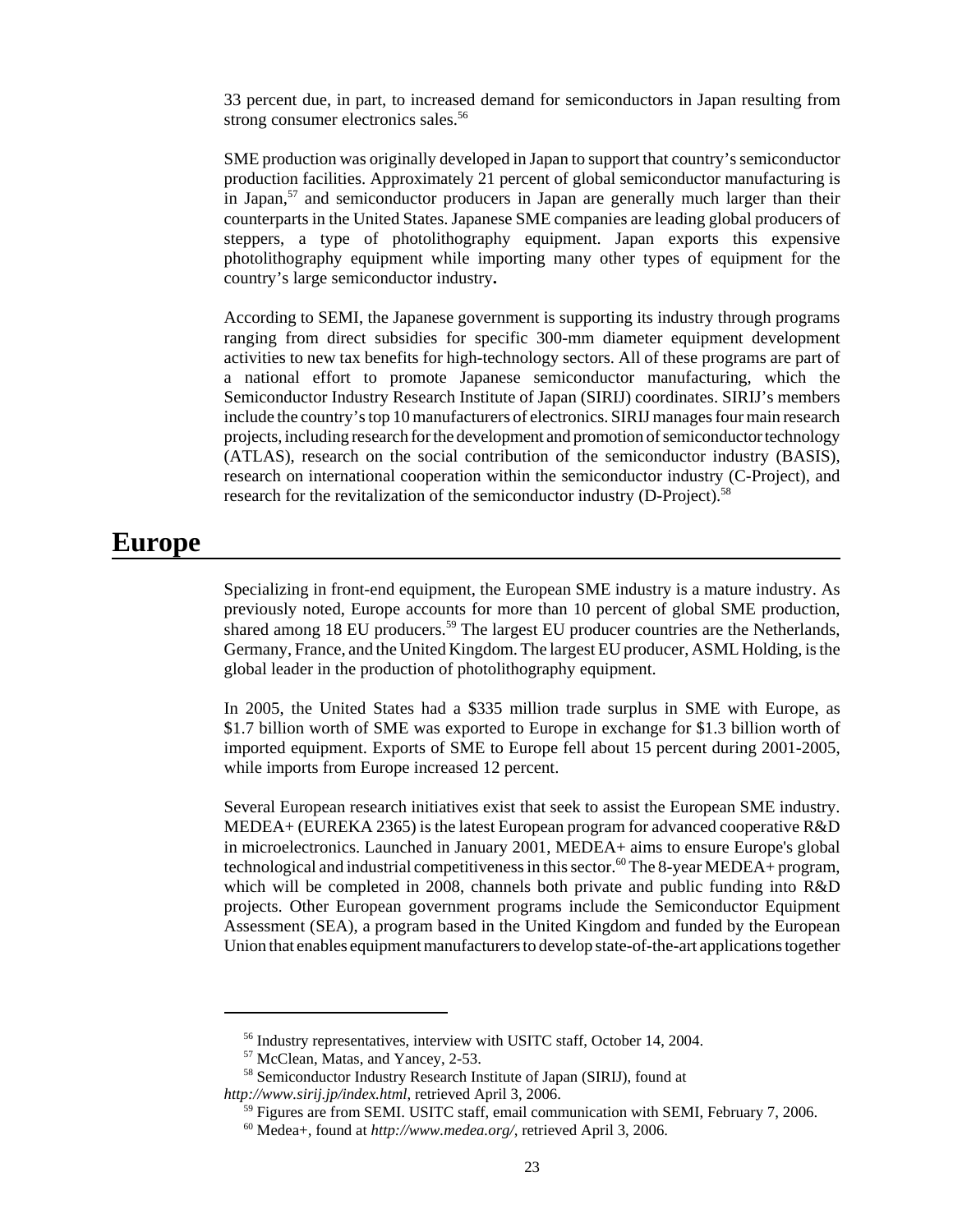with semiconductor companies.<sup>61</sup> NanoCMOS is a third government program developed to help the semiconductor and semiconductor manufacturing equipment producers of Europe. Beginning in March 2004, NanoCMOS focused on developing 45-nm, 32-nm, and other advanced CMOS manufacturing processes.<sup>62</sup>

# **FOREIGN MARKET PROFILES**

Although the traditional SME-producing regions (the United States, Japan, and Europe) also are the traditional markets for SME, consumption of SME has been shifting to other Asian countries in recent years (figure 7). In 2004, semiconductor demand in the Asia-Pacific region, including Japan, was 63 percent of the global total.<sup>63</sup> Four of the world's five largest foundries are in Asia, primarily in Taiwan.<sup>64</sup> Many new chip fabrication plants are being built in Asia, particularly in Singapore, Korea, and China. There are a number of reasons for increasing chip production in Asia, including the growth of semiconductor foundries, foreign government incentives such as tax breaks and guaranteed constant access to water and electricity, and access to low-cost engineers and other skilled labor.<sup>65</sup> The primary reason, however, is proximity to market as many semiconductor consumers and electronic equipment manufacturers are in this region of the world. This discussion will focus on these emerging Asian markets.

 <sup>61</sup> Semiconductor Equipment Assessment, found at *http://www.sea.rl.ac.uk/*, retrieved April 3, 2006.

 <sup>62</sup> Kelly Smith, "Semiconductor Production Equipment," STAT-USA Market Research Report, May 7, 2004.

 $63$  McArdle and Wang, 10–12.

 $64$  Ibid., 9–10.

 $65$  Testimony of Thomas R. Howell, Partner, Dewey Ballantine, LLP, before the Committee on Commerce, Subcommittee on Technology, Innovation and Competitiveness, United States Senate, Washington, DC, Hearing on Manufacturing Competitiveness, June 8, 2005, found at *http://commerce.senate.gov/hearings/testimony.cfm?id=1526&wit\_id=4322*, retrieved March 31, 2006; and Dennis Normile, "The Strategic Art of International Site Selection, *Electronic Business*, November 1, 2005, found at *http://www.reed-electronics.com/eb-mag/article/ CA6261844.html?industryid=43311*, retrieved April 6, 2006.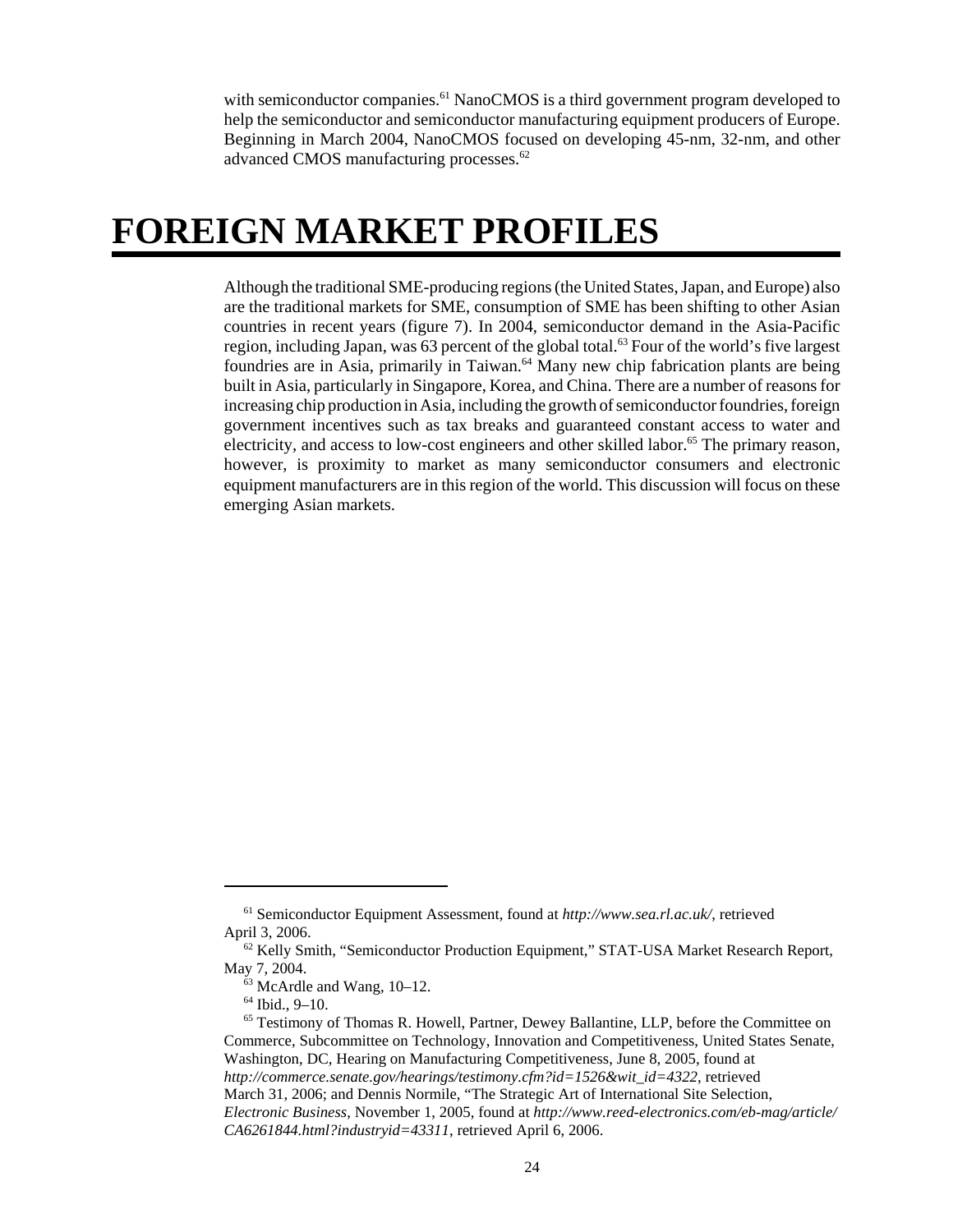**Figure 7:** Total spending on semiconductor manufacturing equipment by country/region, 2005, percentage



#### Source: SEMI.

Note: Percentages based on 2005 semiconductor manufacturing equipment total market of \$32.9 billion.

## **Korea**

Korea's large semiconductor industry accounted for 12 percent of global SME sales in 2004 and 18 percent of global SME sales in the first 9 months of  $2005.^{66}$  As such, Korea is a large net importer and consumer of SME. Korea consumed \$5.8 billion of SME in 2005.<sup>67</sup>

The United States maintained a trade surplus in SME with Korea from 2001 through 2005, amounting to \$1.9 billion in 2005. Korea exported about \$61 million of SME to the United States and received about \$2.0 billion of U.S. SME exports in 2005.

Although Korea is the world's leading maker and exporter of dynamic random access memory (DRAM) chips and one of the world's leading manufacturers of mobile handsets, Korean chip makers are still working toward making state-of-the-art nonmemory semiconductors. Dongbu Electronics, a foundry that produces nonmemory chips, was established in 2001. This new company is helping Korea diversify away from DRAM production.

The Korean government has been known to provide support to its DRAM memory chip industry, stimulating the semiconductor industry and, thus, increasing the size of the SME market in that country. In August 2003, the Commission determined that the U.S. DRAM

 <sup>66</sup> SEMI Capital Equipment Consensus Forecast And Nanoelectronics Markets and Opportunities Report, SEMI Member Webcast, December 14, 2005.

 $67$  USITC staff, email communication with SEMI, February 7, 2006.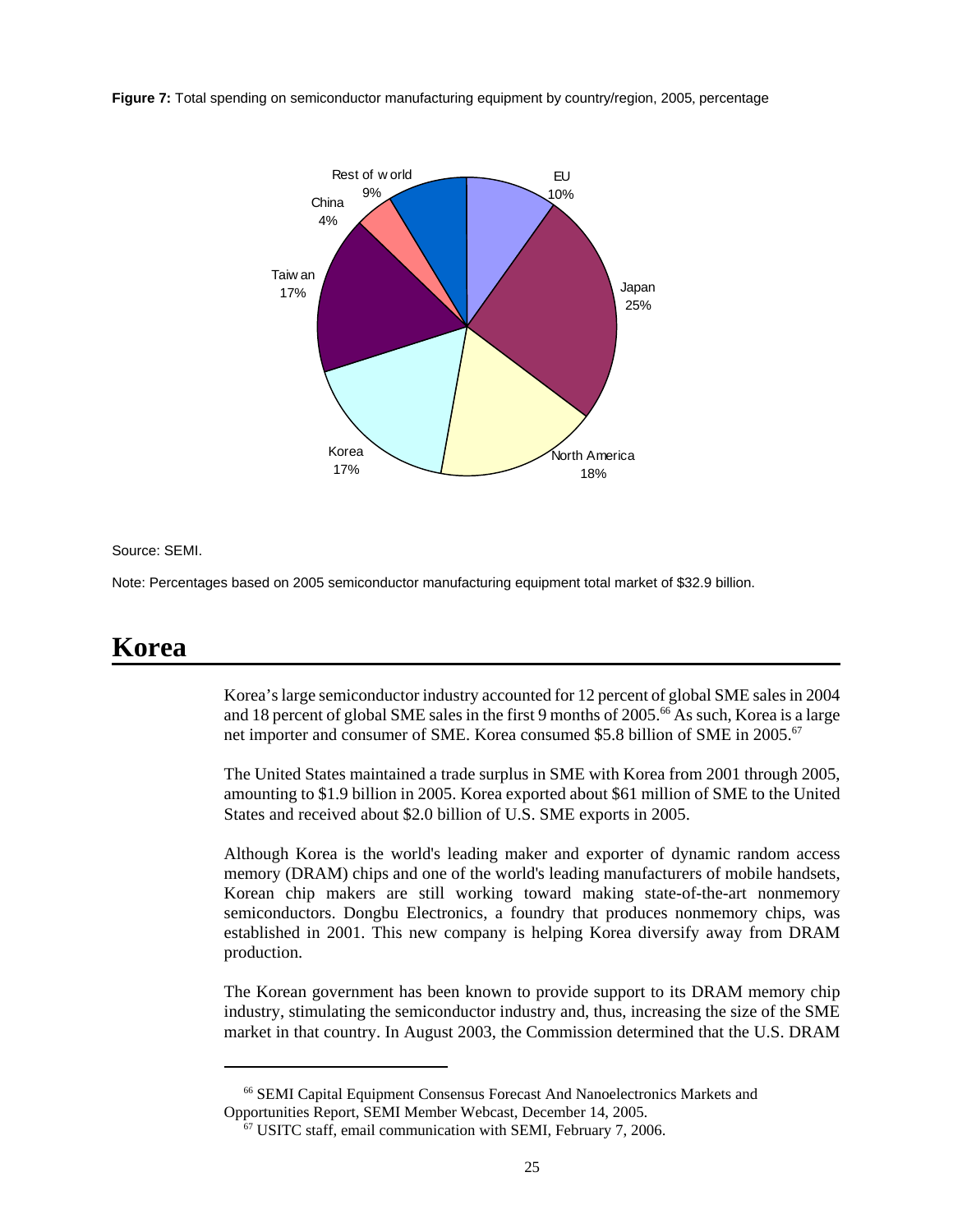industry was materially injured by imports of DRAMs and DRAM modules subsized by the Government of Korea<sup>.68</sup> Korea subsequently initiated a dispute settlement proceeding at the WTO against the U.S. countervailing duty measure. The WTO Dispute Settlement Body concluded that the Commission's determination was not WTO-inconsistent in almost all respects in July 2005.

#### **Taiwan**

Taiwan is one of the world's leading and fastest-growing semiconductor producers. In particular, Taiwan is currently the world's largest provider of chip foundry services with 70 percent of the market.<sup>69</sup> Taiwan accounted for 21 percent of global SME sales in 2004 and 17 percent of global SME sales in the first 9 months of  $2005$ .<sup>70</sup> Taiwan consumed \$5.7 billion of semiconductor manufacturing equipment in 2005.<sup>71</sup>

The United States maintains a large trade surplus in SME with Taiwan, which amounted to \$2.2 billion in 2005, a 62 percent increase from the 2001 surplus. U.S. imports from Taiwan were only \$39 million in 2005, rising from \$25 million in 2001. U.S. exports to Taiwan have increased 62 percent from 2001 through 2005.

Taiwan rapidly rose from the periphery of electronics manufacturing to become a major computer and semiconductor manufacturer in the mid-1990s. Taiwan has been the center of foundry activity since 1987, when Taiwan Semiconductor Manufacturing Co., Limited (TSMC) was founded by a U.S.-based executive (Box 3). Taiwan is also the global leader in semiconductor packaging, accounting for 36 percent of the market.<sup>72</sup>

Taiwan government policies to encourage growth in the chip industry include R&D cost sharing, tax incentives, and the provision of land in the main Taiwan industrial parks for investors. Shared R&D with industry is carried out by research institutes. The largest of these is the Industrial Technology Research Institute (ITRI), which receives 55 percent of its funding from the Taiwan Ministry of Economic Affairs (MOEA). Taiwan research initiatives under ITRI take place in such industries as precision machinery and microelectrical technology to promote the integration and upgrade of precision machinery, Micro Electro-Mechanical System (MEMS), and microelectronics.<sup>73</sup>

 <sup>68</sup> U.S. International Trade Commission, inv. No. 701-TA-431: DRAMs and DRAM Modules from Korea, USITC publication 3839, February 2006.

 <sup>69</sup> Bruce Einhorn, et al. "Why Taiwan Matters," *Business Week*, May 16, 2005, Issue 3933, 76–81.

 <sup>70</sup> SEMI Capital Equipment Consensus Forecast And Nanoelectronics Markets and Opportunities Report, SEMI Member Webcast, December 14, 2005.

 <sup>71</sup> USITC staff, email communication with SEMI, February 7, 2006.

 <sup>72</sup> Einhorn, 76–81.

 <sup>73</sup> Industrial Technology Research Institute, found at *http://www.itri.com/*, retrieved April 3, 2006.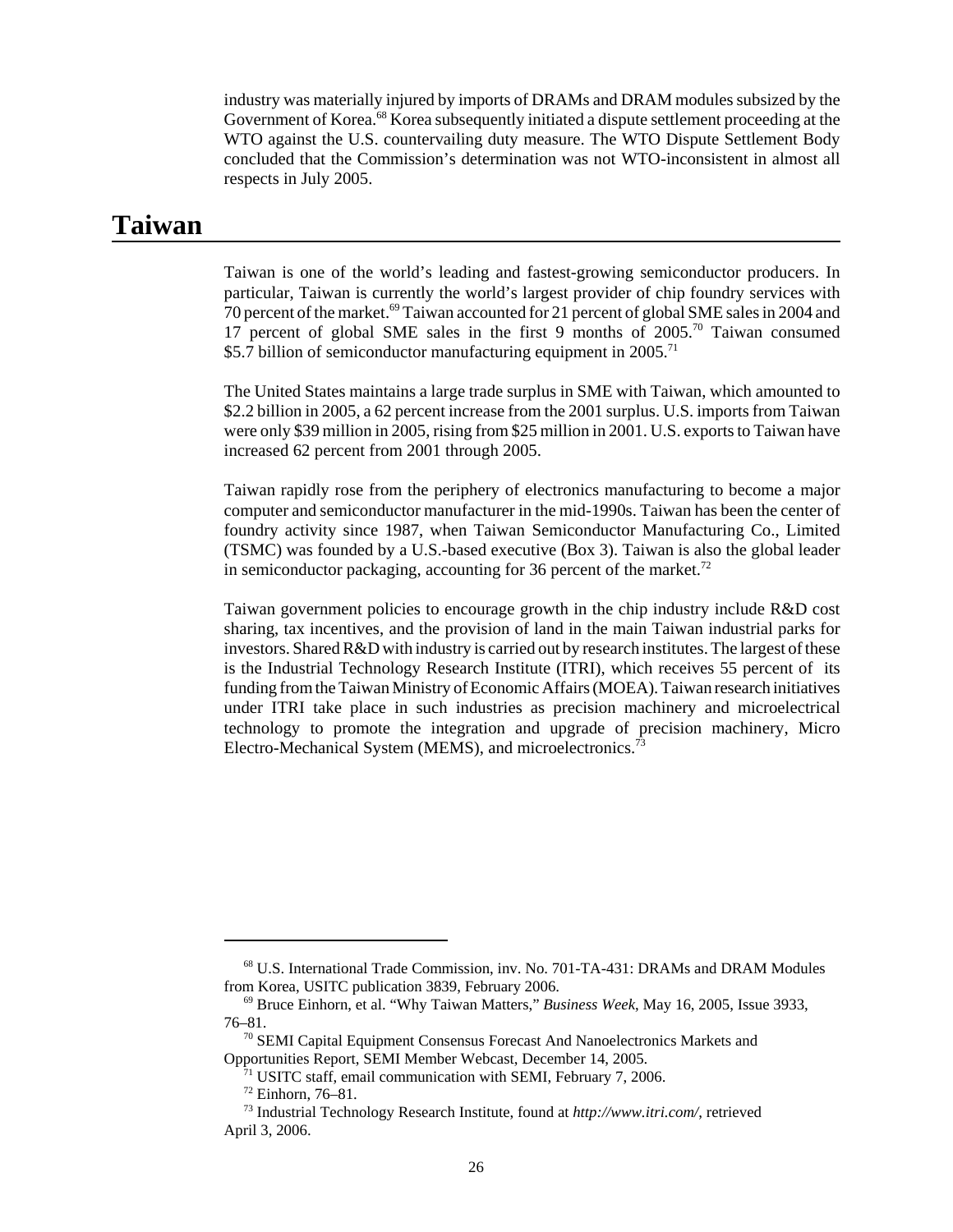**Box 3:** The growth of the semiconductor foundry industry in Taiwan

The first semiconductor foundry in the world was United Microelectronics Corp. (UMC), established in Taiwan in 1980. UMC produced both its own semiconductors, as well as those under contract for other companies. The first foundry to produce chips only for contract manufacturing was Taiwan Semiconductor Manufacturing Co., Ltd. (TSMC), established in 1987. Other foundries have since been built in Singapore, Korea, Malaysia, Israel, and China, but Taiwan has remained at the center of the global foundry business. TSMC is the world's largest foundry, with 46 percent market share in 2004. Its share has declined in recent years with more foundries entering the market.

Foundry revenues grew 44 percent in 2004, compared with 28 percent for all semiconductor producers. Many foundries have state-of-the-art technology and are taking orders from both fabless companies (companies that design, but do not produce, chips) and integrated device manufacturers.

Source: Colin McArdle and Nelson Wang, "Semiconductor Equipment," *Standard & Poor's Industry Surveys*, November 17, 2005.

## **China**

\_\_\_\_\_\_\_\_\_\_\_\_\_\_\_

China has rapidly become a semiconductor manufacturer, accounting for 7 percent of global SME sales of semiconductors in 2004 and 4 percent of global SME sales in the first 9 months of 2005.<sup>74</sup> One study predicts that the Chinese semiconductor industry will account for 15 percent of wafer fab expenditures in 2010, up from about 7 percent in 2004.<sup>75</sup> China is home to more than 35 manufacturers with wafer fabrication facilities,  $\frac{7}{6}$  and 20 new fabs are expected to open in China by 2008.77 There are about 200 semiconductor assembly and test companies in China; most of these are foreign-invested joint ventures and other operations with foreign involvement.78 China consumed \$1.3 billion of SME in 2005.79

The United States has a growing trade surplus in SME with China, expanding from \$334 million in 2001 to \$628 million in 2005. U.S. SME imports from China have expanded rapidly, but remain minimal compared with imports from some other countries. U.S. exports of SME to China have almost doubled from 2001 through 2005. U.S. exports of SME to China peaked in 2004, reaching \$1.3 billion.

China's growth lifted the semiconductor industry, and therefore the SME industry, out of the latest downturn. The rapid growth of the semiconductor industry in China is driven by demand for electronics to serve China's large population and rapidly expanding economy.<sup>80</sup> Chinese demand accounted for 17 percent of global semiconductor demand in 2004 and is expected to reach 30 percent by 2009.<sup>81</sup>

 <sup>74</sup> SEMI Capital Equipment Consensus Forecast And Nanoelectronics Markets and Opportunities Report, SEMI Member Webcast, December 14, 2005.

 $75$  McArdle and Wang, 9–10.

 <sup>76</sup> SEMI, China Capital Equipment and Electronic Materials Outlook, 2005.

 $77$  McArdle and Wang,  $11-12$ .

 <sup>78</sup> SEMI, China Capital Equipment and Electronic Materials Outlook, 2005.

 $79$  Ibid.

 <sup>80 &</sup>quot;Chip Equipment Awaits a Recovery," *Standard & Poor's*, February 13, 2002, found at *http://www.netadvantage.standardandpoors.com*, retrieved April 3, 2006.

 <sup>81</sup> McClean, Matas, and Yancey, 2–57.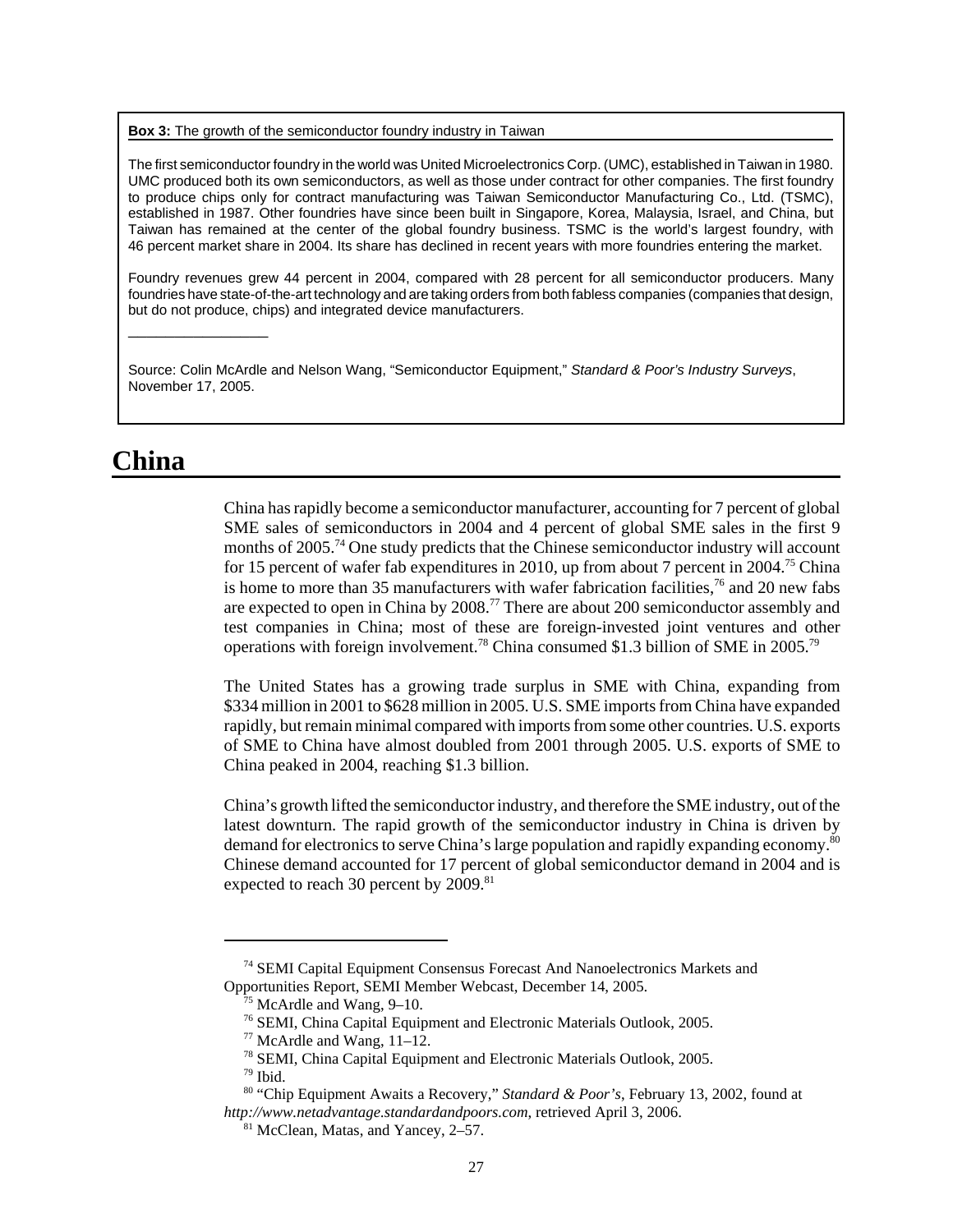However, recent reports indicate that Chinese demand for SME is slowing. For example, U.S. exports to China decreased from 2004 to 2005. One source attributed this slowdown to possible concerns about the potential for intellectual property rights infringement in China, $82$ while SEMI has noted that chip inventories have accumulated.<sup>83</sup>

U.S. producers have indicated that the Chinese government is planning to spend \$100 million per year for semiconductor R&D.<sup>84</sup> Many regional governments within China are also offering semiconductor producers location incentives and  $R&D$  assistance.<sup>85</sup>

In December 2003, Chinese foundry Semicondutor Manufacturing International Corporation (SMIC) applied for a \$1.2 billion loan guarantee to finance equipment purchases from U.S. SME companies.<sup>86</sup> This equipment would be used to expand SMIC's operations, increasing the size of the Chinese market for SME.

<sup>&</sup>lt;sup>82</sup> "Semiconductor Quarterly Report," U.S. Taiwan Business Council. Third Quarter, 2005.

 $83$  McArdle and Wang,  $11-12$ .

 <sup>84</sup> USITC staff, email communication with SEMI, February 7, 2006.

 <sup>85</sup> Ibid.

 <sup>86</sup> Export-Import Bank of the United States, "Semiconductors/China," December 23, 2003, found at *http://www.exim.gov/products/policies/23dec04.html*, retrieved April 3, 2006.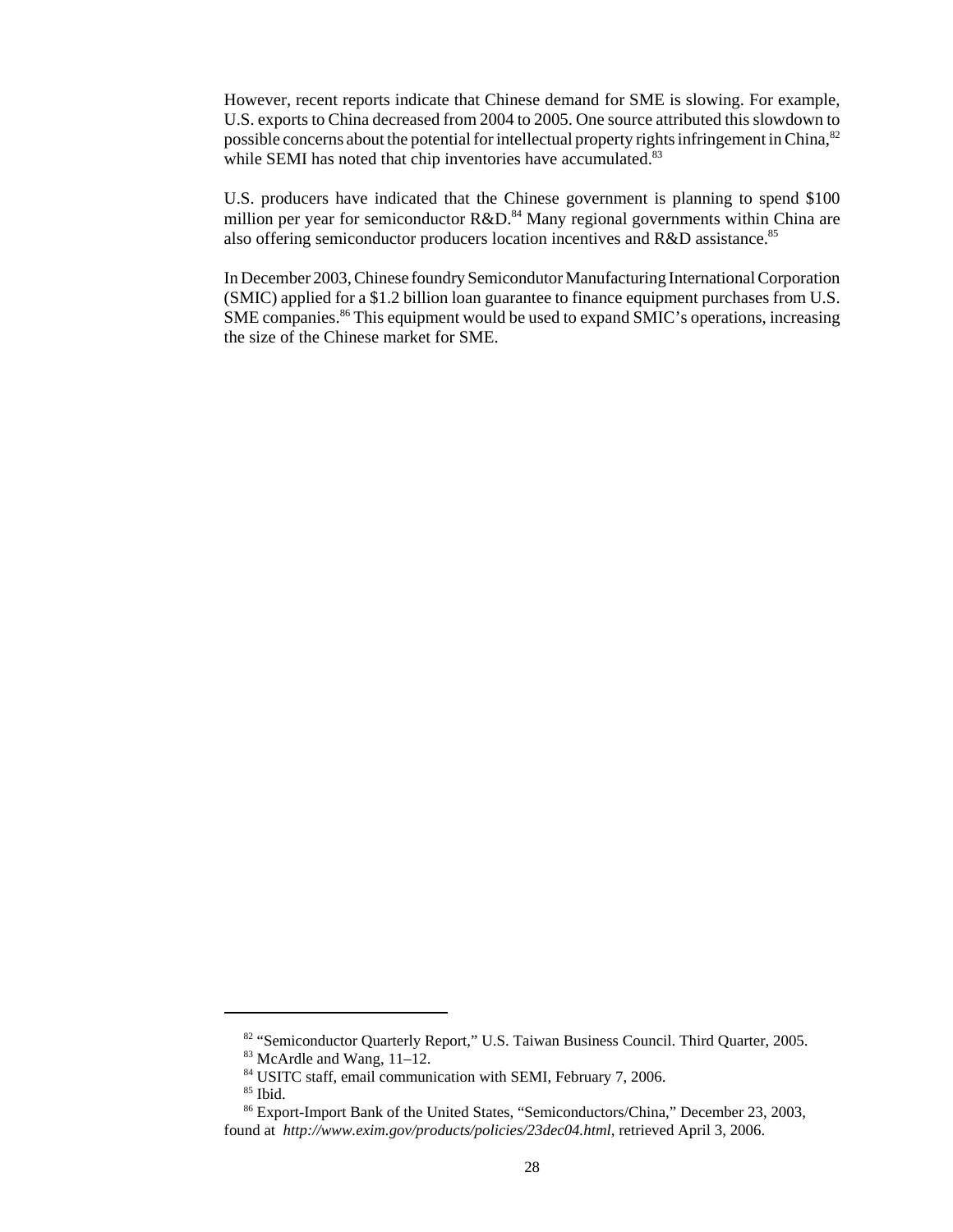# **APPENDIX A Detailed Description of the Semiconductor Manufacturing Process**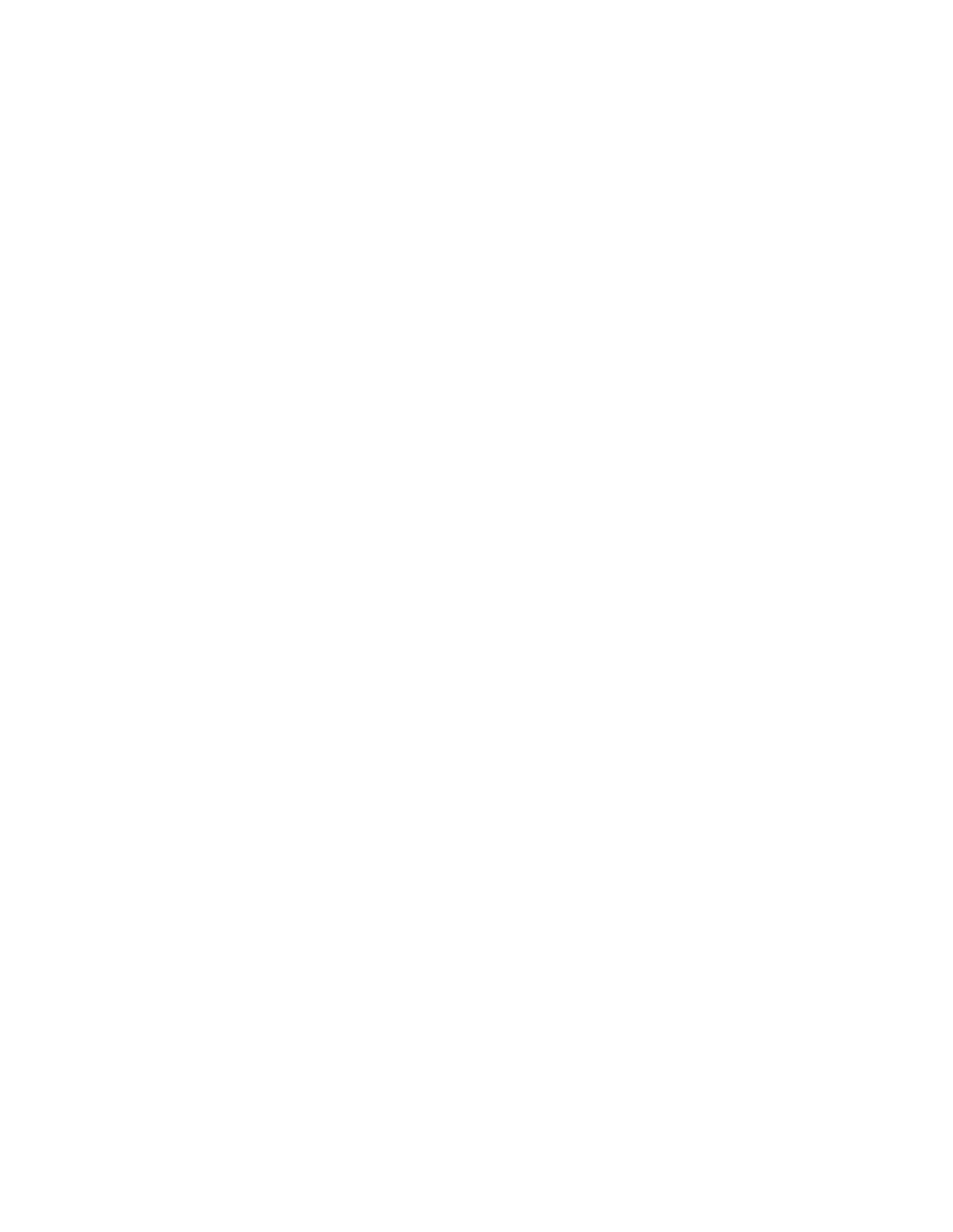The first step in the creation of a chip is the formation of a wafer. The stages involved in this formation process are indicated in figure A-1.

**Figure A-1:** Formation of a silicon wafer



Source: Compiled by USITC staff.

Next, a mask or reticle is formed,<sup>1</sup> and put aside to be used further along in the manufacturing process. Mask fabrication equipment is usually in the form of an E-Beam mask-making machine, which uses an electron beam light on the photoresist. A photoresist is a chemical that is sensitive to light.

**Figure A-2:** Front-end wafer fabrication process

- 1. Place a layer of silicon glass (referred to as a dielectric since it will not conduct electricity) on the wafer.
- 2. Photolithography, whereby a light is projected onto a wafer to create multiple layers of circuit patterns on a chip.
- 3. Etching, whereby materials not hardened during photolithography are removed in a series of steps using various manufacturing tools.
- 4. Photolithography and etching are repeated to achieve the multiple layers of circuitry that appear on a chip.
- 5. Doping, in which some areas of a wafer are exposed to chemicals that make the wafer more conductive in terms of electricity.
- 6. A conducting metal, such as aluminum, is deposited on the entire surface of a wafer. Certain areas of this metal are removed through photolithography and etching. This step connects the individual horizontal and vertical conductive pathways on the chip, allowing it to function properly.

<sup>&</sup>lt;sup>1</sup> A mask is a glass plate covered with an array of patterns consisting of opaque and clear areas that prevent or allow light to go through. Masks are aligned with existing patterns on silicon wafers and used to expose photoresist. The terms reticle and mask are sometimes used interchangeably, but a reticle usually refers to a mask that is smaller than the wafer for use in repeated exposures.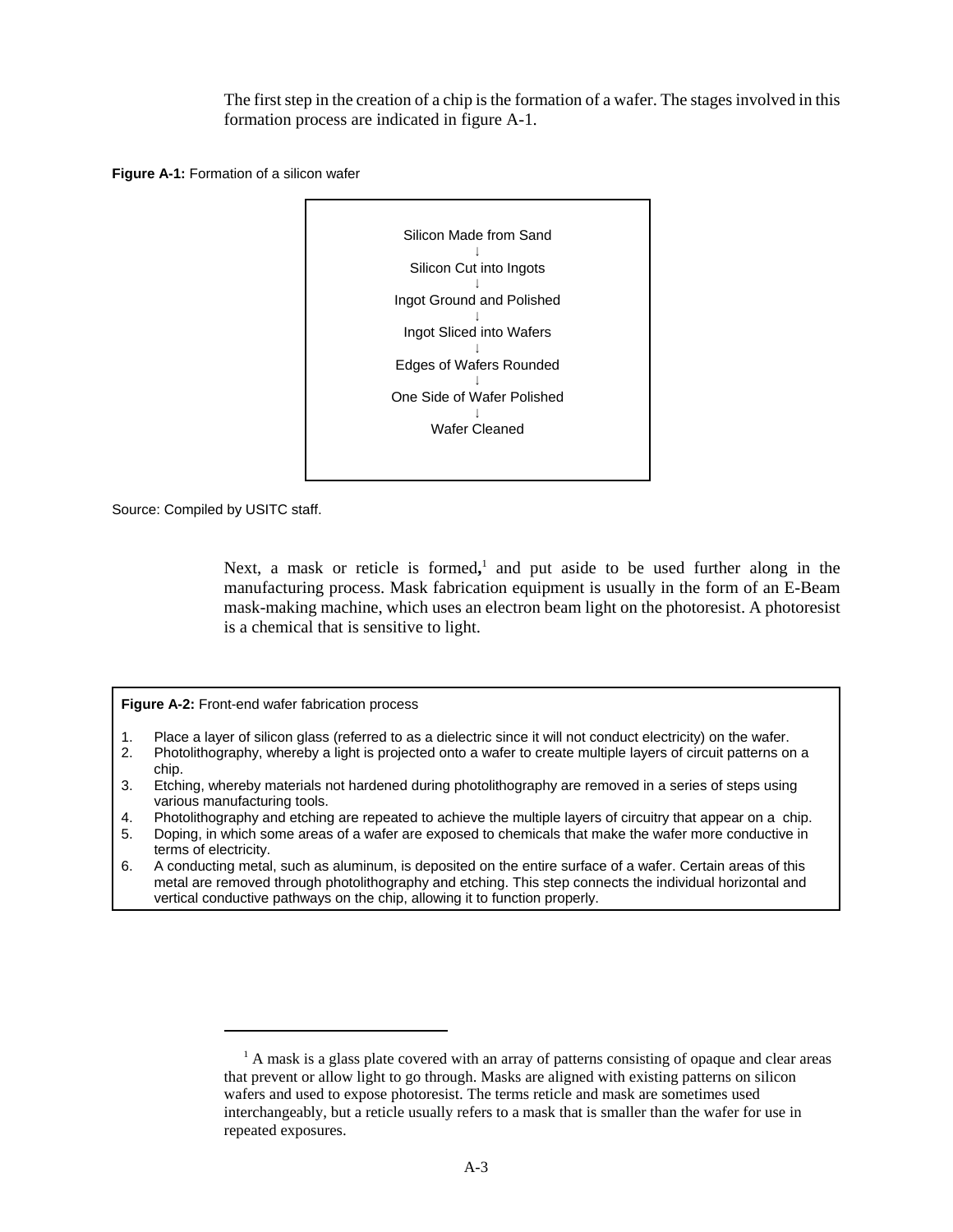Photolithography equipment is probably the most important type of machinery in the semiconductor manufacturing process. The degree of accuracy required in the correct exposure of patterns and alignment of the masks have led to a high degree of automation in this process. Oxidation is the first process step involving photolithography equipment. In oxidation, the silicon wafer is exposed to pure oxygen in order to grow a thin layer of silicon dioxide. This is done in an oxidation furnace, which can be horizontal or vertical. The color that the films turn is an indicator of the thickness of the film, with green signifying the thickest layer. The wafer is then coated with a photoresist using a spinner. Microlithographic equipment is also known as spinners, coaters, wafer tracks, photoresist processing, photo clusters, and photoresist clusters.

In the mask exposure and development or masking step, a pattern is written onto the photoresist with light, electrons, x-rays, or ions. The photoresist either hardens where the light hits it and remains soft in unexposed areas, or vice versa, depending on whether a positive or a negative photoresist is used. For multiple copies on a wafer, a stepper is used.<sup>2</sup> In the alignment and exposure step, a solvent, such as hydroxide, dissolves away the unexposed photoresist, revealing the silicon dioxide underneath. This part of the silicon dioxide is chemically etched to reduce its thickness. The hardened photoresist is then also dissolved, leaving an area of silicon dioxide. In the second masking, layers of polysilicon and photoresist are applied to the wafer and, again, a pattern is exposed onto the photoresist.

The unexposed, soft photoresist is then dissolved, and then the polysilicon and silicon dioxide are etched away, revealing the silicon base in the areas where the unexposed photoresist was. The hardened photoresist is removed, revealing an area of polysilicon. The critical dimension is measured, as well as the alignment. Adjustments are made, as necessary.

The oxide is etched using fluorine ions contained in Zyron gas. The wafer is etched in this process, too, but very slowly. This is known as a dry etch. Plasma etching using fluorescent light bulbs are also an option. The photoresist is stripped using pure oxygen plasma in the same machine used for etching.

During doping, the layers are treated with dopants, which are chemical elements such as arsenic and boron that change the conductivity of the wafer. Ion implantation is the technique used to treat the layers. This allows for cleaner, more controlled doping. In this method, the dopant atoms are applied through a blocking mask, given a charge and accelerated to a high speed. The ions bombard the wafer surface where it is exposed. The temperature of the wafer is then increased in order to diffuse the impurities deep into the silicon. Positive ions are more common than negative ones in this process. Implant annealing is performed with rapid thermal processing, as the surface of the wafer is heated to about 1200º C in 10 seconds.

In the contact mask process, all of the above steps are repeated. An additional layer of photoresist is applied, and the masking, developing, etching, and stripping processes are repeated. Alignment is necessary in this stage so that the contact made with the wafer is next to the already formed diode. Next, a thin aluminum film is deposited onto the wafer. This aluminum is sputtered using an argon plasma.

This process is then repeated a third time using a metal mask in the metallization step: apply photoresist, align, expose, develop, etch, strip. A sample probe, or fab area test, is completed at this stage using probe wires attached to contact pads. Chemical vapors are then used to

<sup>&</sup>lt;sup>2</sup> A stepper is a photolithography machine used to expose a pattern on a wafer by shining light through a mask.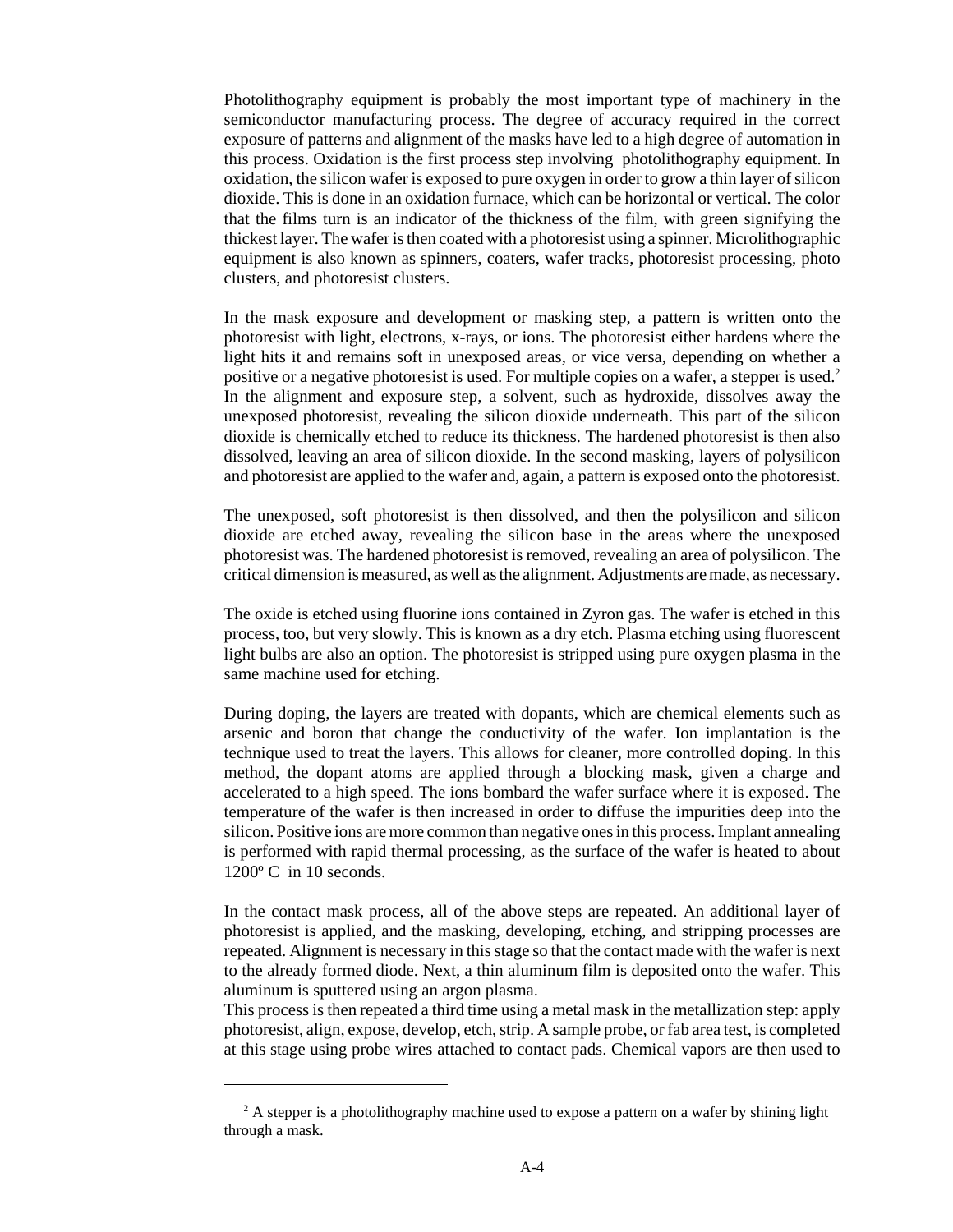form a film on the wafer. This film is usually patterned using photolithography and the wafer is heated. All modern fabs use chemical vapor deposition for several thin films.

The diode is covered using silicon nitride at low temperature so as not to melt the aluminum. Plasma enhanced chemical vapor deposition is used in this step known as passivization.

Once the diode is safely covered, the pads must be uncovered for contact. A fourth mask is used, photoresist is applied, and the wafer is etched and stripped as before. Most integrated circuit devices use 10 to 20 masks, but up to 100 can be used. This concludes wafer fabrications or front-end processing.

Back-end processing begins with backlap, in which wafers are ground, or lapped, in order to thin them. The machine for backlap is the same one used when wafers were ground after being cut from the ingot.

Gold is sputtered on the back of the wafer, known as backside gold. The machinery used for applying backside gold is the same as for aluminum sputter.

The die sort tests each chip on the wafer (similar to the way the sample probe tested the chips) and puts ink spots on the bad ones. The die sort requires automatic probe stations and a high speed computer tester. Test and measuring equipment is used throughout the semiconductor manufacturing cycle. Metrology equipment ensures that design dimensions of the semiconductor devices are achieved and maintained during the various manufacturing steps. Test equipment includes a variety of testers with various capabilities, sophistication, and price ranges. These machines are identified by the type of semiconductor devices they are designed to test or perform, such as memory testers, microprocessor testers, and digital integrated circuit testers (logic testers). Sample probe equipment involves a probe station, computer, wires, and a PC board fixture.

In the cutting and assembly stages, the wafer is sawed up into die, or chips, with a diamondcoated blade, and each die is attached and bonded to a lead frame<sup>3</sup> through the use of a die bonder. A copper tape must be cut or stamped into a series of frames for packaging the chip. This copper should be coated with solder. The die is glued to the frame using epoxy containing silver powder. Gold wire is melted and pressed against the aluminum pad. This is repeated for the copper frame. The wire is cut and the frames are cut apart and mounted in a die. Hot plastic is injected and allowed to cool. Once cool, the edges are trimmed. The lead frame is cut off and the lead bent.

After the package is sealed, the chip should be tested one final time before being pronounced complete. Labeling, packaging, and shipping take place to complete the cycle.

<sup>&</sup>lt;sup>3</sup> A lead frame is a spider-like mass of wires to which the chip will be connected. The lead frame is then bent to form the metal pins that run out of the semiconductor package, allowing connection between the chip and the electrical socket.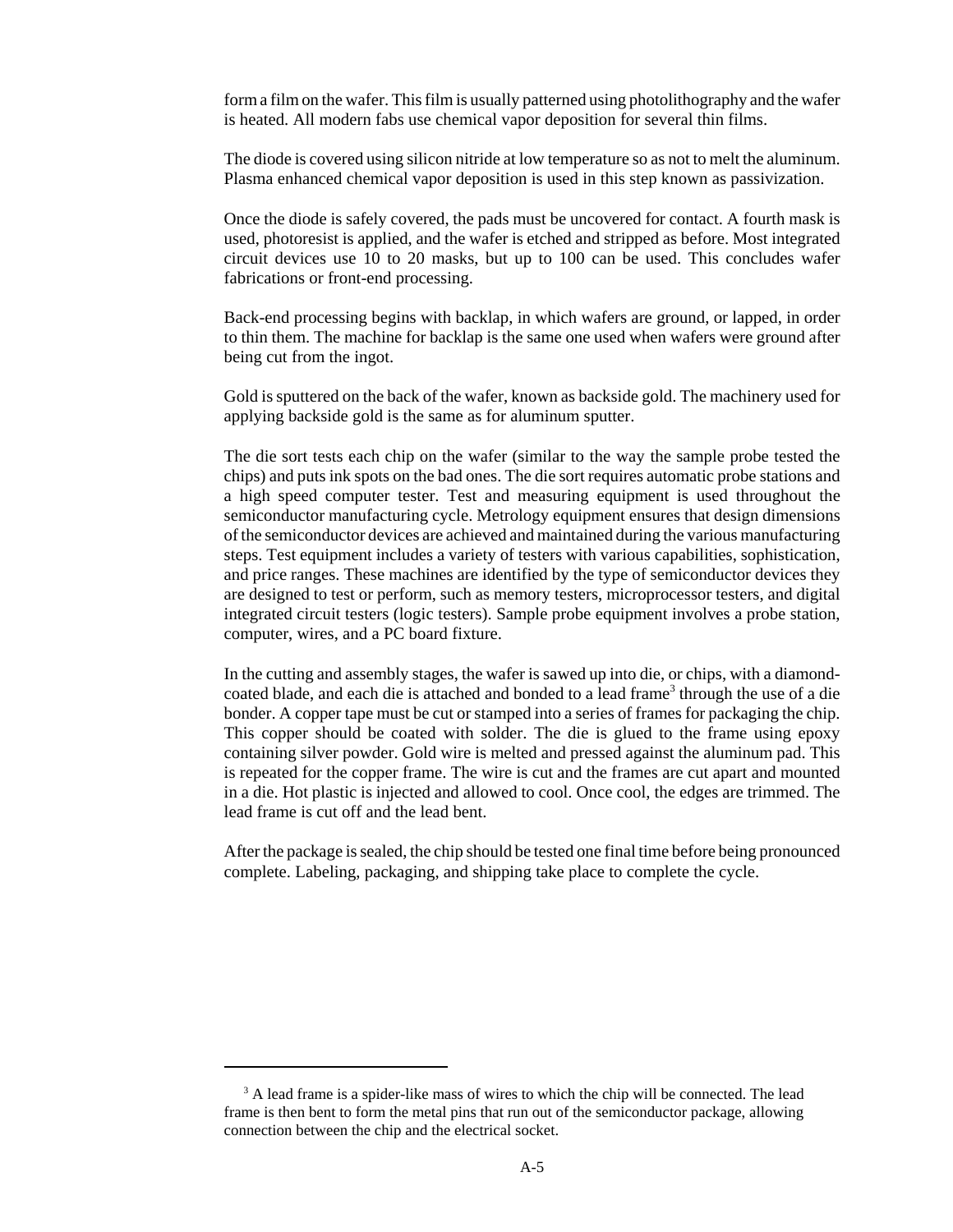**Figure A-3:** The stages of integrated circuit fabrication

| Formation of Silicon Wafer               |
|------------------------------------------|
|                                          |
| Formation of Mask                        |
| Oxidation                                |
|                                          |
| Photoresist                              |
| Mask Exposure and Developing             |
| Etching                                  |
|                                          |
| Doping (Ion Implementation)              |
|                                          |
| Implant Annealing                        |
| <b>Contact Mask</b>                      |
|                                          |
| Metal Mask (Including Sample Probe)      |
|                                          |
| Passivization                            |
|                                          |
| Sputtering                               |
|                                          |
| Die Sort                                 |
|                                          |
| Wafer Cut into Die                       |
|                                          |
| Assembly: Die Attach and Bond            |
|                                          |
| Package Sealing                          |
|                                          |
| <b>Electrical and Mechanical Testing</b> |
|                                          |
| Labeling, Packaging, and Shipping        |
|                                          |
|                                          |
|                                          |

Source: Compiled by USITC staff using U.S. International Trade Commission, *Global Competitiveness of U.S. Advanced-Technology Manufacturing Industries: Semiconductor Manufacturing and Testing Equipment*, USITC publication 2434, September 1991, E-2; and other publications.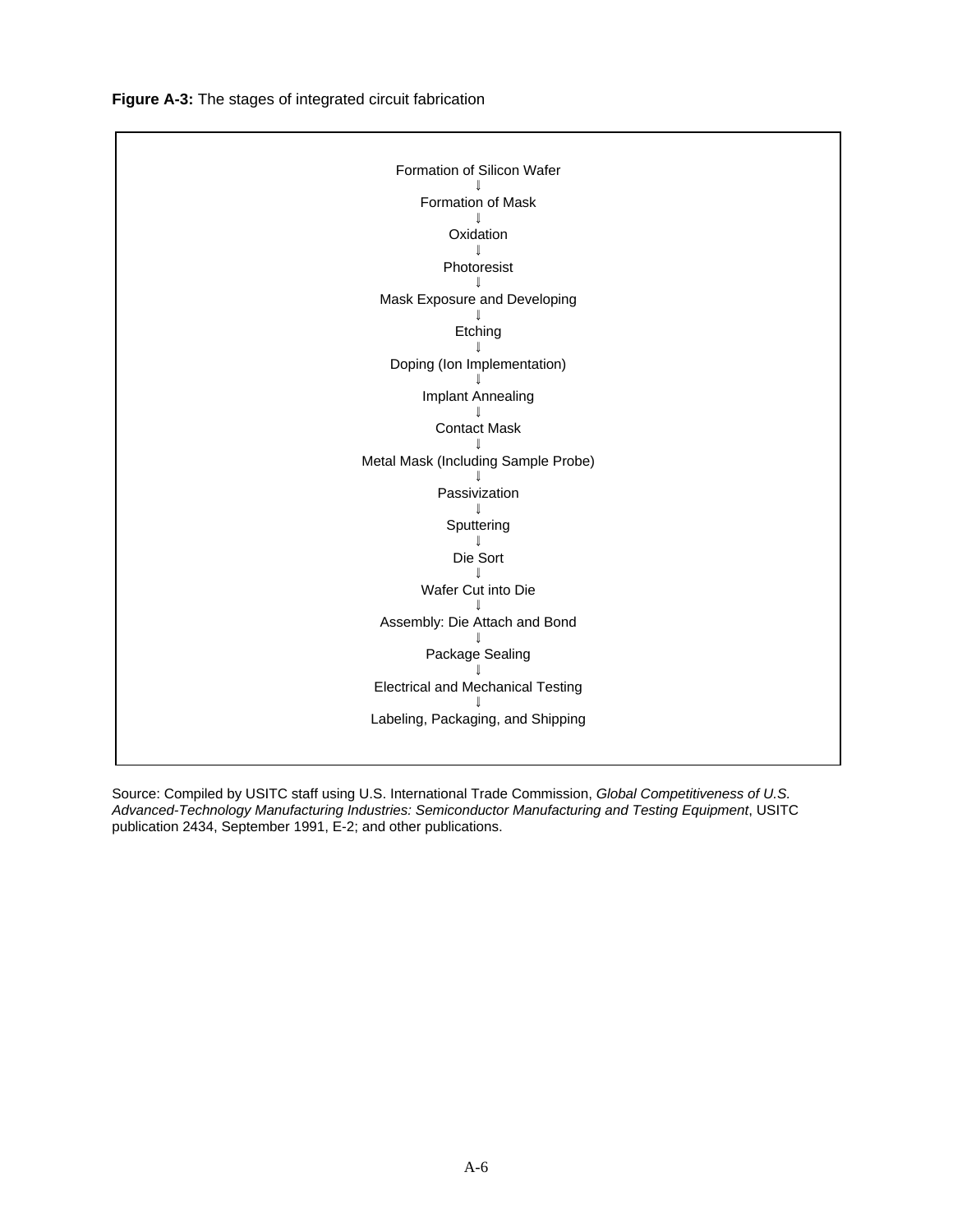# **APPENDIX B TECHNICAL GLOSSARY**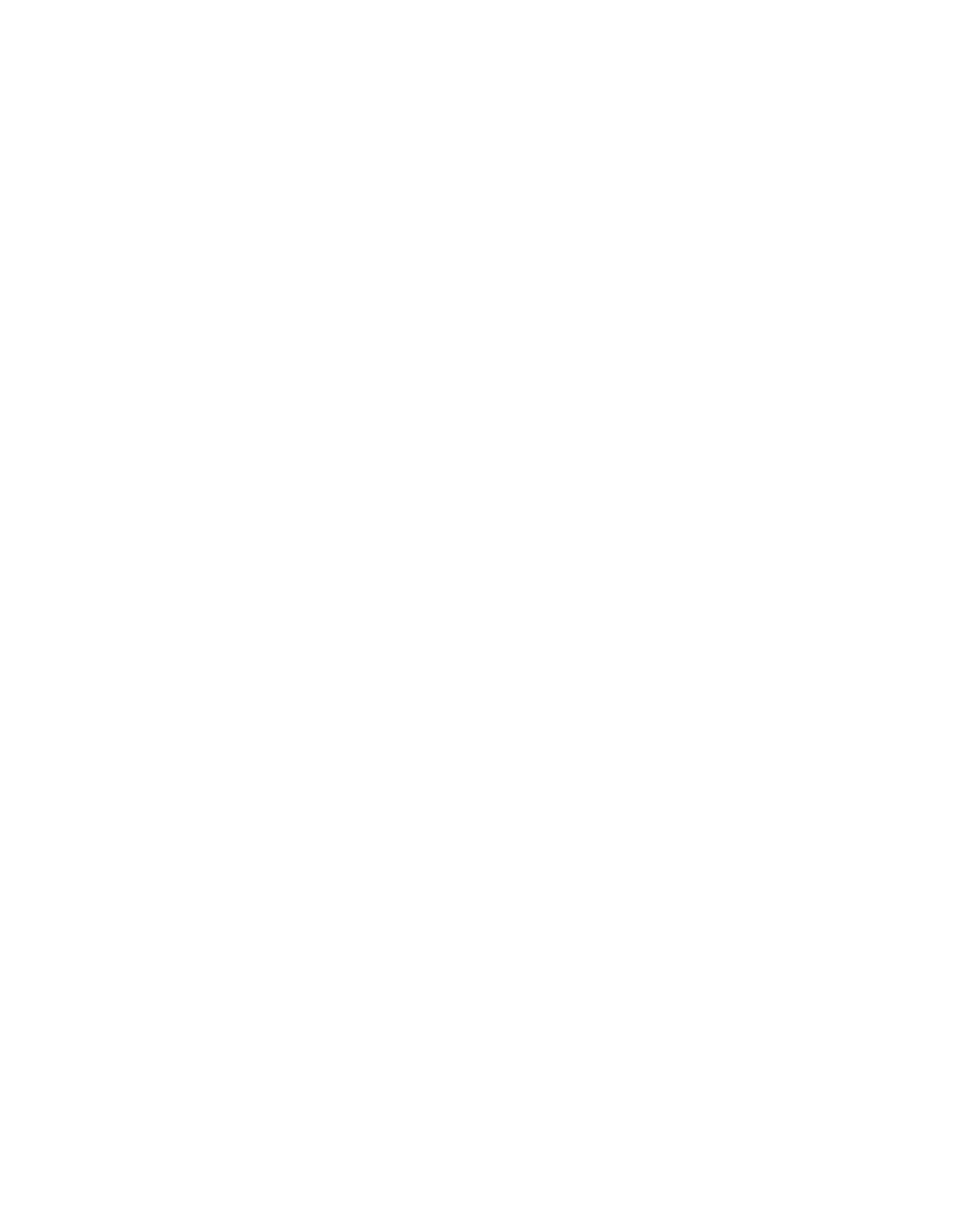#### **Anneal** - Fix

**Back-end manufacturing** - Portion of semiconductor manufacturing that happens after the wafer has left the clean room; test, assembly, packaging.

**Capacitance** - Ratio of charge to potential on an electrically charged, isolated conductor.

**Capacitor** - Two connecting plates with an insulator between them.

**Chemical Vapor Deposition (CVD)** - A method for depositing some of the layers which function as dielectrics, conductors, or semiconductors, whereby a chemical containing atoms of the material to be deposited reacts with another chemical.

**Chip** - one of the individual integrated circuits or discrete devices cut from a silicon wafer.

**Clean room** - Ultraclean place where wafer processing is done so that dust and particles do not contaminate the wafer.

**Cluster tool** - Machine that contains more than one process module.

**Critical dimension** - Minimum width that is allowed as part of the circuit design on any given patterning layer.

**Deposition** - Process in which layers are formed as the result of a chemical reaction in which the desired layer material is formed and coats the wafer surface.

**Dicing** - Cutting up the wafer into individual chips, usually done with a circular dicing saw.

**Die** - Single semiconductor chip.

**Dielectric** - Insulator.

**Diode** - Device that allows a current to go only one way.

**Dopant** - Tiny amount of impurities added to change the electronic properties of silicon and affect how it conducts electricity.

**Epitaxy** - Deposition of a thin film of silicon on a wafer so that the deposited layer forms a single continuous crystal with the underlying wafer.

**Etch** - To apply a strong acid to spur a chemical reaction.

**Fab**- Wafer fabrication facility or a clean room; location in which semiconductors are made.

**Front-end manufacturing** - Wafer processing that takes place in the clean room; stage of manufacturing in which the semiconductor device is formed.

**Furnace** - Long glass tube that can be heated to high temperatures; may be horizontal or vertical.

**Ingot** - Metal cast into a bar or block.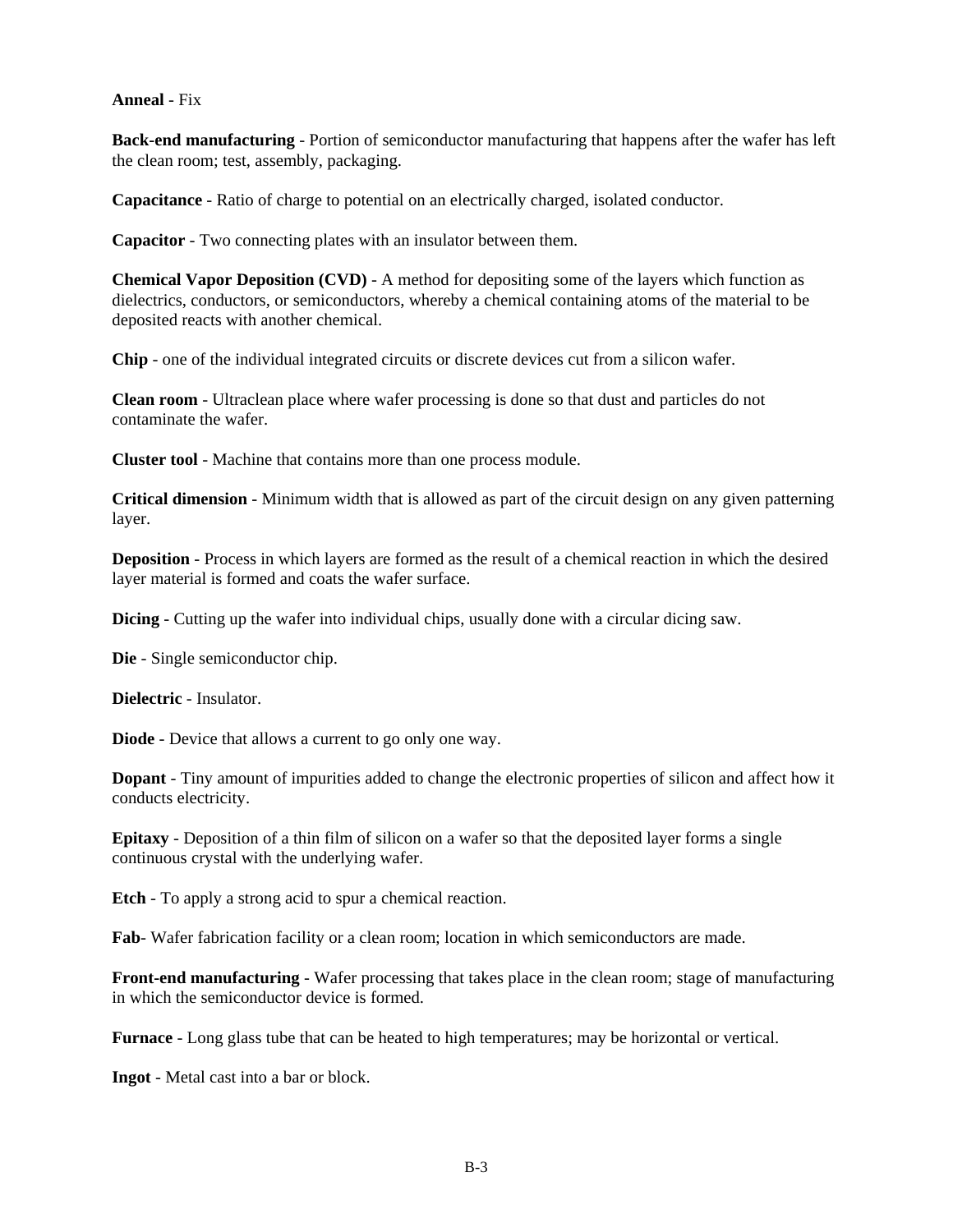**Integrated circuit (IC)** - Complete electronic circuit with transistors and wires connecting these transistors on a semiconductor chip.

**Interconnect** - Wires patterned in integrated circuits to connect different devices together.

**Ion implantation** - Process by which dopants are introduced into silicon in exact quantities by being directed at a silicon wafer at a controlled velocity.

**Lead** - Metal prongs that stick out of a chip package.

**Lead frame** - Spider-like wire frame that the chip is connected to; allows electrical connection from the chip package to an electrical socket.

**Mask** - A print; a dark image on a clear background through which light is shown to create patterns on a wafer.

**Negative photoresist** - Process that hardens an organic material when exposed to light.

**Oxidation** - Adding oxygen to a substance by adding high temperatures to an oxygen environment.

**PC boards** - Printed circuit boards; part of an electronic system.

**Photolithography** - Photographic processes used to transfer circuit patterns onto a semiconductor wafer by projecting light through a mask or reticle onto a photoresist-coated wafer.

**Photoresist** - Any organic (photosensitive) material; liquid that can be applied to a wafer as a thin film to be developed into an image.

**Plasma** - Highly excited gas that is exposed at low pressure to an electric or electromagnetic field.

**Plasma enhanced chemical vapor deposition (PECVD)** - A process by which plasma, created from reactant gases, is used to allow films to grow on a wafer at a lower temperature.

**Plasma etching -** Dry etching; using plasma to etch a semiconductor layer.

**Positive photoresist** - Process that dissolves organic material when exposed to light.

**Reticle** - A mask that is smaller than the wafer for use in repeated exposures; glass plate with chrome on one side in which a pattern is etched.

**Spin coater** - Spinner; machine for applying photoresist uniformly to a wafer by spinning the wafer during or after pouring on the photoresist; also used for developing and drying photoresist.

**Sputtering** - Involves knocking metal atoms off a disc of pure metal using ions so that metal atoms will redeposit onto the wafer to build up the desired metal film.

**Stepper** - Photolithography machine that works like a backwards microscope, exposing a pattern on a wafer by shining mercury light through a reticle or mask.

**Wafer** - Round disc of silicon upon which semiconductors are developed.

Wet etching - Etching away of layers on a wafer by chemical immersion.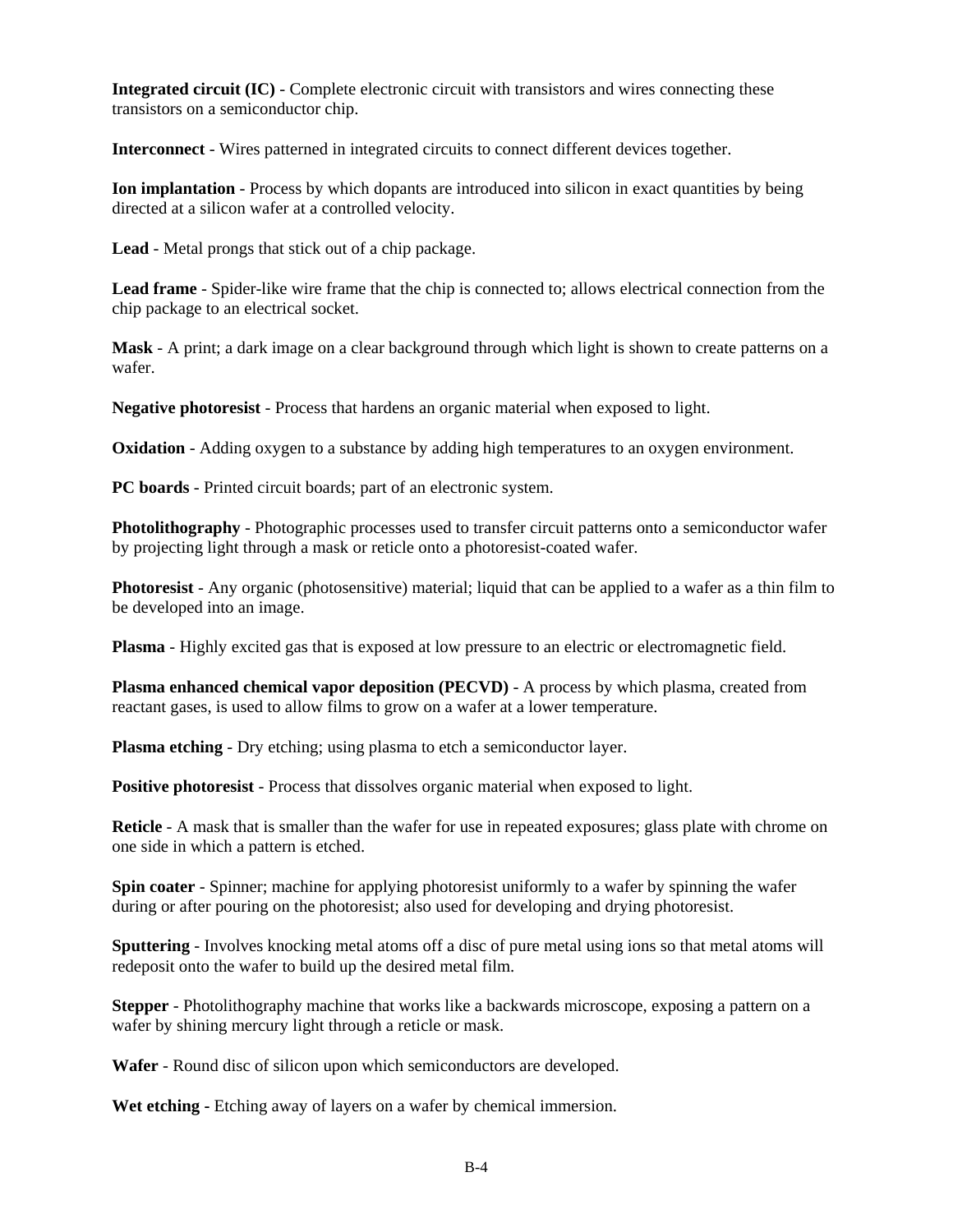**APPENDIX C Semiconductor Manufacturing Equipment: Harmonized Tariff Schedule Subheading, Description, U.S. Col. 1 Rate of Duty as of Jan. 1, 2006, U.S. Imports, 2005, and U.S. Exports, 2005**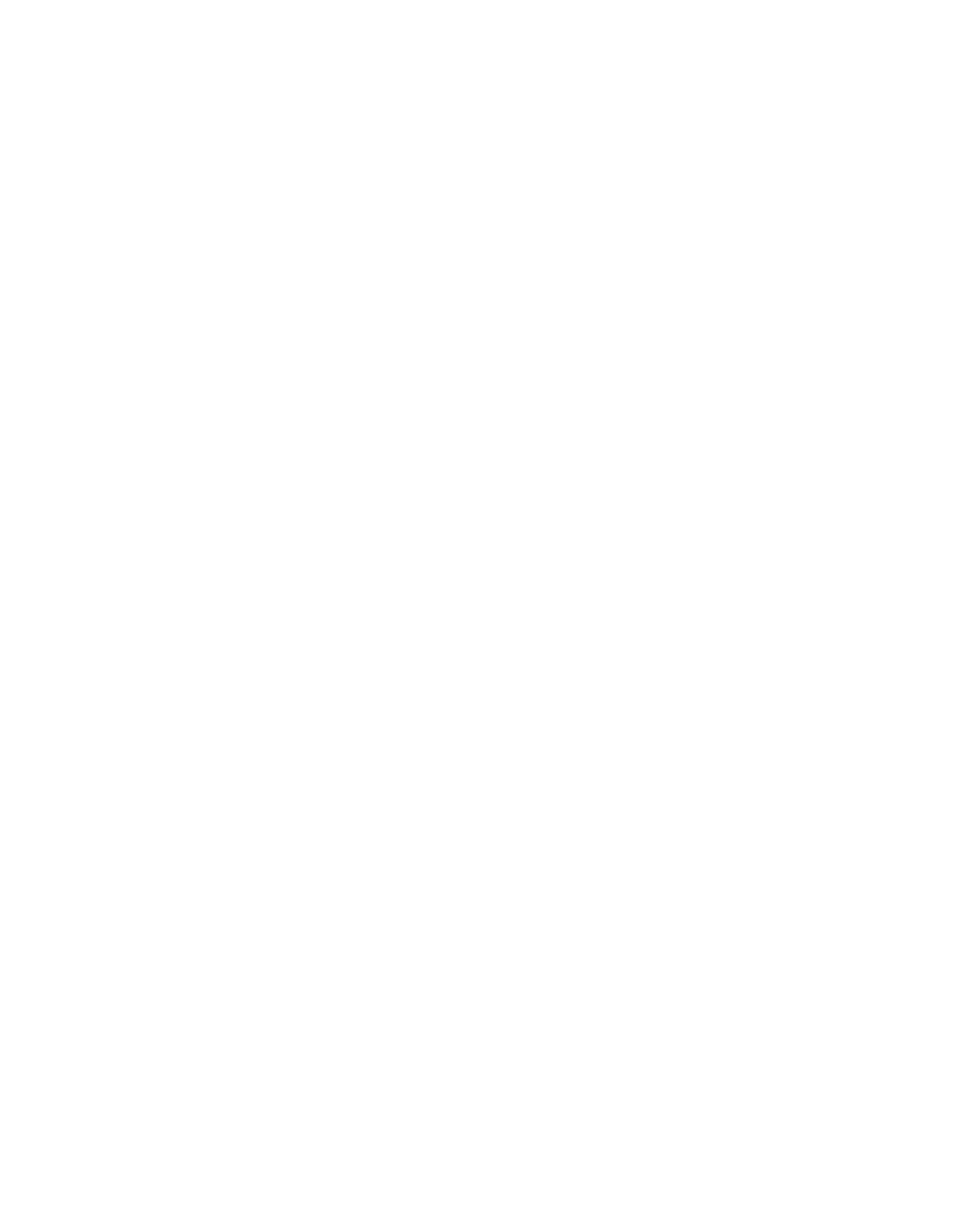| 2006                     | $\frac{1}{2}$ as or ban. 1, 2000, 0.0. imports, 2000, and 0.0. exports, 2000          | Col. 1 rate of duty           | <b>U.S.</b>      | U.S.                |
|--------------------------|---------------------------------------------------------------------------------------|-------------------------------|------------------|---------------------|
| <b>HTS</b><br>subheading | Description                                                                           | as of Jan. 1, 2006<br>General | imports,<br>2005 | exports,<br>2005    |
|                          |                                                                                       | Percent                       |                  | - Thousand dollars- |
| 8421.19.30               | Spin dryers for semiconductor wafer                                                   |                               |                  |                     |
|                          |                                                                                       | Free                          | 2,754            | 108,169             |
| 8424.89.30               | Spraying appliances for etching, stripping or                                         |                               |                  |                     |
|                          | cleaning semiconductor wafers                                                         | Free                          | 18,181           | 102,582             |
| 8424.89.50               | Spray appliance to develop semiconductor<br>wafers; spray appliance to etch, develop, |                               |                  |                     |
|                          | strip or clean flat panel screen; certain                                             |                               |                  |                     |
|                          | deflash machine                                                                       | Free                          | 5,104            | 92,836              |
| 8456.10.60               | Machine tool operate laser/other light/                                               |                               |                  |                     |
|                          | photon beam process in semicond wafer                                                 |                               |                  |                     |
|                          | production; lasercutter to cut contacting                                             |                               |                  |                     |
|                          | track in semiconductor                                                                | Free                          | 11,941           | 113,026             |
| 8456.91.00               | Machine tools for dry etching patterns on<br>semiconductor materials by               |                               |                  |                     |
|                          | electro-chemical, electron-beam,                                                      |                               |                  |                     |
|                          | ionic-beam or plasma arc processes                                                    | Free                          | 260,829          | 1,683,359           |
| 8456.99.10               | Focused ion beam milling machines to                                                  |                               |                  |                     |
|                          | produce or repair masks and reticles for                                              |                               |                  |                     |
|                          | patterns on semiconductor devices                                                     | Free                          | 1,103            | 13,385              |
| 8456.99.70               | Machine tool for stripping and cleaning<br>semiconductor wafers, operated by          |                               |                  |                     |
|                          | electro-chemical/electron-beam/                                                       |                               |                  |                     |
|                          | ionic-beam/plasma arc process, n.e.s.o.i.                                             | Free                          | 15,380           | 38,595              |
| 8462.21.40               | Bending, folding or straightening machines,                                           |                               |                  |                     |
|                          | numerically controlled, for semiconductor                                             |                               |                  |                     |
|                          | $leads \dots \dots \dots \dots \dots \dots$                                           | Free                          | 10,026           | 41,671              |
| 8462.29.40               | Bending, folding or straightening machines,                                           |                               |                  |                     |
|                          | not numerically controlled, for                                                       | Free                          | 8,025            | 10,799              |
| 8464.20.10               | Grinding or polishing machines for                                                    |                               |                  |                     |
|                          | processing of semiconductor wafers                                                    | Free                          | 71,914           | 192,977             |
| 8464.90.10               | Machine tools for scribing or scoring                                                 |                               |                  |                     |
|                          | semiconductor wafers; machine tools for                                               |                               |                  |                     |
|                          | wet-chemical etching semiconductor                                                    |                               |                  |                     |
|                          |                                                                                       | Free                          | 122,120          | 8,919               |
| 8464.90.60               | Machine tool for wet-etching or -stripping<br>semiconductor wafers; machine tool for  |                               |                  |                     |
|                          | wet-etching, -developing or -stripping flat                                           |                               |                  |                     |
|                          |                                                                                       | Free                          | 78,548           | 22,421              |
| 8465.99.40               | Deflash machines (by chemical bath) for                                               |                               |                  |                     |
|                          | cleaning and removing contanimants                                                    |                               |                  |                     |
|                          | from metal leads of semiconductor                                                     |                               |                  |                     |
|                          | packages<br>1.1.1.1.1                                                                 | Free                          | 280              | 9,573               |
| 8466.10.40               | Tool holders for use solely or principally<br>with machines of headings 8456 to 8465  |                               |                  |                     |
|                          | described in add. US note 3 to chapter 84                                             | Free                          | 7,688            | 18,741              |
|                          |                                                                                       |                               |                  |                     |

Semiconductor manufacturing equipment: Harmonized Tariff Schedule subheading, description, U.S. col. 1 rate of duty as of Jan. 1, 2006, U.S. imports, 2005, and U.S. exports, 2005 ,,,,,,,,,,,,,,,,,,,,,,,,,,,,,,,,,,,,,,,,,,,,,,,,,,,,,,,,,,,,,,,,,,,,,,,,,,,,,,,,,,,,,,,,,,,,,,,,,,,,,,,,,,,,,,,,,,,,,,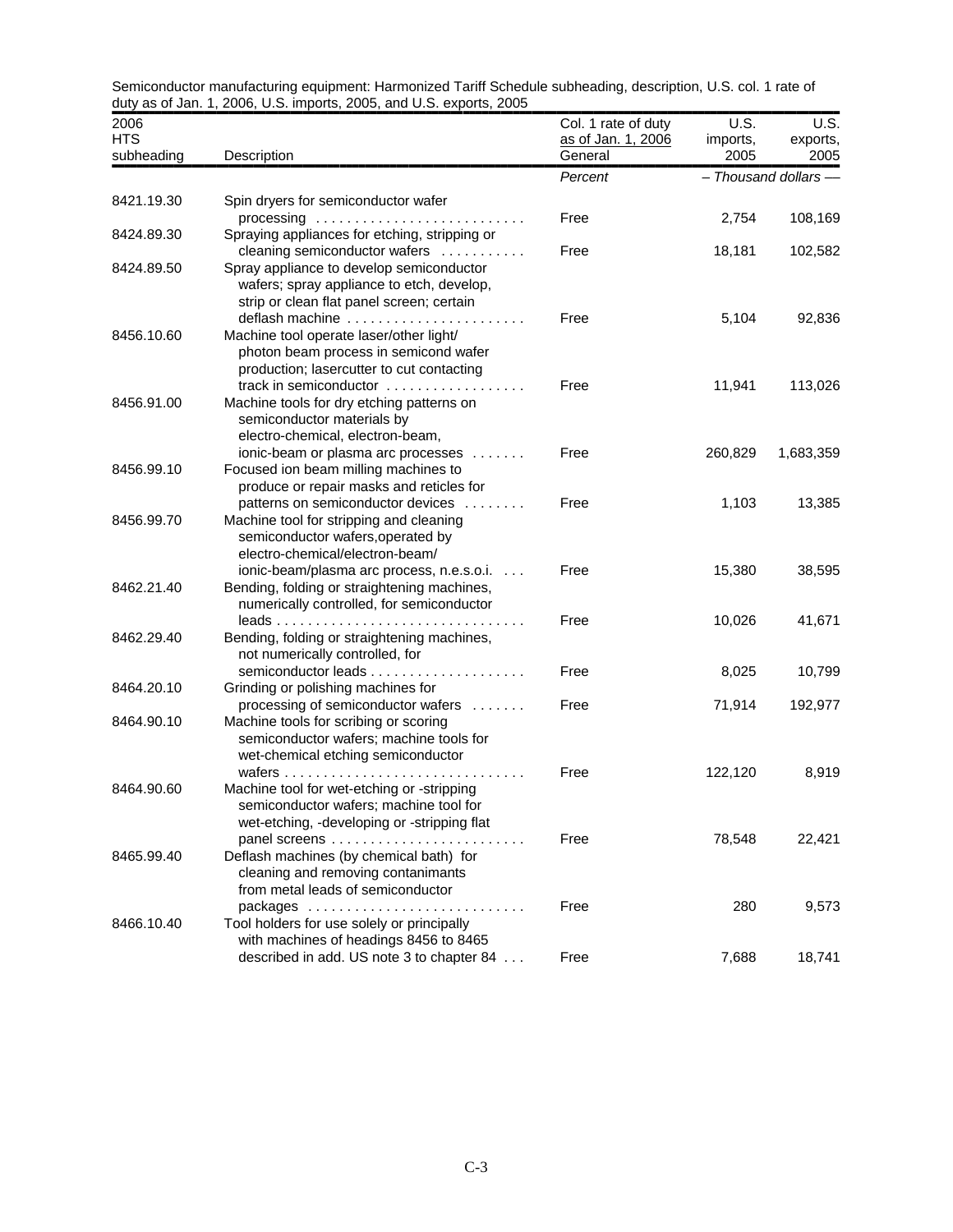| 2006                     | $\frac{1}{2}$ and $\frac{1}{2}$ and $\frac{1}{2}$ and $\frac{1}{2}$ and $\frac{1}{2}$ and $\frac{1}{2}$ .                                    | Col. 1 rate of duty           | U.S.             | U.S.             |
|--------------------------|----------------------------------------------------------------------------------------------------------------------------------------------|-------------------------------|------------------|------------------|
| <b>HTS</b><br>subheading | Description                                                                                                                                  | as of Jan. 1, 2006<br>General | imports,<br>2005 | exports,<br>2005 |
|                          |                                                                                                                                              | Percent                       |                  | Thousand dollars |
| 8466.20.40               | Work holders for the machine tools<br>described in additional U.S. note 3 to                                                                 | Free                          | 30,358           | 4,490            |
| 8466.30.45               | Special attachments mach, us note 3 ch 84,                                                                                                   | Free                          | 7,009            | 20,141           |
| 8466.93.47               | Certain specified parts and accessories for<br>machines of subheading 8456.10.60,<br>8456.91, 8456.99.10 or 8456.99.70,                      |                               |                  |                  |
| 8466.93.85               | Other parts and accessories for machines<br>of subheading 8456.10.60, 8456.91,                                                               | Free                          | 9,195            | 6,516            |
| 8466.94.55               | 8456.99.10 or 8456.99.70, n.e.s.o.i.<br>Other specified parts and accessories for<br>machines of subheading 8462.21.40 or                    | Free                          | 108,918          | 32,580           |
| 8466.94.75               | Other parts and accessories for machines<br>of subheading 8462.21.40 or 8462.29.40,                                                          | Free                          | 1,645            | 19,629           |
| 8477.10.70               | Injection-molding machines for                                                                                                               | Free                          | 4,964            | 19,629           |
|                          | encapsulation in the assembly of<br>semiconductors                                                                                           | Free                          | 3,964            | 12,213           |
| 8477.40.40               | Transfer molding and compression molding<br>machines for encapsulation in the                                                                | Free                          |                  |                  |
| 8477.59.40               | assembly of semiconductors<br>Liquid encapsulate molding machines for<br>encapsulation in the assembly of                                    |                               | 7,784            | 13,576           |
| 8477.90.15               | semiconductors<br>.<br>Base, bed, platen, clamp cylinder and other<br>specified parts of machines of<br>subheading 8477.10.70, 8477.40.40 or | Free                          | 238              | 69,218           |
| 8477.90.35               | Barrel screws of machines of subheading                                                                                                      | Free                          | 7,015            | 0                |
| 8477.90.55               | 8477.10.70, 8477.40.40 or 8477.59.40<br>Hydraulic assemblies of machines of<br>subheading 8477.10.70, 8477.40.40 or                          | Free                          | 356              | 21,250           |
| 8477.90.75               | Parts of machines of subheading<br>8477.10.70, 8477.40.40 or 8477.59.40,                                                                     | Free                          | 409              | 10,625           |
| 8479.89.84               | Machines for production & assembly of<br>diodes, transistors and similar<br>semiconductor devices & circuits;                                | Free                          | 5,650            | 10,625           |
| 8479.89.87               | machines for mfg video laser discs<br>Machines for wet-cleaning flat panel                                                                   | Free                          | 624,340          | 2,706,296        |
|                          |                                                                                                                                              | Free                          | 227              | 609,728          |

Semiconductor manufacturing equipment: Harmonized Tariff Schedule subheading, description, U.S. col. 1 rate of duty as of Jan. 1, 2006, U.S. imports, 2005, and U.S. exports, 2005—*Continued* ,,,,,,,,,,,,,,,,,,,,,,,,,,,,,,,,,,,,,,,,,,,,,,,,,,,,,,,,,,,,,,,,,,,,,,,,,,,,,,,,,,,,,,,,,,,,,,,,,,,,,,,,,,,,,,,,,,,,,,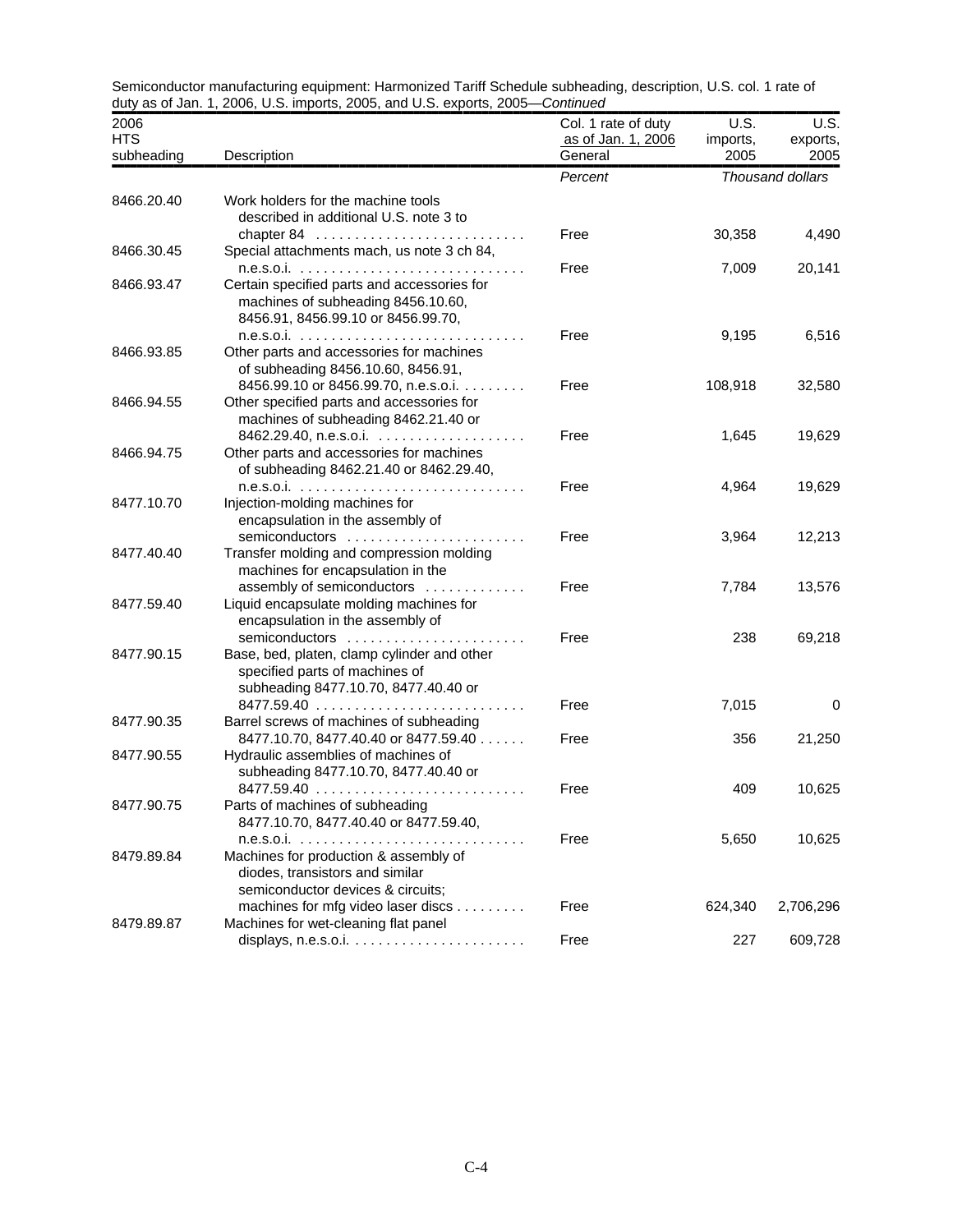| 2006<br><b>HTS</b><br>subheading | Description                                                                       | Col. 1 rate of duty<br>as of Jan. 1, 2006<br>General | U.S.<br>imports,<br>2005 | U.S.<br>exports,<br>2005 |
|----------------------------------|-----------------------------------------------------------------------------------|------------------------------------------------------|--------------------------|--------------------------|
|                                  |                                                                                   | Percent                                              |                          | Thousand dollars         |
| 8480.71.40                       | Injection or compression type molds for                                           |                                                      |                          |                          |
|                                  | rubber or plastics for the manufacture of                                         |                                                      |                          |                          |
| 8514.30.20                       | semiconductor devices<br>Electric furnaces and ovens for diffusion,               | Free                                                 | 6,136                    | 10,095                   |
|                                  | oxidation or annealing of semiconductor                                           |                                                      |                          |                          |
|                                  |                                                                                   | Free                                                 | 77,753                   | 31,770                   |
| 8514.30.60                       | Industrial or laboratory electric furnaces and                                    |                                                      |                          |                          |
|                                  | ovens, n.e.s.o.i., for the rapid heating of                                       |                                                      |                          |                          |
|                                  |                                                                                   | Free                                                 | 32,861                   | 78,521                   |
| 8515.90.10                       | Parts of electric welding die attach                                              |                                                      |                          |                          |
|                                  | apparatus, tape automated bonders and<br>wire bonders of subheading 8515.80 for   |                                                      |                          |                          |
|                                  | assembly of semiconductors                                                        | Free                                                 | 15,281                   | 119,096                  |
| 8543.11.00                       | Ion implanters (particle accelerators)                                            |                                                      |                          |                          |
|                                  | designed for doping semiconductor                                                 |                                                      |                          |                          |
|                                  |                                                                                   | Free                                                 | 85,927                   | 439,216                  |
| 8543.89.10                       | Physical vapor deposition apparatus to                                            |                                                      |                          |                          |
|                                  | process semiconductor material or produce                                         |                                                      |                          |                          |
|                                  | diodes, transistors & similar                                                     |                                                      |                          |                          |
|                                  | semiconductor device & circuits                                                   | Free                                                 | 27,909                   | 734,016                  |
| 8543.90.10                       | Parts of physical vapor deposition<br>apparatus                                   | Free                                                 | 134,540                  | 261,926                  |
| 9010.41.00                       | .<br>Direct write-on-wafer apparatus for                                          |                                                      |                          |                          |
|                                  | projection or drawing of circuit patterns                                         |                                                      |                          |                          |
|                                  | on sensitized semiconductor materials                                             | Free                                                 | 16,321                   | 964                      |
| 9010.42.00                       | Step and repeat aligner apparatus for                                             |                                                      |                          |                          |
|                                  | projection or drawing of circuit patterns                                         |                                                      |                          |                          |
|                                  | on sensitized semiconductor materials                                             | Free                                                 | 943,552                  | 29,311                   |
| 9010.49.00                       | Apparatus for the projection or drawing of                                        |                                                      |                          |                          |
|                                  | circuit patterns on sensitized                                                    |                                                      |                          |                          |
| 9010.90.70                       | semiconductor materials, n.e.s.o.i.<br>Part/accessory of apparatus: of subheading | Free                                                 | 28,587                   | 16,494                   |
|                                  | 9010.41-9010.49 or of subheading                                                  |                                                      |                          |                          |
|                                  | 9010.50.60 projection/drawing circuit                                             |                                                      |                          |                          |
|                                  | patterns on flat panel display                                                    | Free                                                 | 119,163                  | 32,207                   |
| 9030.82.00                       | Instruments and apparatus for measuring or                                        |                                                      |                          |                          |
|                                  | checking electrical quantities, n.e.s.o.i.: for                                   |                                                      |                          |                          |
|                                  | measuring or checking semiconductor                                               |                                                      |                          |                          |
|                                  | wafers or devices                                                                 | Free                                                 | 393,865                  | 1,452,452                |
| 9030.90.64                       | Printed circuit assemblies for instruments                                        |                                                      |                          |                          |
|                                  | and apparatus for measuring or checking<br>semiconductor wafers or devices        | Free                                                 |                          |                          |
| 9030.90.84                       | Parts and accessories for instruments and                                         |                                                      | 94,233                   | 54,919                   |
|                                  | apparatus for measuring or checking                                               |                                                      |                          |                          |
|                                  | semiconductor wafers or devices, n.e.s.o.i.                                       | Free                                                 | 123,660                  | 73,301                   |
|                                  |                                                                                   |                                                      |                          |                          |

Semiconductor manufacturing equipment: Harmonized Tariff Schedule subheading, description, U.S. col. 1 rate of